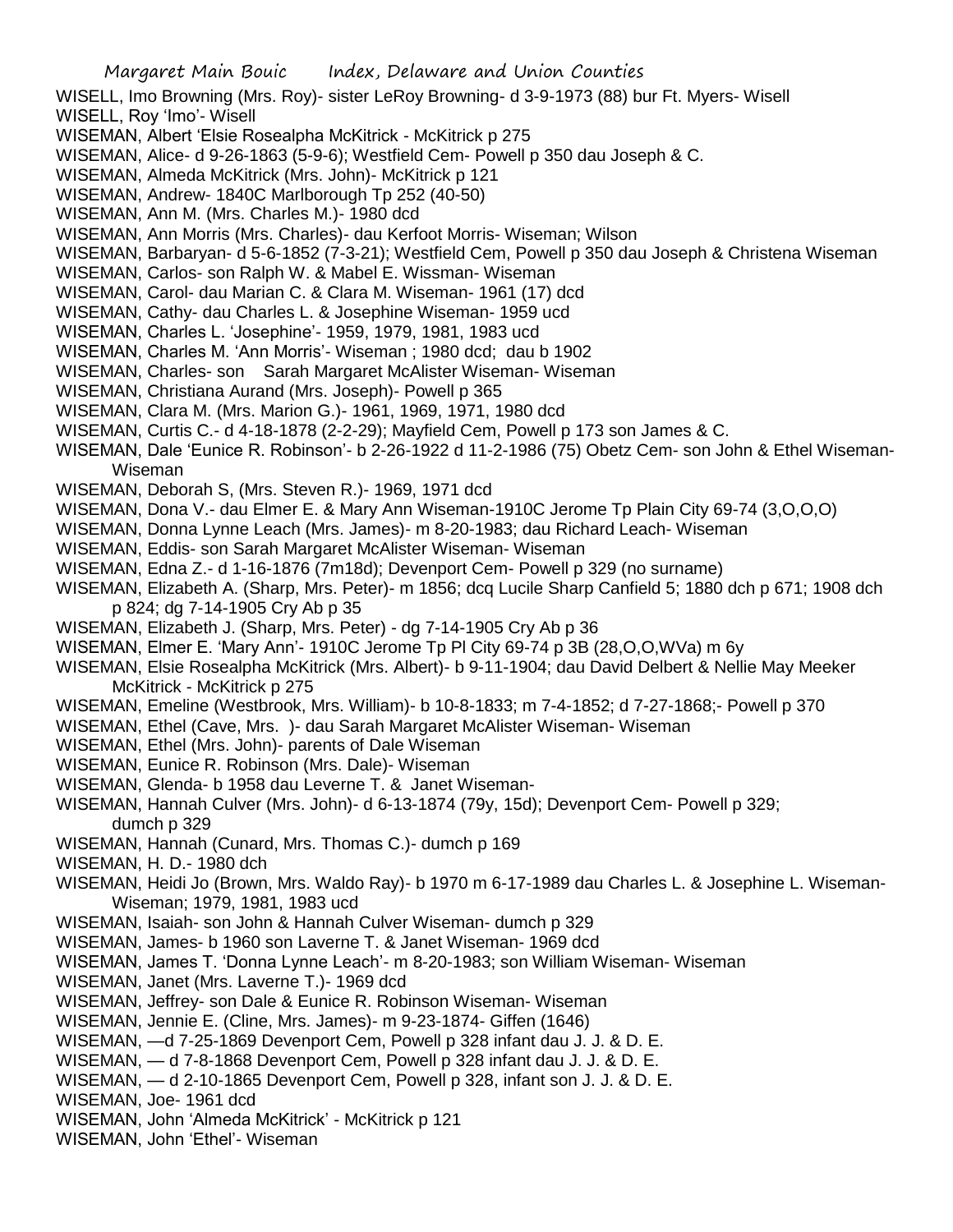- WISEMAN, John 'Hannah Culver'- d 11-23-1857 (75-9-1); Devenport Cem, Powell p 329; dumch p 329; hadc p 36 (1849 Lincoln Tp)
- WISEMAN, John- son John & Hannah Culver Wiseman- dumch p 329
- WISEMAN, ---- (Caris, Mrs. M. W.)- dumch p 329; dau John & Hannah Culver Wiseman

WISEMAN, Joseph 'Christiana Aurand'- b 5-2-1821; d 8-31-1882 (61-5-29); Westfield Cem, Powell p 350, 365

- WISEMAN, Josephine (Mrs. Charles L.)- 1959, 1979, 1981, 1983 ucd
- WISEMAN, Kathy Lynn- dau Charles Wiseman- Wiseman
- WISEMAN, Kristy- ch Marion G. & Clara M. Wiseman- 1861 (2) dcd
- WISEMAN, Laura (Mrs. )- d Friday at home of Arza Thrall- dg 3-1-1904, Cry Ab p 228
- WISEMAN, Laverne T. 'Janet'- 1969 dcd
- WISEMAN, Lisa- b 1964 dau Charles M. & Ann M. Wiseman- 1980 dcd
- WISEMAN, Lorie A.- 1980 dcd
- WISEMAN, Lynn- dau Charles S. & Josephine Wiseman- 1959 (2) dcd
- WISEMAN, Mr.- funeral at home of Arza Thrall- dg 1-22-1904, Cry Ab p 220
- WISEMAN, Mabel E. (Mrs. Ralph W.)- Wiseman
- WISEMAN, Marion G. 'Clara M.'- 1961, 1969, 1971, 1981 dcd
- WISEMAN, Marion E.- Pabst 2 p 55
- WISEMAN, Mary Ann (Mrs. Elmer E.)- 1910C Jerome Tp Pl City 69-74 p 3B (27,O,O,O) m 6y, 2 ch
- WISEMAN, Mary Ann Porter (Mrs. Oakley)- d 2-14-1984 Dublin Cem- Wiseman
- WISEMAN, Mary (Gardner, Mrs. Washington)- b 3-6-1828; m 9-5-1847 dcm; dau John & Hannah Culver Wiseman- dumch p 329; Powell p 332
- WISEMAN, Mattie (Cady, Mrs. Myron A.) dumch p 385
- WISEMAN, Michael- son Dale & Eunice R. Robinson Wiseman- Wiseman
- WISEMAN, Michael- son Marion G. & Clara M. Wiseman- 1961 (11), 1971, 1980 dcd
- WISEMAN, Norma (Hildebrand, Mrs. )- dau Ralph W. & Mabel E. Wiseman- Wiseman
- WISEMAN, Oakley 'Mary Ann Porter'- Wiseman
- WISEMAN, Patricia K. (Mrs. Kenneth B.)- 1981 ucd
- WISEMAN, Ralph W. 'Mabel E.'- Wiseman
- WISEMAN, Roxanne (Gruenbaum, Mrs. Daniel H.)- m 12-18-1982 dau Charles L. & Josephine Wiseman-1959 ucd
- WISEMAN, B. Rush- d 12-29-1874 Devenport Cem, Powell p 329
- WISEMAN, Sarah Margaret McAlister (Mrs. )- b 4-15-1911; d 9-12-1982; bur Springfield- dau David & Esther Johnson McAlister- Wiseman
- WISEMAN, Sarah (Martin, Mrs. )- dau John & Hannah Culver Wiseman- dumch p 329
- WISEMAN, Sheree (Graham, Mrs. )- dau Ralph W. & Mabel E. Wiseman- Wiseman
- WISEMAN, Steven- b 1962 son Laverne T. & Janet Wiseman- 1969 dcd
- WISEMAN, Steven- son Marion G. & Clara M. Wiseman- 1961 (14) dcd
- WISEMAN, Steven R. 'Deborah S.'- 1969, 1971 dcd
- WISEMAN, Teresa- 1980 dcd
- WISEMAN, Troy- b 1967 son Steven R. & Deborah S. Wiseman- 1969, 1971 dcd
- WISEMAN, Velma.- dau Elmer E. & Mary Ann Wiseman- 1910C Jerome Tp Pl City 69-74 (6,O,O,O)
- WISEMAN, Vonnie (Hull, Mrs. )- dau Ralph W. & Mabel E. Wiseman- Wiseman
- WISEMAN, Wilbur- son Sarah Margaret McAlister Wiseman- Wiseman
- WISEMAN, William- son Sarah Margaret McAlister Wiseman- Wiseman
- WISENBUGER, Betty- 1983 ucd
- WISENMEYER, ----Haas (Mrs. George)- sister Jacob Haas- dg 6-25-1907, Cry Ab p 51
- WISER, Alice Thomas (Mrs. William)- dau James & Elizabeth Evans Thomas- 1908 dch p 687
- WISER, Amanda- dau J Henry & Elizabeth Wiser- 1860C Union Tp 669-675 p 93 (5,O)
- WISER, Carolina (Mrs. Samuel)- Weiser p 847
- WISER, Carrie P.- dau J. Henry & Elizabeth Wiser- 1860C Union Tp 669-675 p 83 (1,O)
- WISER, Christian 'Susannah'- Weiser p 847
- WISER, Clara- b d 1839 Oak Grove Cem, Powell p 444
- WISER, Daniel S. 'Dolly Yockey'- m 6-11-1848 dcm
- WISER, Dolly Yockey (Mrs. Daniel S.)- m 6-11-1848 dcm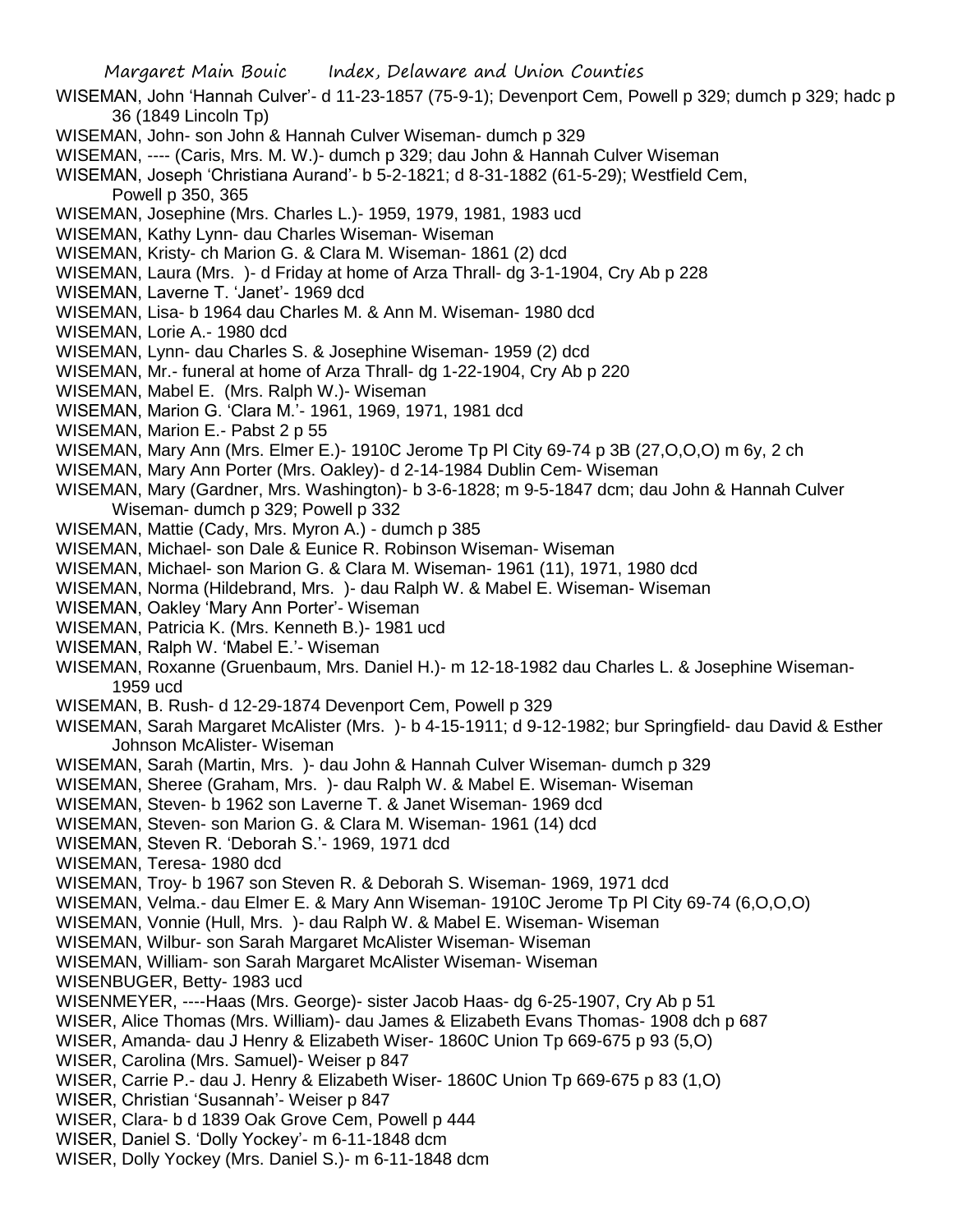WISER, Earl- 1967, 1971 ucd

WISER, Eliza- b 1814 d 1884 Oak Grove Cem- Powell p 444

- WISER, Elizabeth Ely (Mrs. Henry Phillip)- Weiser p 847
- WISER, Elizabeth (Mrs. J. Henry)- 1860C Union Tp 669-675 p 93 (26,Md)
- WISER, Elizabeth (Mrs. James E.)- 1981 ucd
- WISER, Elizabeth (Powell, Mrs. Joseph)- m 4-14-1828; dcga p 42; Del. Patron & Frank. Chron
- WISER, Helen E. (Woolridge, Mrs. Hugh Mulholland)- m 3-5-1938- Weiser p 109

WISER, J. Henry 'Elizabeth'- 1860C Union Tp 669-675 p 93 (33,Pa) shoemaker

WISER, Henry Phillip 'Elizabeth Ely'- b 2-2-1820 d 6-26-1884 son Jacob Weiser - Weiser p 847

WISER, James E. 'Elizabeth'- 1981 ucd

WISER, Mary E. (Wornstaff, Mrs. Sperry)- 1908 dch p 753

- WISER, Mary- dau J. Henry & Elizabeth Wiser- 1860C Union Tp 669-675 p 93 (10,Pa)
- WISER, Minerva- b 1845 d 1954 Oak Grove Cem- Powell p 753
- WISER, Sally- dau Christian Wiser- Weiser p 847
- WISER, Samuel 'Caroline'- b 8-16-1821; d 5-16-1891; son Jacob Weiser Weiser p 847
- WISER, Samuel- son Christian Weiser Weiser p 847
- WISER, Susannah- dau Christian Wiser- Weiser p 847

WISER, Susina- Pabst 2 p 78

- WISER, William 'Alice Thomas'- 1908 dch p 687
- WISER, Theodore- b 1854 d 1888 Oak Grove Cem- Powell p 444

WISH, Jonathan Austin 'Kristen Lynn Edwards'- m 8-5-2000 son Jim & Susan Wish- Wish

- WISH, Kristen Lynn Edwards (Mrs. Jonathan Austin) m 8-5-2000 dau Tom & Linda Edwards- Wish
- WISHART, Beverly (Moore, Mrs. Donald)- dau John & Lottie Mae Baker Wishaart- Wishart
- WISHART, Jacqueline (Lazenby, Mrs. Paul)- dau John & Lottie Mae Baker Wishart- Wishart
- WISHART, John /Jack 'Lottie Mae Baker'- d 9-3-1992 (89) Union Cem- brother Marion Wishart- Wishart
- WISHART, Lottie Mae Baker (Mrs. John "Jack")- b 11-26-1907 Ill d 4-24-2002 (94) Union Cem dau Frank R. & Elsie Ward Baker- Wishart
- WISHART, Marion- sister John Wishart- Wishart

WISHART, Mary E. (Mrs. )(Steward, Mrs. Wesley Clinton)- m(2) 1-29-1913 dg 1-13-1914, Cry Ab p 84

- WISINGER, Clifford 'Vi'- Wisinger
- WISINGER, Conrad 'Sheree'- son Clifford & Vi Wisinger- Wisinger
- WISINGER, Lindsay Lauren- d 10-25-1982; infant dau Conrad & Sheres Wisinger- Wisinger
- WISINGER, Sheree (Mrs. Conrad)- dau Frank & Millie Cornez- Wisinger
- WISINGER, Vi (Mrs. Clifford)- Wisinger
- WISLER, Caroline "Toppy" Chiesa (Mrs. Robert)- b 12-26-1925 Richwood; m 6-5-1946; dau Fred & Mirand Gonnella Chiesa- 5 sons, 1 dau; 1985 uch p 26
- WISLER, Robert 'Caroline Chiesa'- 1985 uch p 26
- WISLEY, A. H.- dau R. W, & M. H. Wisley- 1860C Claibourne Tp 774-757 p 102 (10,O)
- WISLEY, Alice (Mrs. John Charles)- Weiser p 77
- WISLEY, H, W. 'M. H'- 1860C Claibourne Tp 774-757 p 102 (40,O)
- WISLEY, John Charles 'Ruby Orndorff''Alice'- b 7-11-1902; m(1) 4-26-1927; son J. R. & Margaret E. Akins Wisley- Weiser p 77
- WISLEY, J. R. 'Margaret E. Akins'- m 8-28-1902; d 4-26-1926;- Weiser p 77
- WISLEY, Margaret E. Akins (Mrs. J. R.)- b 11-14-188;4 m 8-28-1902; dau Charles S. & Arabelle Padrick Akins-Weiser p 77
- WISLEY, M. H. (Mrs. H. W.)- 1860C Claibourne Tp 774-757 p 102 (36, Penn)
- WISLEY, R. L.- dau R. W, & M. H. Wisley- 1860C Claibourne Tp 774-757 p 102 (15,O)
- WISLEY, R. M.- son R. W, & M. H. Wisley- 1860C Claibourne Tp 774-757 p 102 (1,O)
- WISLEY, R. R.- son R. W, & M. H. Wisley- 1860C Claibourne Tp 774-757 p 102 (8,O)
- WISLEY, Ruby Orndorff (Mrs. John Charles)- Weiser p 77
- WISMAN, Rev. J. P.- Poe p 3
- WISMER, Elizabeth Yoakam, (Mrs. Raymond A.) m 1922; Graham (18(11)41
- WISNIEWSKI, Lisa- b 1963 lived with Paul A. & Miriam P. Heinlen- 1969 dcd
- WISSE, Asa W. 'Hazel Ellison'- b 8-7-1915; m 1934; d 9-28-1968; bur Mansfield- son Joseph & Mary Elliott Wisse- Wisse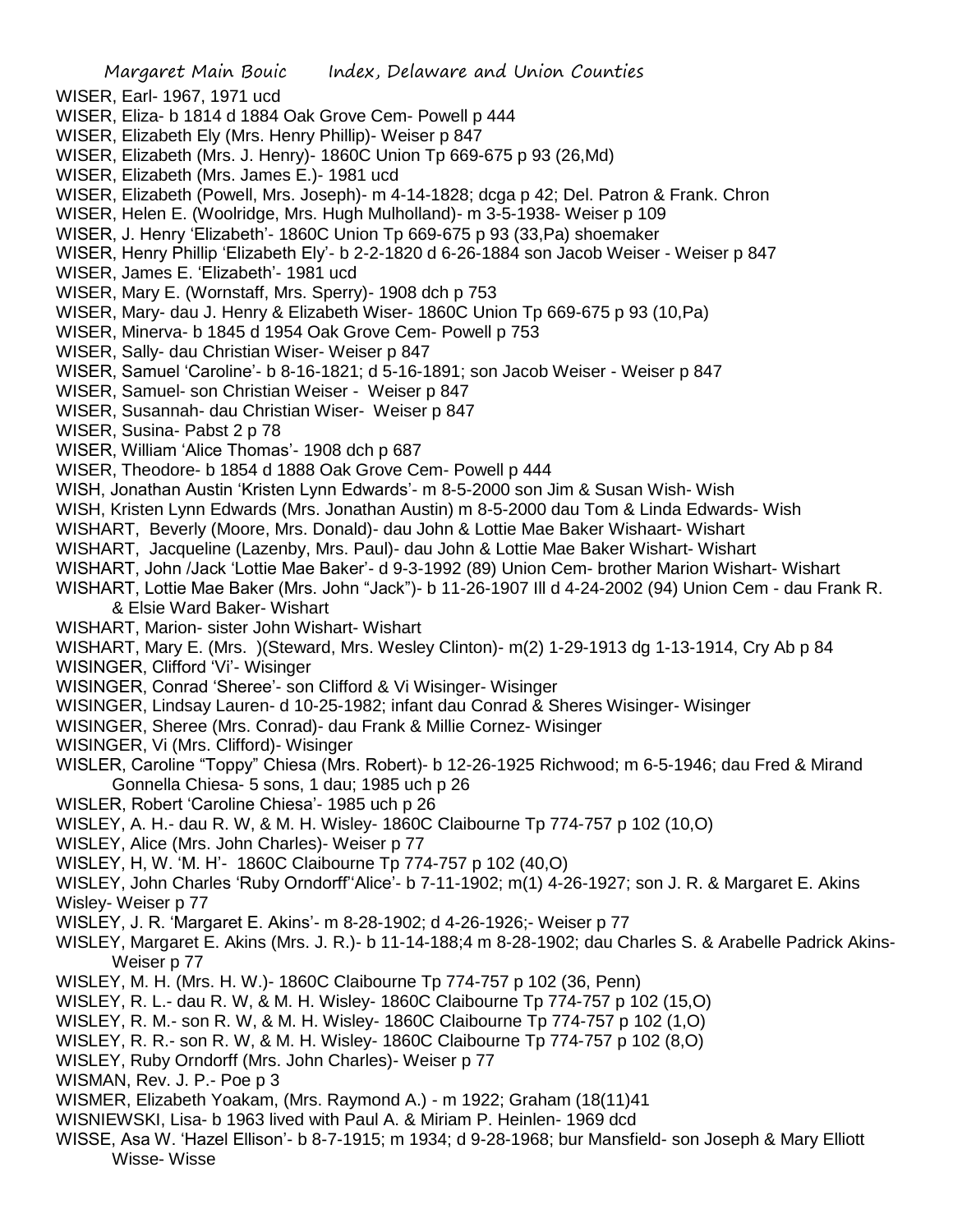WISSE, Brenda (Mrs. Larry)- Wisse

- WISSE, Charles P. 'Denelda Marie Bostelman'- m 3-5-1949 son Joseph & Mary Elliott Wisse- Wisse; 1959, 1967, 1971, 1973, 1975, 1979, 1981, 1983 ucd
- WISSE, Denelda Marie Bostelman. (Mrs. Charles P.)- b 4-11-1922 m 3-5-1949 d 4-27-2003 Oakdale Cem Record M 109 SE 1/4- dau Fred & Mary Dehnhostel Bostelman; Wisse; 1959, 1967, 1971, 1973, 1975, 1979, 1981, 1983 ucd
- WISSE, Donna b 1950 dau Charles P. & Denelda M. Bostelman Wisse- 1967, 1975 ucd
- WISSE, Donna Marie Low (Mrs. Larry Joseph)- m 8-30-1969; dau Ivan Low Wisse
- WISSE, Fraley Darby-Jerome Cem p 124
- WISSE, Frank Darby-Jerome Cem p 124
- WISSE, Glenn David 'Tina Rene McMillen'- b 1952; m 8-18-1973; son Charles P. & Denelda M. Bostelman Wisse - Wisse; 1967, 1971 ucd
- WISSE, Hazel Ellison (Mrs. Asa W.)- m 1934 Wisse
- WISSE, Jerry- son Asa E & Hazel Ellison Wisse Wisse
- WISSE, Joseph 'Mary Elliott'- Wisse
- WISSE, Larry Joseph 'Donna Marie Low''Brenda'- m 8-30-1969; son Charles P. & Denelda M. Bostelman Wisse - Wisse; 1959 (9) ucd
- WISSE, Mary Elliott (Mrs. Joseph)- Wisse
- WISSE, Ronald- son Asa W. & Hazel Ellison Wisse- Wisse
- WISSE, Tina Rene McMillen (Mrs. Glenn David) m 8-18-1973; dau A. Wayne McMillen Wisse
- WISSE, Tracy- b 1973 son Larry J. & Donna Wisse- 1975 ucd
- WISSHAM, Wm- heirs, unec 1982, II p 37
- WISSMAN, Johannah (Davis, Mrs. Benjamin)- White (167)
- WISSINGER, Charles P.- 1983 ucd
- WIST, Asena- dau John & Caroline Wist- 1850C Darby Tp 1638-1658 p 243 (21,O)
- WIST, Caroline (Mrs. John)- 1850C Darby Tp 1638-1658 p 243 (43,Vt)
- WIST, John 'Caroline' 1850C Darby Tp 1638-1658 p 243 (35,Maine)
- WIST, Mirand (?) dau John & Caroline Wist- 1850C Darby Tp 1638-1658 p 243 (13,O)
- WIST, Oliver- son John & Caroline Wist 1850C Darby Tp 1738-1658 p 243 (15,O)
- WIST, Robert son John & Caroline Wist 1850C Darby Tp 1638-1658 p 243 (19,O)
- WIST, Sarah A.- dau John & Caroline Wist 1850C Darby Tp 1638-1658 p 243 (18,O)
- WISWELL, Benjamin- b 6-29-1745; m 1799; d 7-25-1820; son Samuel & Elizabeth Franklin Wiswell- dcc Pamela Wickham Doherty 68
- WISWELL, Calista Culver (Mrs. David) m 10-10-1849 ucm 1458
- WISWELL, Daniel- 1883 uch V p 394; 1915 uch p 445
- WISWELL, David 'Calista Culver'- m 10-10-1849, ucm 1458
- WISWELL, Edward- son William F. & Merna Wiswell- Wiswell
- WISWELL, Elizabeth Franklin (Mrs. Samuel)- m 10-17-1733; dcc Pamela Wickham Docherty. 137
- WISWELL, Elizabeth Oliver (Mrs. Enoch)- b 3-8-1640; m 11-25-1657; d 5-31-1712; dau John & Elizabeth Newdigate Oliver- dcc Pamela Wickham Docherty 545
- WISWELL, Elizabeth (Mrs. Thomas)- dcc Pamela Wickham Docherty 1089
- WISWELL, Enoch 'Elizabeth Oliver'- b 1633; m 11-25-1657; d 11-28-1706; son Thomas & Elizabeth Wiswelldcc Pamela Wickham Docherty 544
- WISWELL, Frank '---- Willey' dg 10-23-1917 Cry Ab p 99
- WISWELL, ----- Willey (Mrs. Frank) dg 10-23-1917 Cry Ab p 99; dau Porter A. Willey dg 10-19-1917 Cry Ab p 99
- WISWELL, Isabella J. Hutchinson (Mrs. Theodore L.)- m 7-31-1848 ucm 1330; 1850C Liberty Tp Un Co 869- 886 p 130 (21,NY)
- WISWELL, James- son William F. & Merna Wiswell- Wiswell
- WISWELL, Keziah Woods (Mrs. Moses)- b 5-25-1786; m 1803/4; d 4-2-1841; dau Joseph & Keziah Goddard Woods- 1908 dch p 651; dcc Pamela Wickham Docherty 35
- WISWELL, Mary (Huntwork, Mrs. )- sister William F. Wiswell- Wiswell
- WISWELL, Melissa (Core, Mrs. )- dau William F. & Merna Wiswell- Wiswell
- WISWELL, Merna (Mrs. William F.)- Wiswell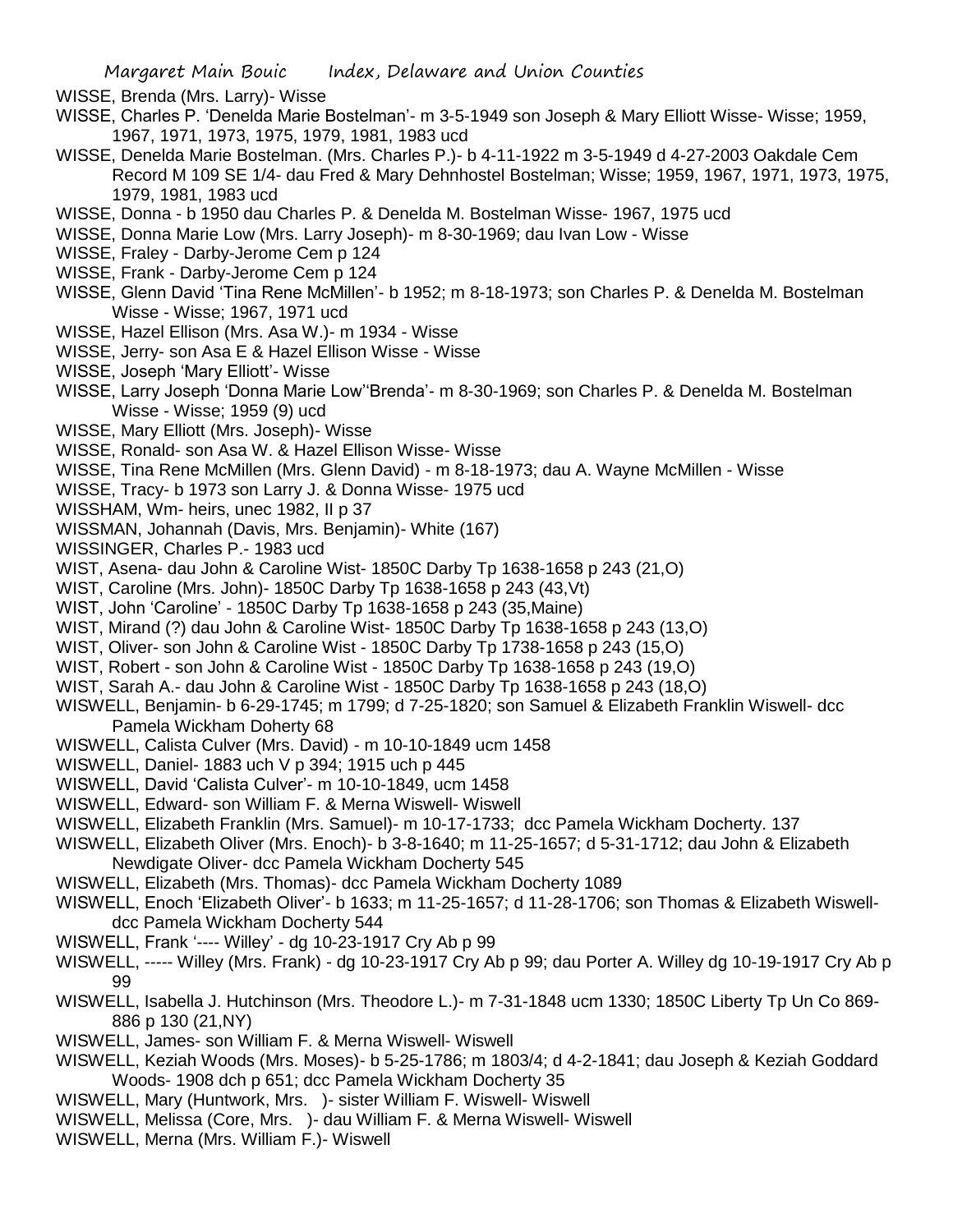- WISWELL, Moses 'Keziah Woods'- b 12-22-1778; m 1803/4; d 5-2-1849; son Benjamin Wiswell- dcc Pamela Wickham Docherety 34; 1908 dch p 651
- WISWELL, Oliver 'Sarah Baker'- b 1-25-1665; m 1-1-1690; d 3-14-1746; son Enoch & Elizabeth Oliver Wiswell- dcc Pamela Wickham Docherty 272
- WISWELL, Samuel 'Elizabeth Franklin'- b 4-13-1707; m 10-17-1733; son Oliver & Sarah Baker Wiswell- dcc Pamela Wickham Docherety 136
- WISWELL, Sarah Baker (Mrs. Oliver) m 1-1-1690; d 4-29-1755; dcc Pamela Wickham Docherty 273
- WISWELL, Sarah (Wickham, Mrs. Asa)- b ca 1805; m 12-7-1823; d 1857; dau Moses & Keziah Woods Wiswell- 1908 dch p 650, 651; dcc Pamela Wickham Docherty 17
- WISWELL, Theodore L. 'Isabella J. Hutchinson'- m 7-31-1848 ucm 1330; 1915 uch p 262, 445; 1883 uch IV p 511, V p 394, 402, 403, 404, 682; 1850C Liberty Tp Un Co 869-886 p 130 (23,O)
- WISWELL, Thomas 'Elizabeth'- b England; dcc Pamela Wickham Docherty 1088
- WISWELL, Thomas- son William F. & Merna Wiswell- Wiswell
- WISWELL, William F. 'Merna' d 6-16-1985 (62) Glen Rest Cem- Wiswell
- WISWELL, Wilma (Turner, Mrs. )- sister William F. Wiswell- Wiswell
- WITBECK, Adele (Philbert, Mrs. Charles) dau Carl R. & Eileen Witbeck- Witbeck
- WITBECK, Carl R. 'Eileen'- d 6-4-1976 (66); bur Ridge Hill Cem; 1961 dcd
- WITBECK, Eileen E.(Mrs. Carl R.) d 12-31-1971 (59); bur Ridge Hill Cem- Witbeck; 1961 dcd
- WITBECK, Harry A. 'Susan Maine'- Asp (1827)
- WITBECK, Hazel- 1980 dcd
- WITBECK, Ida E..- b 7-1857; 1915 uch p 512; 1900C Taylor Tp 211-216 p A10 (42,O,O,O) 2 ch, 1 living; wid, postmaster
- WITBECK, Jennie E.- b 7-1884; 1900C Taylor Tp 211-216 p 10 (15,O,NY,Iowa)
- WITBECK, Susan Maine (Mrs. Harry A.) b 8-30-1865; dau John North & Catherine A. Foley Maine- Asp 1827
- WITCHEY,Beverly (Longuil, Mrs. ) dau Raymond A. & Zennett B. Gorsuch Witchey- Witchey
- WITCHEY, Donald R.- son Raymond A. & Zennetta B. Gorsuch Witchey- Witchey
- WITCHEY, Evalyn (Dyer, Mrs. ) dau Raymond A. & Zennetta B. Gorsuch Witchey- Witchey
- WITCHEY, Raymond A. 'Zennetta B. Gorsuch'- Witchey
- WITCHEY, Zennetta B. Gorsuch (Mrs Raymond A.) d 10-20-1963 (63); sister Dr. James F. Gorsuch- Witchey WITCRAFT, Amanda (Karns, Mrs. Silas)- dau William Isaiah & Margaret Strong Witcraft- Witcraft
- WITCRAFT, Amelia Golden (Mrs. George) b ca 1803; m 1821 dau Sarah Williams- Witcraft Hist.
- WITCRAFT, Amelia (Graham, Mrs. Stephen)- b 12-20-1856; m 12-25-1875 ucm 5813; d 12-2-1939; dau James & Mary Beard Witcraft- Graham (1612); mt 3 p 20; Witcraft; Richey 6,7; 1870C Taylor Tp 153- 145 p 18 (14,O)
- WITCRAFT, Amos Andrew 'Lucinda Estella Graham'- b 3-5-1860; m 12-28-1880; ucm 6871 son James & Mary Beard Witcraft - Graham (1613); Witcraft; Richey 6, 7; 1870C Taylor Tp 153-145 p 18 (10); 1880C Liberty Tp Un Co 158-162 p 17 (20,O,O,O); 1900C Lib Tp 159-163 p 7B (40,O,O,O) farmer
- WITCRAFT, Carol Jean (Booth, Mrs. Terry Jonathan)- b 10-8-1945; m 8-19-1967; dau Ralph Carlton & Marie Brockway Witcraft - Graham 161322; Witcraft; Richey 9
- WITCRAFT, Edith Eberhart letter
- WITCRAFT, Edna (Holdren, Mrs. George)- b 4-1-1885; m 5-17-1905; d 2-19-1973; dau Amos Andrew & Lucinda Estella Graham Witcraft- Graham 16132; Witcraft; Richey 7,8; 1900C Allen Tp 176-180 p 8B (15,O,O,O) also 1900C Liberty Tp Un Co (13,O,O,O)
- WITCRAFT, Effie (Miller, Mrs. Milo)- b 4-30-1882; m 4-30-1900; d 8-10-1945; dau Amos Andrew & Lucinda Estella Graham Witcraft - Graham 16131; Witcraft; Richey 7,8
- WITCRAFT, Elizabeth (Boyd, Mrs. James W.)- dau George & Amelia Golden Witcraft Witcraft
- WITCRAFT, Elizabeth Snuff(in) (Mrs. Isaiah) Witcraft
- WITCRAFT, George 'Amelia Golden'- b 2-4-1801; m 1821; d 10-1955; son Isaiah & Elizabeth Snuff(in) Witcraft - Witcraft
- WITCRAFT, Hazel McGaughy(Mrs. Roland C.)- b 10-20-1890;m 7-5-1911;Graham (16133); Richey 7, 8 WITCRAFT, Hollis (Allbright, Mrs. Edd)- b 1-2-1887; m 8-15-1907; dau Amos Andrew & Lucinda Estella
- Graham Witcraft Graham 16134; Witcraft; Richey 7,8; 1900C Liberty Tp 159-163 p 7B (13,O,O,O)
- WITCRAFT, Isaiah 'Elizabeth Snuff(in)''Susannah Bates'- son Henry & Rhoda Johnson Witcraft Witcraft; Eberhart letter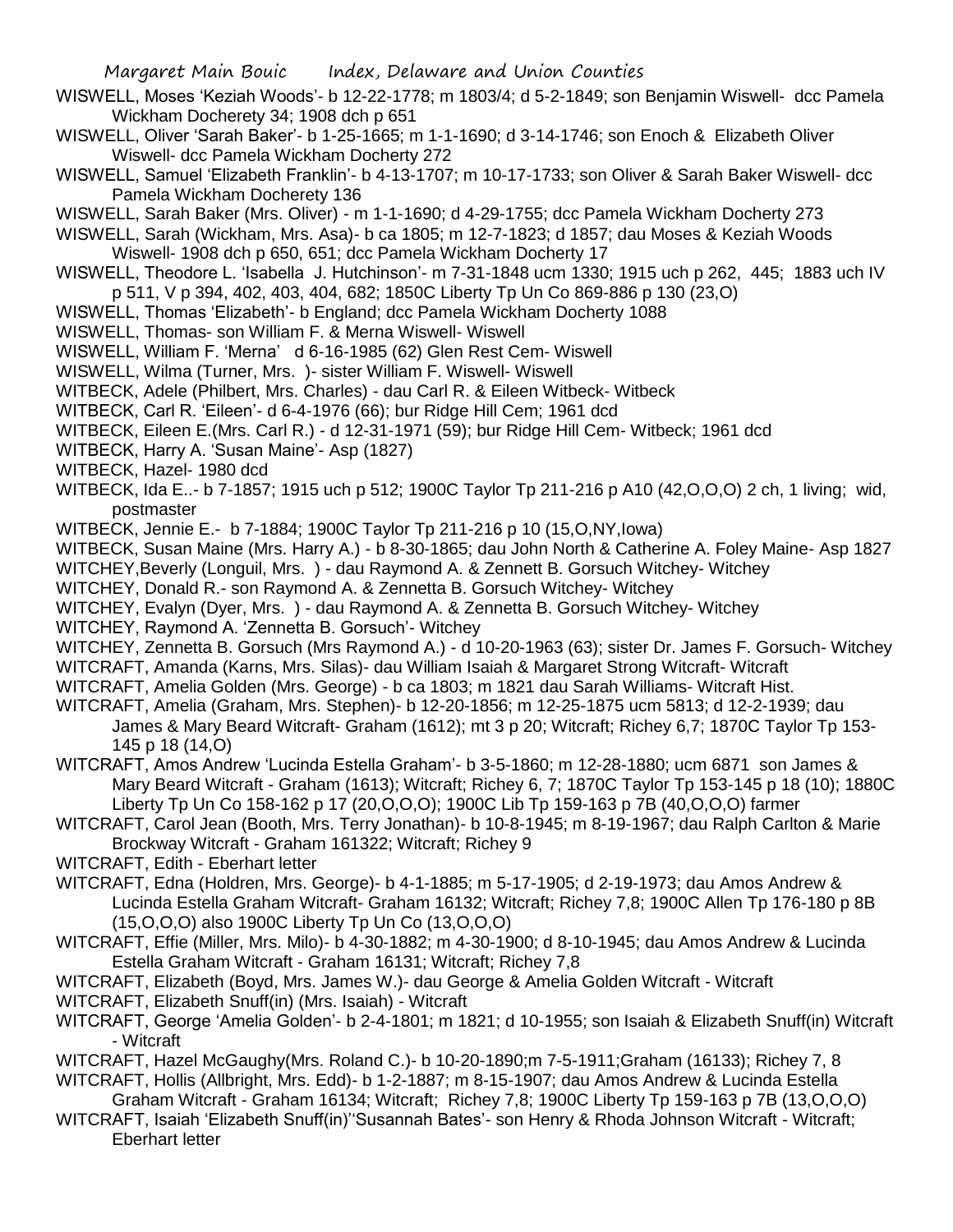WITCRAFT, James Henry 'Mary Elizabeth Beard'- b 2-20-1834; m 12-30-1855 ucm 2370; d 1909; New Millcreek Cem p 34; - son George & Amelia Golden Witcraft - Witcraft; mt 1-23-1856; 1870C Taylor Tp 153-145 p 18 (35,O); 1880C Liberty Tp Un Co 158 -162 p 17 (46,O,NJ,Ky); 1900C Lib Tp 159-163 p 7B (66,O,NJ,KY) m 46y, farmer

WITCRAFT, Jerry- son Isaiah & Elizabeth Snuff(in) Witcraft- Witcraft

WITCRAFT, John- d in 20's; son George & Amelia Golden Witcraft- Witcraft

WITCRAFT, John G.- estate, administrator George W. Williams, Un Co Probate, Book One p 3

WITCRAFT, Joseph Richard- b 12-13-1972 son Richard Lind & Kathlene Alice Ryan Witcraft - Graham 16133232

WITCRAFT, Joyce Marie- b 12-6-1942; dau Ralph Carlton & Marie Brockway Witcraft - Graham 161321; Richey

WITCRAFT, Kathleen Alice Ryan (Mrs. Richard Lynn)- m 6-22-1958- Graham (1613323)

WITCRAFT, Laura- dau Wesley Witcraft- Witcraft

WITCRAFT, Lucinda Estella Graham (Mrs. Amos Andrew)- b 12-31-1856; m 12-28-1880 ucm 6871; d 2-10- 1889; Buxton Cem p 6;dau George & Nancy Smith Graham-Graham 1613; Witcraft; Richey 6,7

WITCRAFT, Margaret Strong (Mrs. William Isaiah)- Witcraft

WITCRAFT, Marie Brockway (Mrs. Ralph Carlton)- b 7-27-1913; m 9-1941; d 11-19-1967; Graham (16132); Richey

WITCRAFT, Mary Elizabeth Beard (Mrs. James Henry)- b 11-7-1837; m 12-30-1855; d 1923; New Millcreek Cem p 34- dau Amos & Susannah Price Beard- Witcraft; mt 1-23-1856 1870C Taylor Tp 153-148 p 18 (35,O); 1880C Liberty Tp Un Co 158-162 p 17 (42,O,O,O); 1900C Lib Tp 159-163 p 7B (62,O,O,O) m 46y, 2 ch

WITCRAFT, Nancy Eileen (Price, Mrs. Michael Mace)- b 6–16-1953; m 5-4-1974; dau Ralph Carlton & Marie Brockway Witcraft- Witcraft; Graham 161324

WITCRAFT, Nelle (Baldwin, Mrs. Howard) - b 4-7-1890; m 7-27-1911; d 10-21-1973; dau Amos Andrew & Lucinda Estella Graham Witcraft- Graham 16135; Witcraft; Richey 7,8; 1900C Liberty Tp un Co 159- 163 p 7B (10,O,O,O)

WITCRAFT, Ralph Carlton 'Marie Brockway'- b 4-5-1919; m 5-9-1941; son Roland O. & Hazel McGaughy Witcraft- Graham 161332; Witcraft; Richey 8, 9

WITCRAFT, Rebecca Anne (Hays, Mrs. George or Orange)- dau George & Amelia Golden Witcraft- Witcraft

WITCRAFT, Richard Lind 'Kathleene Alice Ryan'- b 10-12-1947; m 6-22-1968; son Ralph Carlton & Marie Brockway Witcraft- Witcraft 161323; Richey 9

WITCRAFT, Roland O. 'Hazel McGaughey'- b 8-5-1884; m 7-5-1911; d 10-20-1980; - son Amos Andrew & Lucinda Estella Graham Witcraft- Graham 16133; Richey 7,8; 1900C Liberty Tp Un Co 159-163 p 7B (16,O,O,O)

WITCRAFT, Roland Alan- b 9-8-1969; son Richard Lind & Kathleene Alice Ryan Witcraft- Graham 1613231; Richey

WITCRAFT, Ruth Olive (Parks, Mrs. Bradley) - b 2-2-1916; m 6-3-1939; dau Roland O. & Hazel McGaughy Witcraft- Graham 161331; Richey 8, 9

WITCRAFT, Sarah Jane (Fowler, Mrs. James W.) - dau George & Amelia Golden Witcraft- Witcraft

WITCRAFT, Sarah (Williams, Mrs. Ross) - dau William Isaiah & Margaret Strong Witcraft- Witcraft

WITCRAFT, Susannah Bates (Mrs. Isaiah) - Witcraft

WITCRAFT, Wesley - son John Witcraft- Witcraft

WITCRAFT, William Isaiah 'Margaret Strong'- b 1822 son George & Amelia Golden Witcraft- Witcraft WITED, Garland- 1973 ucd

WITHAFT, Walter- b 9-1869; - 1900C Richwood 1-1 (30,O,Ger,Ger) dentist, boarder

WITHAM, Ann (Ashbrook, Mrs. ) - sister James J. Witham- Witham

WITHAM, Eli- Civil War- Powell p 372

WITHAM, Eliza (Shoemaker, Mrs. William)- m 8-19-1849 dcm; dumch p 278

WITHAM, Hannah (Fleming, Mrs. Anthony W.) - m 1-22-1846 dcm

WITHAM, Harriet (Denman, Mrs. Ashable) - m 10-30-1836 dcm

WITHAM, Harriet L. Frost (Mrs. John) - b 10-20-1827; m 12-1-1845; dcm d 5-8-1909 (81-6-16) Marengo Cem, Powell p 372

WITHAM, James J.- d 4-1892 (62); Green Hill Cem- Witham; Sunbury p 59

WITHAM, Janet- sister James J. Witham - Witham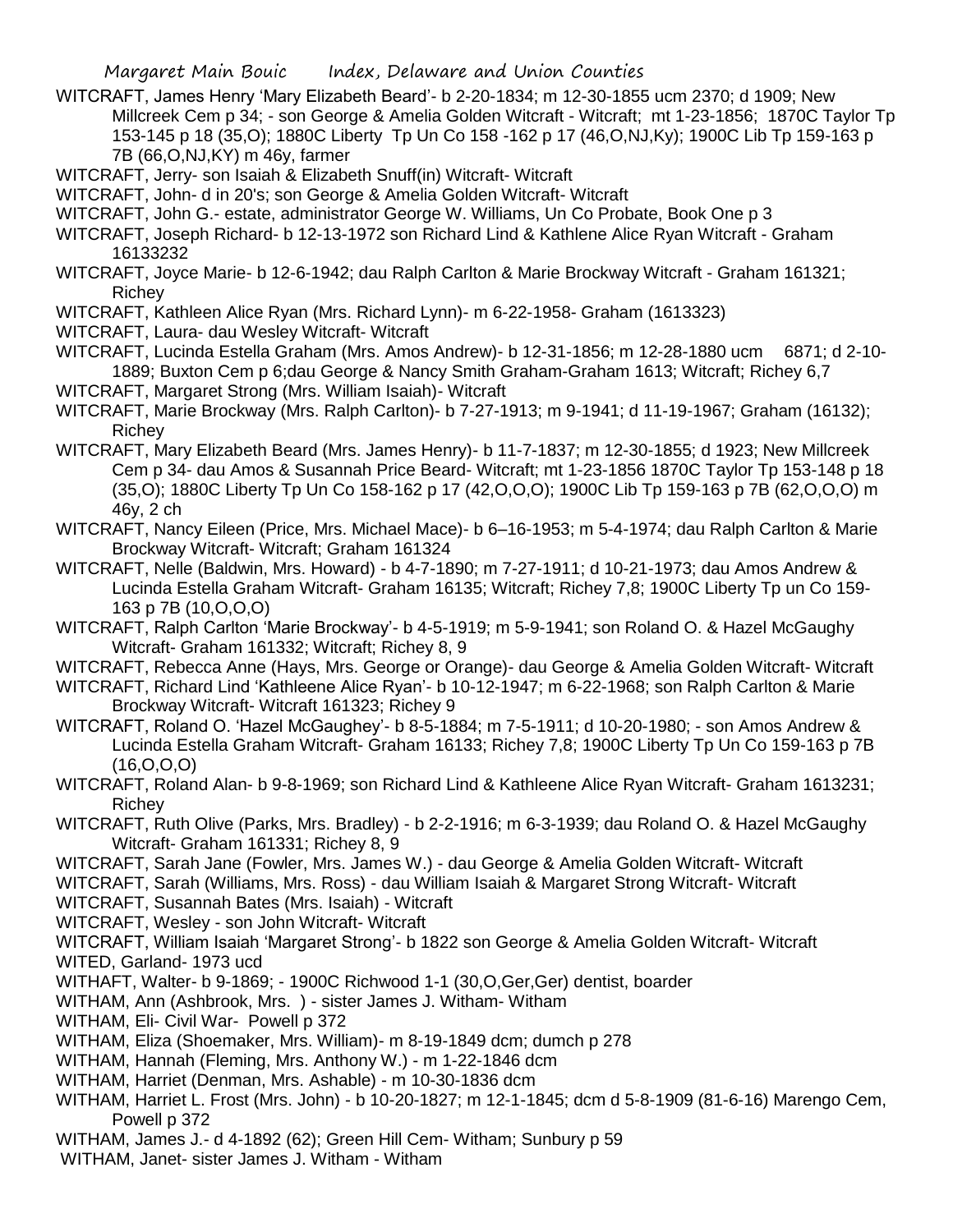Margaret Main Bouic Index, Delaware and Union Counties WITHAM, John - d Tuesday, face cancer- dg 11-19-1807 Cry Ab p 135 WITHAM, John 'Harriet L. Frost'- b 6-12-1822; m 12-1-1845; d 11–17-1897 (75-5-5); Marengo Cem, Powell p 372 WITHAM, Julie (Sullivan, Mrs. )- dau James J. Witham- Witham WITHAM, Margaret (Hunt, Mrs. Isaac E.)- m 1-10-1846 dcm WITHAM, Mary Ann (Budd, Mrs. )- dau James J. Witham- Witham WITHAM, Minnie - b 12-1-1872; d 10-14-1875; Marengo Cem, Powell p 372 WITHAM, Ralph L.- brother James J. Witham- Witham WITHAM, Richard - brother James J. Witham- Witham WITHAM, Thomas - son James J. Witham- Witham WITHAM, ----- (Riddofor, Mrs. Charles) - sister James J. Witham- Witham WITHAM, -----(Sandy, Mrs. Jess) - sister James J. Witham- Witham WITHEE, Nancy- dau Emmett & Rosina Herre - 1985 uch p 69 WITHERELL, Gladys (Mrs. John H.) - 1969, 1971, 1980 dcd WITHERELL, John H. 'Gladys'- 1969, 1971, 1980 dcd WITHERICK, Mary Lou (Williams, Mrs. Donald Merrill) - m 7-30-195 McKitrick p 120 WITHERILL Mrs. R. A.- dau W. C. Steward- dg 1-13-1914, Cry Ab p 84 WITHERINGHAM, John W.- 1908 dch p 409; hmp p 12 WITHEROW, Mattie (Wilson, Mrs. John F.) - Simon Wilson (125) WITHEROW, Octava C. - dau Dr. Robert & Rebecca Witherow- 1850C York Tp 380-386 p 59 (13,Ind) WITHEROW, Rebecca (Mrs. Dr. Robert) - 1850C York Tp 380-386 p 59 (40,O) WITHEROW, Refina A.- dau Dr. Robert & Rebecca Witherow - 1850C York Tp 380-386 p 59 (16,Va) WITHEROW, Dr. Robert 'Rebecca'-1850C York Tp 380-386 p 59 (41,Va) WITHEROW, Thomas T. - son Dr. Robert & Rebecca Witherow- 1850C York Tp 380-386 p 59 (19,Va) WITHEROW, William H. - 1908 dch p 409 WITHERS, George Bowman 'Selina Matilda Musser'- b 2-16-1798; m 5-1-1827; d 12-24-1860; - Weiser p 213 WITHERS, Mary Beth - dau Robert D. Withers- Withers; engaged to David Jonathon Wyss WITHERS, Robert D. - Withers WITHERS, Selina Matilda Musser (Mrs. George Bowman) - b 12-28-1808; m 5-1-1827; d 12-7-1880 dau John & Mary Catharine Muhlenberg Musser- Weiser p 213 WITHERS, Velma (Rose, Mrs. Chester Everett) - m 3-16-1929; - Nash p 333 WITHERS William - 1883 uch V p 76, 452 WITHERSPOON, Barbara Alice (Root, Mrs. Theodore) - b 4-3-1956; dau Roy L. & Paticia Ann Taylor Witherspoon - Genther p 89 WITHERSPOON, Cynthia Leigh (Fulan, Mrs. Mark Phillip) - b 5-16-1960; m 8-19-1983; dau Roy L. & Patricia Ann Taylor Witherspoon- Genther p 89 WITHERSPOON, Diane (Mrs Lewis Stevens)- Witherspoon WITHERSPOON, Eric Roy - b 8-20-1970;son Roy O. & Patricia Ann Taylor Witherspoon -Genther p 89 WITHERSPOON, Harriet Ann - b 11-12-1949; dau Horace Trabue & Marjorie McKean Weiser Witherspoon-Weiser p 651 WITHERSPOON, Hildred Staubus(Mrs. William H.)-parents of Lewis S. Witherspoon- Witherspoon WITHERSPOON, Horace Trabue, Jr.'Marjorie McKean Weiser'-b 8-7-1918; m 7-12-1945-Weiser p 651 WITHERSPOON, Jean Boyer;- b 2-4-1952; dau Horace Tracue,Jr. & Marjorie McKean Weiser Witherspoon-Weiser p 651 WITHERSPOON, John- dpc p 5; Powers p 139 WITHERSPOON, John Trabue- b 4-27-1946; son Horace Trabue, Jr. & Marjorie McKean Witherspoon– Witherspoon- Weiser p 651 WITHERSPOON, Lewis S. 'Susan Sparks''Nancy''Marjorie Bahnsen' 'Margaret Frances Barger' b 7-17-1922 Sabina m(4) 10-17-1984 d 3-28-2005 (82) Claibourne Cem- son William H. & Hildred Staubus Witherspoon; - 1985 uch p 86; Witherspoon; WWII WITHERSPOON, Lewis Stevens 'Diane'- son Lewis S. Witherspoon- Witherspoon WITHERSPOON, Margaret Frances Barger (Keigley Mrs. George W.)(Mrs. Lewis) - b 10-19-1920 m 6-10-1940 m(2) 10-17-1984 d 1-3-1997 (76) Claibourne Cem- dau Harry Madison . & Idella Borden Barger, Eastern Star; 1985 uch p 86, p181; Witherspoon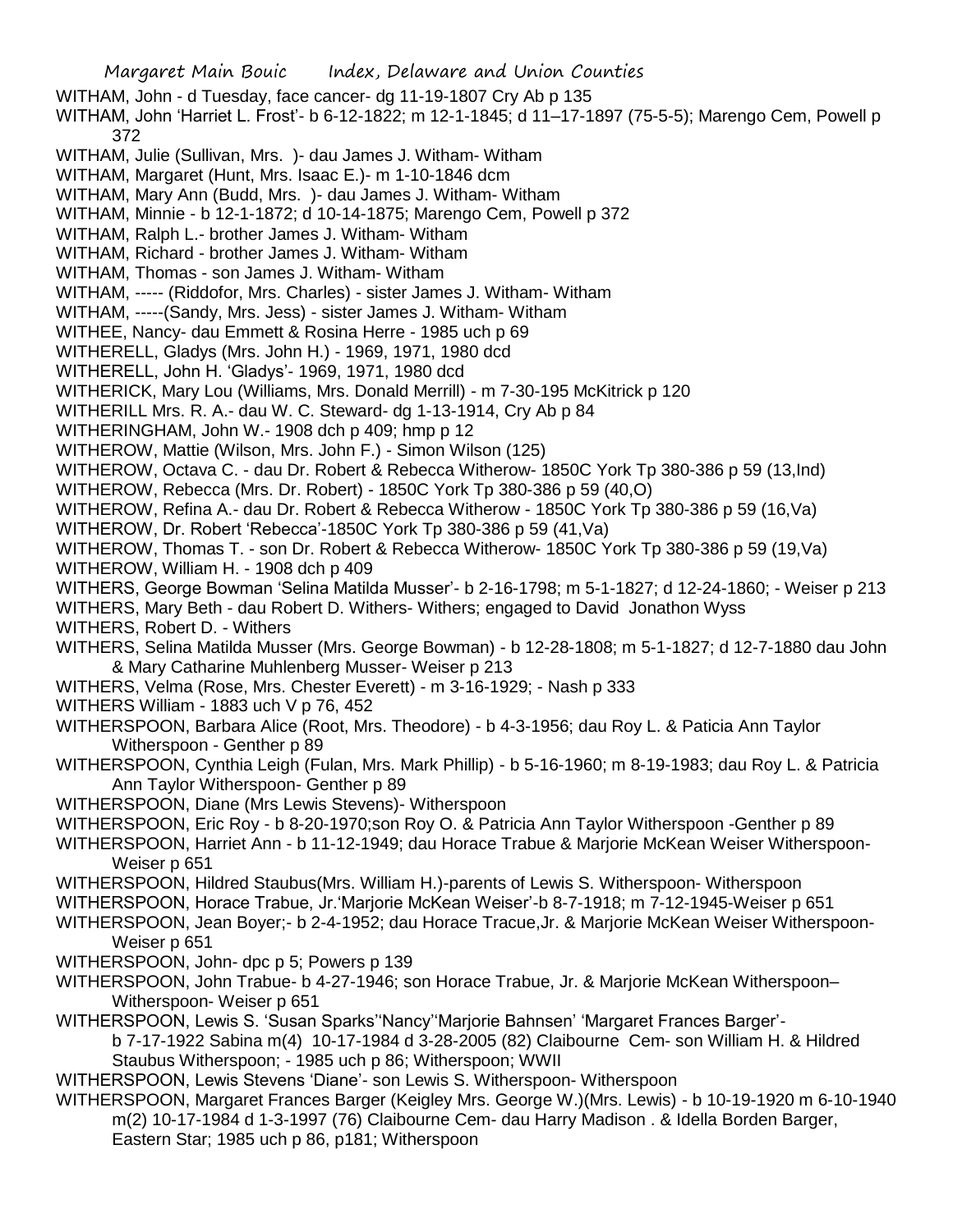- WITHERSPOON, Marjorie McKean Weiser (Mrs. Horace Trabue, Jr.) dau Harry Boyer & Hazel Eleanor McKean Witherspoon - Weiser p 651
- WITHERSPOON, Patricia Ann Taylor (Mrs. Roy Lorentien) b 1-15-1937; m 5-14-1955; dau Theodore Roosevelt & Alice M. Wallace Taylor- Genther p 88, 89

WITHERSPOON, Roy Lorentien 'Patricia Ann Taylor'- m 5-14-1955;- Genther p 88, 89

WITHERSPOON, Steven Patrick- b 1-15-1964; son Roy Lorentien & Patricia Ann Taylor Witherspoon- Genther p 89

WITHERSPOON, Timothy Lorentien - b 11-7-1958; son Roy Lorentien & Patricia Ann Taylor Witherspoon-Genther p 89

WITHERSPOON, William H. 'Hildred Staubus'- parents of Lewis S. Witherspoon- Witherspoon

WITHERSPOON, William H.- brother Lewis S. Witherspoon- Witherspoon

- WITHERUP, Callie D. b Ky d 1-21-1987 (94) Northwood Cem, Cambridge- mother of Charles, David, William, Robert Custer- Witherup
- WITHEY, Zeroia (Dunton, Mrs. William) 1880 dch p 667

WITHIM, Joshua - 1835 men p 12 # 133 p 16 Bennington Tp

WITHIM, Peter - 1835 men p 10 # 41 p 12 Bennington Tp

WITHINGTON, Thomas - Nash p 189

WITHOFT, Walter - b9-1869; 1900C Richwood 1-1 (30,O,Ger,Ger) dentist, boarder

WITHROW, Anna (Smith, Mrs. Franklin Elliott)- dau Henry & Nancy Thornburg Withrow - 1908 dch p 661

WITHROW, Arlene (Scheiderer, Mrs. Gerald) - m 1956; Rausch (132222) III p 269

- WITHROW, Barbara (Rider, Mrs. )- dau William T. & Madeline Hurd Withrow- Withrow
- WITHROW, Clint 'Nola'- 1979, 1981, 1983 ucd
- WITHROW, Earl L. b 1894; son Sarah E. Withrow- grandson Gerome & Melisa Allbaugh- 1900C Taylor Tp 157-161 p B7 (6,O,O,O); stepson James G. & Ella Hathaway - 1910C Claibourne Tp South Precinct  $(15,0,0,0)$
- WITHROW, Emma Jean (Rhodes, Mrs. ) (Mrs. )b W Va d 11-20-2006 (69) Union Cem- dau Hadyen & Hattie Jones- Withrow
- WITHROW, George 'Nancy'- son Wesley Benton & P atricia I. Franker Withrow- Withrow
- WITHROW, Henry 'Nancy Thornburg' 1908 dch p 661

WITHROW, James Everett. Sr. 'Margaret E. Runyon' b 5-29-1929 Ky , 7-16-1948 W. Va., d 4-1-2001 Maple Grove Cem - son William & Hazel Wolf Withrow- Withrow; 1959 ucd

- WITHROW, James Everet, Jr. 'Melissa Anne Rider'- m 1-11-1970; son James Everett & Margaret E. Runyon Withrow- Withrow- 1959 (7) ucd
- WITHROW, Jan (Persinger, Mrs. Ted)- dau Wesley Benton & Patricia I. Franker Withrow- Withrow
- WITHROW, Jill (Seiter, Mrs. )- dau Wesley Benton & Patricia I. Franker Withrow- Withrow

WITHROW Jon 'Donna'- son Wesley Benton & Partricia I. Franker Withrow- Withrow

- WITHROW, Jonell (Augenstein, Mrs. Mike)- dau Wesley Benton & Patricia I. Franker Withrow- Withrow
- WITHROW, Jonica J. Lloyd (Mrs. Mark E.)- m 10-7-1991 dau Douglas & Carol Lloyd- Withrow
- WITHROW, June (Johnson, Mrs. David)- dau Wesley Benton & Patricia I. Fraker Withrow- Withrow
- WITHROW, Leander (Lee) d 2-13-1898 (23); County Infirmary, dg 2-15-1898; dg 3-18-1898 Cry Ab p 145, 149 son Henry & Nancy Withrow
- WITHROW, Lillian (Mullin, Mrs. )- dau William & Hazel Wolf Withrow- Withrow
- WITHROW, Linda M. (Crain, Mrs. Jim)- dau James Everett. & Margaret E. Runyon Withrow- Withrow; 1959 (8) ucd
- WITHROW, Madeline Hurd (Mrs. William T.) B 2-14-1905 Un Co d 10-14-1985 (80) Marion Cem- dau Monad & Ora Flickenger Hurdc- Withrow
- WITHROW, Malissa A. b 5-1896; dau Sarah E. Withrow- 1900C Taylor Tp 157-161 p B7 (4,O,O,O), stepdau James G. & Ella Hathaway- 1910C Claibourne Tp South (13,O,O,O)

WITHROW, Margaret E. Runyon (Mrs James Everett.) - m 7-16-1948 W. Va.- Withrow; 1959 ucd

- WITHROW, Mark E. 'Jonica J. Lloyd'- m 10-7-1991 son James Everett, Jr. & Melissa Anne Rider Withrow-**Withrow**
- WITHROW, Melissa Anne Rider (Mrs. James Everett, Jr.) m 1-11-1970; dau John T. & Harriette A. Rider-Withrow; her father, Fred Glaze- mt 7-9-1984
- WITHROW, Myra (Swan, Mrs. Glenn)- dau Wesley Benton & Patricia I. Fraker Withrow- Withrow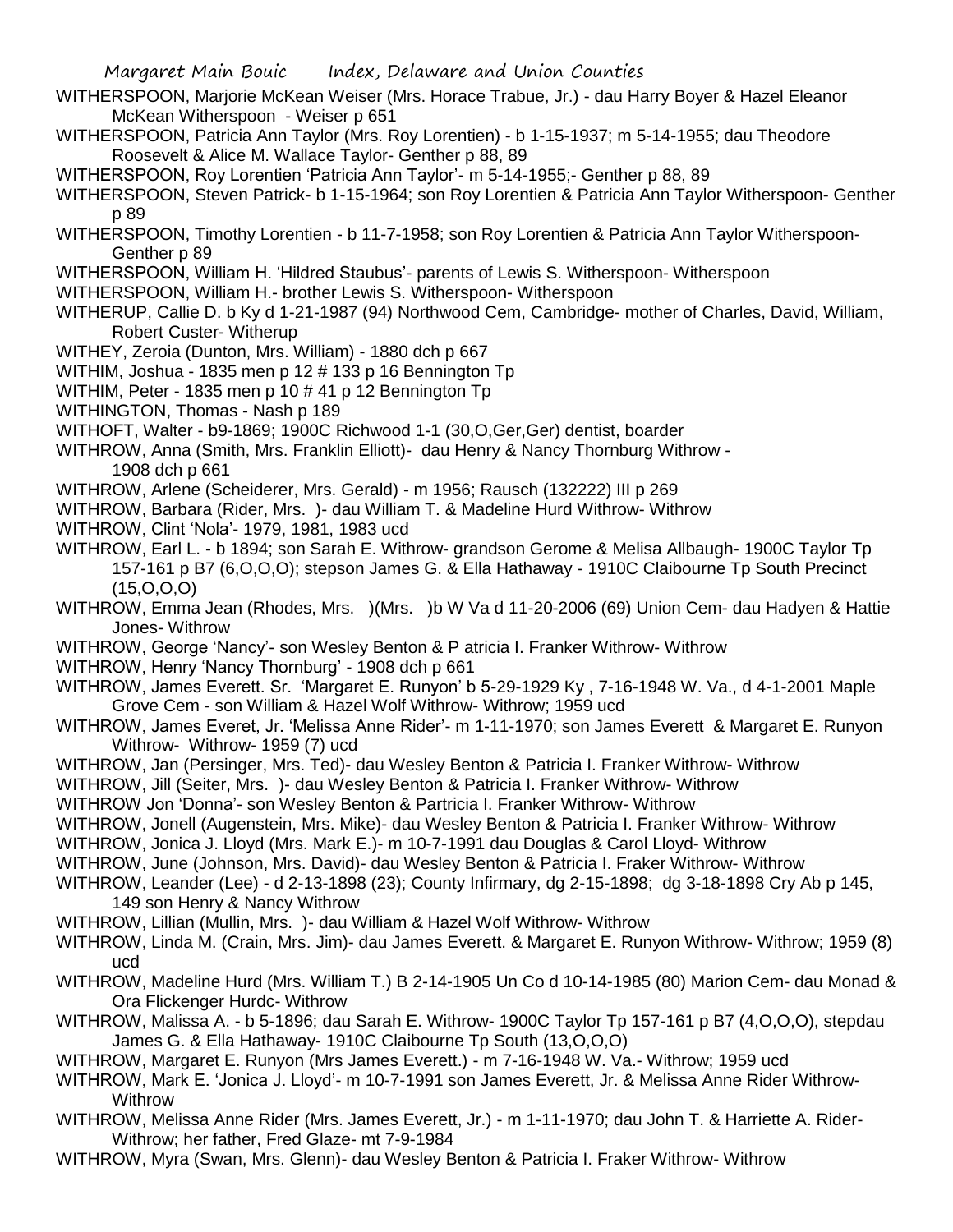WITHROW, Nancy (Mrs. George)- Withrow

- WITHROW, Nancy (Mrs. Henry) dg 3-18-1898 Cry Ab p 149
- WITHROW, Nancy Thornburg (Mrs. William Henry) m 10-1-1851, Cry Ab p 52; dg 3-18-1898 Cry Ab p 149; 1908 dch p 661
- WITHROW, Nancy Marie (Mrs. ) b Morrow Co 10-5-1833; d 9-25-1909 (74-11-21); dg 10-1-1909, Cry Ab p 62
- WITHROW, Nola (Mrs. Clint) 1979, 1981, 1983 ucd

WITHROW, Patricia I. Fraker (Mrs. Wesley Benton)- b 12-18-1927 Delaware m 1948 d 5-14-2005 Agosta Cem- dau Acarah C. & Florence Piatt Fraker- Withrow

- WITHROW, Robert- son William T. & Madeline Hurd Withrow- Withrow
- WITHROW, Sarah E.- b 3-1871- dau Gerome & Melissa Allbaugh- 1900C Taylor Tp 157-161 p B7 (29,O,O,O) m 7y, 3 ch, 2 living
- WITHROW, Sarah (Gregg, Mrs. William)- 1908 dch p 816
- WITHROW, Susan E. (Cook, Mrs. Ronnie)- dau James Everett & Margaret E. Runyon Withrow- Withrow; 1959 (1) ucd
- WITHROW, William Henry 'Nancy Thornburg'- b 4-2-1831 Marion Co; m 10-1-1851; d 6-16-1907 (76-2-14); Co D. 88th Reg, OVI Cardington, O.- dg 3-18-1898, Cry Ab p 49; dg 6-18-1907, dg 7-5-1907, Cry Ab p 50, 52
- WITHROW, ----- (Traxler, Mrs. Charles) dau William Henry Withrow- dg 6-18-1907 Cry Ab p 50
- WITHROW, William grandson Jerome & Melissa Albaugh-1910C Taylor Tp 255-262 p 11A (9,O,O,O)
- WTHROW, William T. 'Madeline Hurd'- m 4-25-1924 d 2-28-1976- Withrow
- WITHUM, Eli (18) dcga p 58 Ohio State Gazette runaway 7-19-1832
- WITHUM, Mary (Sturdevant, Mrs. Philo) m 12-6-1846 dcm
- WITKINSON, J. M.- 1840C Marysville 786 (30-40)
- WITMAN, Arthur 'Mary E.'- b 11-4-1920; son Willis C. & Elizabeth Weiser Witmer Weiser p 785
- WITMAN, Barbara (Weiser, Mrs. John) (Mrs. Christopher) Weiser p 783
- WITMAN, Caroline Orth (Mrs. Dr. John Otto) b 1812; m 4-17-1828; d 1-10-1848; dau Christian Henry & Rebecca Hahn Orth- Weiser p 811
- WITMAN, Diane Mary- b 10-18-1951; dau Arthur & Mary E. Witman- Weiser p 785
- WITMAN, Donna Marie b 10-16-1948; dau Arthur & Mary E. Witman Weiser p 785
- WITMAN, Edward Lawrence son Dr. John Otto & Caroline Orth Witman Weiser p 811
- WITMAN, Elizabeth Weiser (Mrs. Willis) b 1882; d 1946; dau Isaac Daniel & Eliza Heister Weiser Weiser p 784
- WITMAN, Henry George- b 4-27-1956; son Henry G. & Miriam Louise Eister Witman Weiser p 390
- WITMAN, Henry G. 'Miriam Louise Eister'- Weiser p 390
- WITMAN, Dr. Henry Orth son Dr John Otto & Caroline Orth Witman- Weiser p 811
- WITMAN, Dr. John Otto 'Caroline Orth'- m 4-17-1828- Weiser p 811
- WITMAN, Jonathan 'Maria Elizabeth Weiser'- b 1-15-1829; m 11-23-1850; d 6-16-1880 Pa;- W. p 709
- WITMAN, Luther Reily son Dr. John & Caroline Orth Witman- Weiser p 811
- WITMAN, Maria Elizabeth Weiser (Mrs. Jonathan) b 9-8-1825; m 11-23-1850; d 2-16-1889; dau Peter & Maria Elizabeth Krunkelman Weiser- Weiser p 811
- WITMAN, Mary E. (Mrs. Arthur)- b 9-8-1924; Weiser p 785
- WITMAN, Miriam Louise Eister (Mrs. Henry G.) b 6-22-1927; dau Calvin E. & Ruth Burd Eister Weiser p 390
- WITMAN, Rebecca Catharine (Moffitt, Mrs. Dr. Robert Hopkins.) m 4-26-1871; dau Dr. John Otto & Caroline Orth Witman - Weiser p 447, 811
- WITMAN, Shirley Eileen (Suiter, Mrs. Lyman, Jr.) b 6-22-1929; dau Calvin E. & Ruth Burd Witman Weiser p 390
- WITMAN, Willis C. 'Elizabeth Weiser'- Weiser p 784
- WITMER, Addie Verdilla (Herman, Mrs. Rev. Harry Edward) b 11-26-1895; m 8-2-1922; dau Jacob Franklin & Sarah Elizabeth Shaffer Witmer - Weiser p 403
- WITMER, Alma Marie Gerbich (Mrs. Frederick Daniel) b 7-26-1907; m 6-12-1930; Weiser p 401
- WITMER, Anita b 7-29-1921; dau Mark Nevin & Tottie Alverta Byerly Witmer- Weiser p 350
- WITMER, Ann Louise b 10-3-1944; dau Nelson Eugene & Kathryn Zerbe Witmer- Weiser p 349
- WITMER, Anna Maria Lenker (Ms. John) Weiser p 394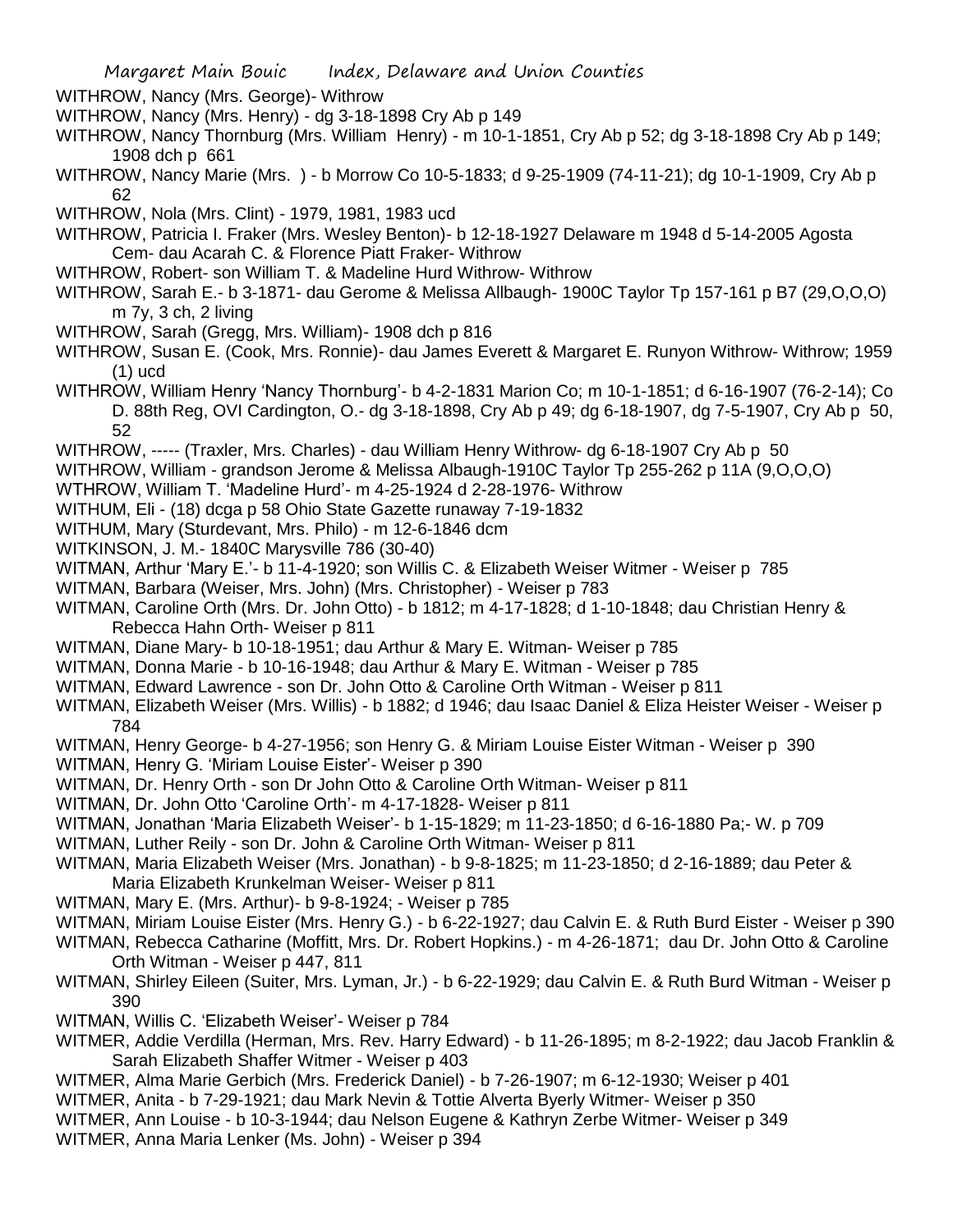- WITMER, Anna May (Hillbush, Mrs. Robert) b 2-2-1891; m 4-8-1933; dau Jacob Franklin & Sarah Elizabeth Shaffer Witmer - Weiser p 402
- WITMER, Annie Laurie Daniel (Mrs. Frederick) b 5-6-1885; m 1906; dau Aaron & Mary Buffington Daniel Weiser p 401
- WITMER, Annabelle d y; dau Henry Newton & Emaline Kathryn Zerbe Witmer- Weiser p 349
- WITMER, Betty June Herrold (Mrs. Theodore Dean)- b 6-23-1925; m 6-28-1946; Weiser p 350
- WITMER, Carl M. 'Salara Lenker'- b 12-16-1915; m 6-26-1937; son Clarence Eugene & Stella Tryphena Martz Witmer- Weiser p 349
- WITMER, Catherine Hake (Mrs. John H.) b 6-18-1856; m 10-9-1875; d 11-18-1924; Weiser p 394
- WITMER, Catharine Warner Bartels (Mrs. Franklin Irving) b 7-1-1909; m 12-2-1939; Weiser p 401
- WITMER, Charles Franklin 'Sadie Messner'- b 1868; d 1928; son Henry Newton & Emaline Kathryn Koppenheffer Witmer- Weiser p 364
- WITMER, Cheryl Jonette b 6-16-1952; dau John Herbert & Jean Marie Henninger Witmer W. p 395
- WITMER, Claire b 8-25-1944; ch Frederick Daniel & Alma Marie Gerbich Witmer Weiser p 401
- WITMER, Clarence Eugene 'Stella Tryphena Martz'- b 5-30-1889; m 2-9-1908; son Ephriam Deppen & Laura Amelia Koppenhaver Witmer- Weiser p 349
- WITMER, Cora Alice (Koppenhaver, Mrs. George Ephraim) b 11-30-1872; m 6-14-1900; d 8-22-1951; Weiser p 353
- WITMER, Cynthia Jean b 8-8-1948; dau John Herbert & Jean Marie Henninger Witmer Weiser p 395
- WITMER, David 'Mary Hoffman' b 9-8-1824; d 3-19-1896; son John & Anna Maria Lenker Witmer Weiser p 394
- WITMER, David Michael 'Jessie Davis'- b 10-29-1882; m 12-17-1918; son Jacob Franklin & Sarah Elizabeth Shaffer Witmer - Weiser p 401
- WITMER, Dick Aubry 'Hilda Weisheit'- b 3-6-1927; son William C. & Estella Brungart Witmer Weiser p 600
- WITMER, Doris Kathryn (Sterner, Mrs. Lewis) b 6-10-1915; m 8-10-1940; dau David Michael & Jessie Davis Witmer- Weiser p 401
- WITMER, Dorothy Edna (Foreman, Mrs. Frank William) b 11-22-1904; m 9-28-1920; dau Walter Elmer & Gertrude Ellen Enders Witmer- Weiser p 365
- WITMER, Edna Pauline (Wright, Mrs. Emerson Darlington) b 4-13-1920; m 9-18-1947; dau Joseph & Jennie Catharine Boyer Witmer - Weiser p 394
- WITMER, Elizabeth Ellen Koppenheffer (Mrs. Jonathan Main) b 2-2-1867; m 11-21-1889; d 2-1938; dau John & Hannah Moyer Koppenheffer- Weiser p 350
- WITMER, Elizabeth (Snyder, Mrs. John Adam) b 11-8-1877; m 1-23-1897; d 4-10-1949; dau John H. & Catherine Hoke Witmer- Weiser p 395
- WITMER, Emaline Kathryn Koppenheffer (Mrs. Henry Newton)- b 11-16-1849; m 1867; d 1917; dau Jonathan Mark & Catharine Hapner Koppenheffer- Weiser p 364
- WITMER, Emma Catharine (Eichelberger, Mrs. Warren David)- b 12-19-1891; m 2-18-1918; dau Charles Franklin & Sadie Messner Witmer - Weiser p 364
- WITMER, Emma Lydia Hoffman (Mrs. Leonard) b 4-24-1910; m 12-25-1935; Weiser p 600
- WITMER, Emma Ruth (Wolfe, Mrs. Thomas Franklin) b 1-4-1925; m 1-28-1944; dau Joseph & Jennie Catharine Boyer Witmer - Weiser p 394
- WITMER, Ephriam Deppen 'Laura Amelia Koppenhaver'- b 7-29-1862; m 11-28-1885; d 1926; Weiser p 349
- WITMER, Estella (Brungart, Mrs. Edgar Samuel) Weiser p 601
- WITMER, Estella Brungart (Mrs. William C.) b 3-6-1887; m 8-8-1910; dau Ira & Ella M. Snook Brungart-Weiser p 600
- WITMER, Esther Irene (Zerbe, Mrs. Lloyd Ulysses) b 5-24-1923; m 6-24-1948; dau Joseph & Jennie Catharine Boyer Witmer- Weiser p 354, 394
- WITMER, Esther June Snyder (Mrs. Kermit L.) b 7-21-1920; m 4-25-1943; Weiser p 349
- WITMER, Ethel Miriam (Ossman, Mrs. Rue Weaver) b 9-27-1908; m 6-26-1932; dau Clarence Eugene & Stella Tryphena Martz Witmer - Weiser p 349
- WITMER, Eugene Howard b 9-17-1940; son Neal Byerly & Margaret Tressler Witmer Weiser p 350 WITMER, Frank - b 1954; son Neal Byerly & Vivian Thomas Witmer - Weiser p 350
- WITMER, Franklin Irving 'Catharine Warner Bartels'- b 5-2-1911; m 12-2-1939; son Frederick & Annie Laurie Daniel Witmer- Weiser p 401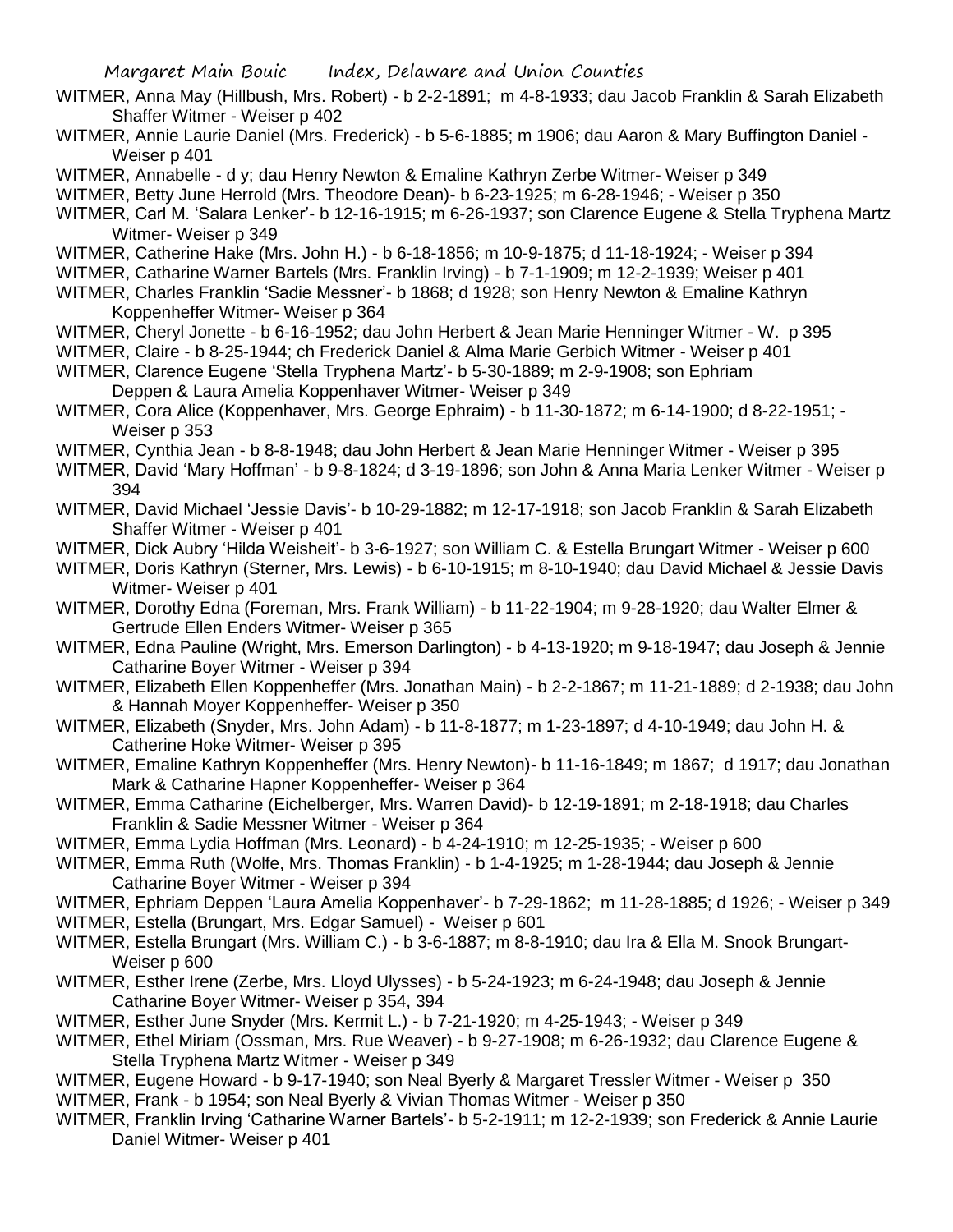- WITMER, Frederick 'Annie Laurie Daniel'- b 1-9-1885; m 1906; d 9-1955; son Jacob Franklin & Sarah Elizabeth Shaffer Witmer- Weiser p 401
- WITMER, Frederick Daniel 'Alma Marie Gerbich'- b 10-22-1908; m 6-12-1933; son Frederick & Annie Laurie Daniel Witmer - Weiser p 401
- WITMER, Gertrude Ellen Enders (Mrs. Walter Elmer) b 3-26-1872; d 12-2-1950; Weiser p 365
- WITMER,Henry Newton'Emaline Kathryn Koppenheffer'- b 1850; m 1867; d 1922;- Weiser p 365
- WITMER, Henry dy son Henry Newton & Emaline Kathryn Koppenheffer Witmer Weiser p 365
- WITMER, Hilda Weisheit (Mrs. Dick Aubry) Weiser p 600
- WITMER, Ida (Wiest, Mrs. Darius Jacob) b 12-17-1886; m 4-11-1914; d 1-29-1957; dau Jacob Franklin & Sarah Elizabeth Shaffer Witmer - Weiser p 401
- WITMER, Jacob Franklin 'Sarah Elizabeth Shaffer'- b 5-11-1854; m 9-7-1878; d 12-2-1910; son David & Mary Hoffman Witmer - Weiser p 399
- WITMER, James M.- b 12-27-1859; d 1-5-1860; son David & Mary Hoffman Witmer Weiser p 403
- WITMER, Jane Emma- b 12-9-1952; dau Kermit L. & Esther June Snyder Witmer Weiser p 350
- WITMER, Janet Marie b 4-5-1946; dau Kermit L. & Esther June Snyder Witmer- Weiser p 349
- WITMER, Janet- b 1953; dau Neal Byerly & Vivian Thomas Witmer- Weiser p 350
- WITMER, Jean Marie Henninger (Mrs. John Herbert) b 7-21-1928; m 4-5-1947; Weiser p 395
- WITMER, Jeffrey Neal b 7-17-1950; son Neal Byerly & Vivian Thomasa Witmer- Weiser p 350
- WITMER, Jennie Agnes (Metzger, Mrs. LaRue R.) b 5-26-1870; d 5-27-1926; dau Henry Newton & Emaline Kathryn Koppenheffer Witmer - Weiser p 364
- WITMER, Jennie Catharine Boyer (Mrs. Joseph) b 4-26-1886; m 12-20-1917; Weiser p 394
- WITMER, Jessie Davis (Mrs. David Michael) b 7-19-1884; m 12-17-1913; Weiser p 401
- WITMER, John 'Anna Maria Lenker' Weiser p 394
- WITMER, John Emory 'Sue C. Deppen'- b 4-7-1883; m 12-24-1908; d 4-6-1956; son John H,. & Catherine Hoke Witmer - Weiser p 399
- WITMER, John H. 'Catherine Hoke'- b 5-8-1851; m 10-9-1875; d 2-7-1915; son David & Mary Hoffman Witmer - Weiser p 294
- WITMER, John Herbert 'Jean Marie Henninger'- b 11-3-1928; m 4-5-1947; son Joseph & Jennie Catharine Boyer Witmer- Weiser p 395
- WITMER, Jonathan Hain 'Elizabeth Ellen Koppenheffer'- b 12-18-1863; m 11-21-1889; d 11-7-1929 Weiser p 350
- WITMER, Jonathan Mark dy- son Henry Newton & Emaline Kathryn Koppenheffer Witmer W. p 365
- WITMER, Joseph 'Jennie Catharine Boyer'- b 1-12-1876; m 12-20-1917; d 9-23-1955; son John H. & Catherine Hoke Witmer- Weiser p 394
- WITMER, Joyce (Johnson, Mrs. Howard) Weiser p 563
- WITMER, Joyce (Muggio, Mrs. Thomas James) m 7-5-1953 Weiser p 828
- WITMER, June Elaine b 6-24-1951; dau Kermit L. & Esther June Snyder Witmer- Weiser p 349
- WITMER, Kathryn Elizabeth (Romberger, Mrs. Robert John)- b 12-9-1928; m 5-27-1937; dau Joseph & Jennie Catharine Boyer Witmer- Weiser p 394
- WITMER, Kathryn Zerbe (Mrs. Nelson Eugene)- b 9-17-1909; m 7-20-1935; Weiser p 349
- WITMER, Kathy A.- b 2-24-1952; dau Carl M. & Salara Lenker Witmer- Weiser p 349
- WITMER, Keith D.- b 11-14-1955; son Dick Aubry & Hilda Weisheit Witmer Weiser p 600
- WITMER, Kenneth C. b 2-10-1939; son Carl M. & Salara Lenker Witmer- Weiser p 349
- WITMER, Kermit L. 'Esther June Snyder'- b 5-10-1921; m 4-25-1943; son Clarence Eugene & Stella Tryphena Martz Witmer - Weiser p 349
- WITMER, Kevin Alan- b 4-12-1959; son Dick Aubry & Hilda Weisheit Witmer- Weiser p 600
- WITMER, Laura Amelia Koppenhaver (Mrs. Ephriam Deppen) b 2-9-1865; m 11-28-1885; d 3-18-1939; dau John & Hannah Moyer Koppenhaver - Weiser p 349
- WITMER, Laura Maybelle (Stauffer, Mrs. Beorge Ambrose) b 11-17-1881; dau Henry Newton & Emaline Kathryn Koppenhaffer Witmer- Weiser p 365
- WITMER, Leah Charlotte (Heckert, Mrs. John F.)- b 11-3-1900; m 9-15-1917; dau Jonathan Hain & Elizabeth Ellen Koppenheffer Witmer- Weiser p 351
- WITMER, Leonard 'Emma Lydia Hoffman'- b 5-30-1911; m 12-25-1935; son William C. & Estella Brungart Witmer- Weiser p 600
- WITMER, Lois Jean Esther (Warner, Mrs. Boyce Eugene) b 8-19-1941; m 3-11-1956 Weiser p 338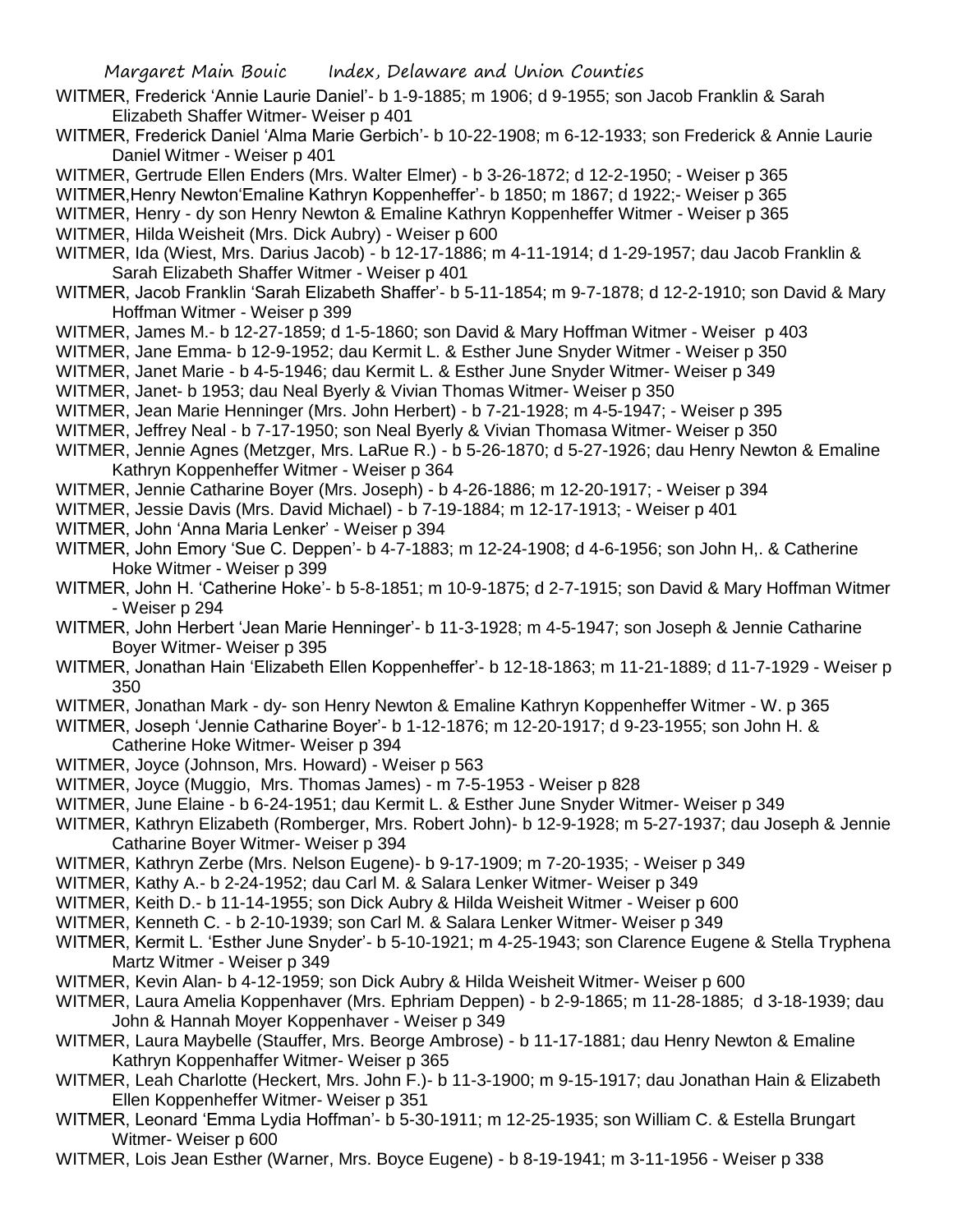- WITMER, Lynn R. D. b 8-7-1938; ch Leonard & Emma Lydia Hoffman Witmer- Weiser p 600
- WITMER, Lynne (Doss, Mrs. John Roger) b 10-16-1937; m 6-13-1959; dau Frederick Daniel & Alma Marie Gerbich Witmer - Weiser p 401
- WITMER, Mabel Schoettle (Mrs. Victor) b 6-9-1892; m 8-16-1919 Weiser p 403
- WITMER, Margaret Mae (Keen, Mrs. Lawrence Donald)- b 1-1-1911; d 3-21-1933; Weiser p 365
- WITMER, Margaret Tressler (Mrs. Neal Byerly) b 5-30-1917; div Weiser p 350
- WITMER, Margaret Verdilla (Derr, Mrs. A. L.) dau Henry Newton & Emaline Kathryn Koppenheffer Witmer-Weiser p 365
- WITMER, Maria Anna b 3-1-1849; d 10-20-1851; dau David & Mary Hoffman Witmer Weiser p 394, also infant dau 9-23-1847
- WITMER, Marian Sarah (Putnam, Mrs. Allan R.) b 7-18-1920; m 8-8-1942; dau Victor & Mabel Schoettle Witmer- Weiser p 403
- WITMER, Mark Nevi 'Tottie Alverta Byerly'- b 8-22-1892; m 8-23-1913; son Jonathan Hain & Elizabeth Ellen Koppenheffer Witmer- Weiser p 350
- WITMER, Mark b 1957 son Neal Byerly & Vivian Thomas Witmer- Weiser p 350
- WITMER, Martha Doris b 8-28-1939; dau Leonard & Emma Lydia Hoffman Witmer- Weiser p 600
- WITMER, Mary Carolyn (Kolva, Mrs. John Richard) b 11-3-1928; m 2-5-1955; dau Joseph & Jennie Catharine Boyer Witmer- Weiser p 395
- WITMER, Mary Edna (Heckert, Mrs. Daniel Nelsen) b 1-15-1880; m 1-10-1903; d 1-14-1923; dau John H. & Catherine Hoke Witmer- Weiser p 397
- WITMER, Mary Evangeline (Phillips, Mrs. Fred Adam) b 5-31-1897; m 4-11-1914; dau Jonathan Hain & Elizabeth Ellen Koppenheffer Witmer - Weiser p 350
- WITMER, Mary Hoffman (Mrs. David );- b 9-10-1829; d 11-19-1897; dau Jacob & Eva Elizabeth Weiser Hoffman - Weiser p 394
- WITMER, Mary Jane b 12-24-1942; dau Carl E. & Salara Lenker Witmer- Weiser p 340
- WITMER, Mary Rebecca (Koppehheffer, Mrs. Jonathan Daniel)- b 3-26-1879; m 1-3-1901; d 8-18-1915; dau Jacob Franklin & Sarah Elizabeth Shaffer Witmer- Weiser p 399
- WITMER, May Pauline b 1894; d 1897; dau Jonathan Hain & Elizabeth Ellen Koppenheffer Witmer- Weiser p 350
- WITMER, Nancy Jane (Eby, Mrs. Alvin Edward) m 5-19-1950 Weiser p 319
- WITMER, Naomi Meriam (Stahl, Mrs. Robert Edwin) b 1-23-1930; m 7-7-1957; dau Joseph & Jennie Catharine Boyer Witmer- Weiser p 395
- WITMER, Neal Byerly 'Margaret Tressler''Vivian Thomas'- b 4-30-1917; son Mark Nevin & Tottie Alverta Byerly - Weiser p 350
- WITMER, Nelson Eugene 'Kathryn Zerbe' b 9-27-1910; m 7-20-1935; son Clarence Eugene & Stella Tryphena Martz Witmer; Weiser p 828
- WITMER, Norman Davis b 2-11-1919; son David Michael & Jessie Davis Witmer; Weiser p 401
- WITMER, Peggy (Muggio, Mrs. Ralph Eugene) m 1957; Weiser p 828
- WITMER, Rita Jayne b 2-10-1938; dau Nelson Eugene & Kathryn Zerbe Witmer; Weiser p 349
- WITMER, Salara Lenker (Mrs. Carl M.) b 12-16-1915; m 6-26-1937; Weiser p 349
- WITMER, Sadie Messner (Mrs. Charles Franklin) b 1870; Weiser p 364
- WITMER, Sarah d y; dau Henry Newton & Emaline Kathryn Koppenhefffer Witmer; Weiser p 365
- WITMER, Sarah Elizabeth Shaffer (Mrs. Jacob Franklin) b 1-1-1859; m 9-7-1878; d 4-2-1946;W. p 399
- WITMER, Scott Dean b 9-18-1957; son Theodore Dean & Betty June Herrold Witmer; Weiser p 350
- WITMER, Shirley (Long, Mrs. Irvin Eugene) Weiser p 808
- WITMER, Stella Tryphena Martz (Mrs. Clarence Eugene) b 12-20-1888; m 2-9-1908; Weiser p 349
- WITMER, Stephen Clarence b 1-13-1941; son Nelson Eugene & Kathryn Zerbe Witmer; Weiser p 349
- WITMER, Sevilla (Kick, Mrs. Alvin) b 1880; d 1956; dau Jacob Franklin & Sarah Elizabeth Shaffer Witmer; Weiser p 399
- WITMER, Sue C. Deppen (Mrs. John Emory) m 12-24-1908; Weiser p 399
- WITMER, Susan Jane b 9-15-1941; dau Franklin Irving & Catharine Warner Bartels Witmer; W. p 401
- WITMER, Theodore Dean 'Betty June Herrold' b 3-16-1926; m 6-28-1946; son Clarence Eugene & Stella Tryphena Martz Witmer; Weiser p 350
- WITMER, Tottie Alverta Byerly (Mrs. Mark Nevin) b 3-14-1896; m 8-23-1913; Weiser p 350 WITMER, Valeria - b 1955; dau Neal Byerly & Vivian Thomas Witmer; Weiser p 350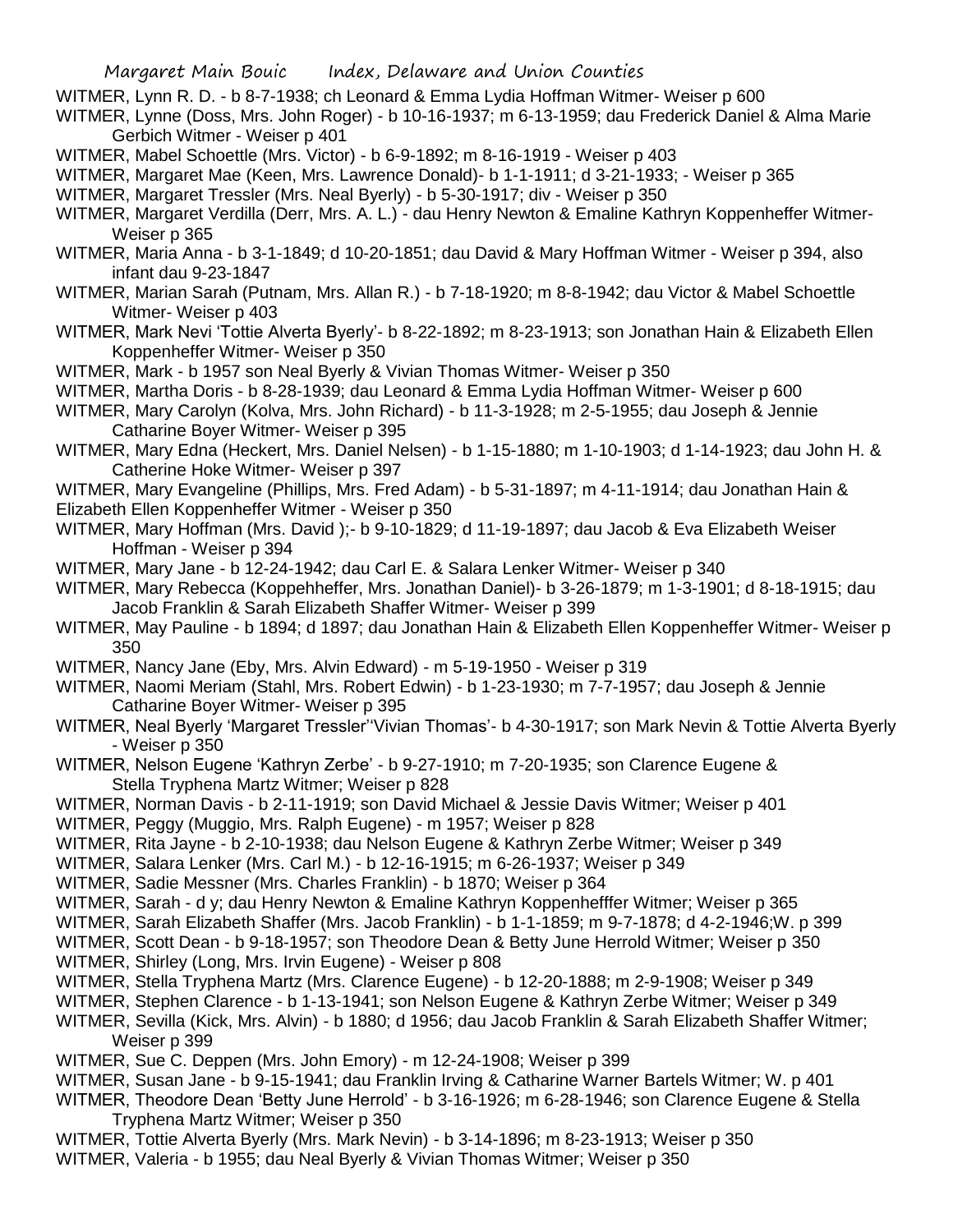- WITMER, Victor 'Mabel Schoettle' b 5-25-1893; m 9-16-1919; son Jacob Franklin & Sarah Elizabeth Shaffer Witmer; Weiser p 403
- WITMER, Vivian Thomas (Mrs. Neal Byerly) Weiser p 350
- WITMER, Viola (Shettel, Mrs. Paul Otterbein) b 4-18-1901; m 6-15-1922; Weiser p 454
- WITMER, Walter Elmer 'Gertrude Ellen Enders' b 10-27-1882; d 6-28-1954; son Henry Newton & Emaline Kathryn Koppenheffer Witmer; Weiser p 365
- WITMER, William Cyenus b 11-27-1886; d 8-1-1887; son Ephriam Deppen & Laura Amelia Koppenhaver Witmer; Weiser p 349
- WITMER, William son Jacob Franklin & Sarah Elizabeth Shaffer Witmer; Weiser p 402
- WITMER, William C 'Estella Brungart' b 2-25-1887; m 8-8-1910; Weiser p 600
- WITMORE, Jared 'Lydia Reed' m 2-25-1851 ucm 1638
- WITMORE, Lydia Reed (Mrs. Jared) m 2-25-1851 ucm 1638
- WITSBAUGH, Mr. 1883 uch V p 433
- WITSBERGER, Bernard H.'Ruth E. Wagner'- b 11-12-1911 W Va d 7-5-1995 (83) Oak Grove Cem -son Charles & Catherine Burkhart Witsberger; WWII Navy-Witsberger
- WITSBERGER, Catherine Burkhart (Mrs. Charles)- Witsberger
- WITSBERGER, Cecilia (Mrs. Dennis)- parents of son b 1-5-19850 Witsberger
- WITSBERGER, Charles 'Catherine Burkhart'- Witsberger
- WITSBERGER, Christina dau Bernard H. & Ruth E. Wagner Witsberger Witsberger
- WITSBERGER, Dennis 'Cecilia;- (24-1976) son Bernard H. & Ruth E. WagnerWitsberger Witsberger
- WITSBERGER, Julianne (Houston, Mrs. ) dau Bernard H. & Ruth E. Wagner Witsberger Witsberger
- WITSBERGER, Kathleen (Soucy, Mrs. Robert)(Korb, Mrs. )- m 8-5-1967 dau Bernard & Ruth Witsberger-**Witsberger**
- WITSBERGER, Martha Elaine b 12-18-1879; dau Bernard Witsberger Witsberger
- WITSBERGER, Ruth E. Wagner (Mrs. Bernard H, )- b 11-13-1908 Cincinnati d 9-22-2001 (92) Oak Grove Cem - dau John Paul & Lydia Quell Wagner- Witsberger
- WITSCHI, Rudolph boarder 1910C Marysville Village 129-111 (29,Ill,Ger,Ger) fireman, stationary engineer WITT, Alma (Taylor, Mrs. )- dau O. W. & Fannie Farley Witt- Witt
- WITT, Amy Lynn d 9-14-1979 (1m6d) dau Willard & Jessie Witt Witt; interred 9-16-1979 Unionville Cem-Darby-Jerome Cem p 49
- WITT, Ann (Barney, Mrs. Jacob) m 4-26-1660; dau of Sarah & John Witt; dcc Maxson Greene 403
- WITT, Anna Kinsel (Mrs. August)- parents of Lawrence P. Witt- Witt
- WITT, August 'Anna Kinsel'- Witt
- WITT, Betty J. (Mrs. James E) 1969, 1971 dcd
- WITT, Betty Jean (Henderson, Mrs. ) dau Jess J & Ruth P Witt Witt
- WITT, Bryan/Brian Witt
- WITT, Rev. Carl 1976 dch p 169
- WITT, Carolyn Sue (Ham, Mrs. Ronald )- m 11-13-1975 dau James F. & Mary Witt; b 1956; Witt 1961, 1969, 1971 dcd
- WITT, Candace (Rittenhouse, Mrs. James) Rittenhouse 2, 3
- WITT, Rev. Carl 'Vera'- pastor Delaware Bible church- Witt
- WITT, Catharine (German, Mrs. Raymond) m 8-25-1835 dcm
- WITT, Daniel Christian son Rev. Carl & Vera Witt Witt
- WITT, David M. son Rev. Carl & Vera Witt- Wtt
- WITT, Deborah Ruth (Yurchak, Mrs. Gregory) m 7-10-1982; dau Rev. Carl & Vera Witt Witt
- WITT, Diane K (Henderson, Mrs. ) dau Jess J. & Ruth P Witt Witt
- WITT, Donald Anthony, Sr. 'Margaret Cocklin' b 6-10-1928 Galena m 31y d 2-5-2002 Fairview Cem- son Jessie & Mary Gallagher Witt; Witt; 1980 dcd
- WITT, Donald Anthony Jr. 'Edith "Edie: Engle' m 10-25-1969 son Donald, Sr. & Margaret Cocklin Witt- Witt
- WITT, Donald Sr. 'Doris' son Jess J. & Ruth P. Witt Witt
- WITT, Doris (Mrs. Don) Witt
- WITT, Edith Engle (Mrs. Donald A) m 10-25-1969; dau Melvin J. Engle Witt
- WITT, Fannie F. Farley (Mrs. O. W.)- b 9-19-1898 d 1-3-1990 (91) bur W.Va- dau James & Mary Venable Farley- Witt
- WITT, Frieda L. (Randazzio, Mrs. ) dau Jess J. & Ruth P. Witt Witt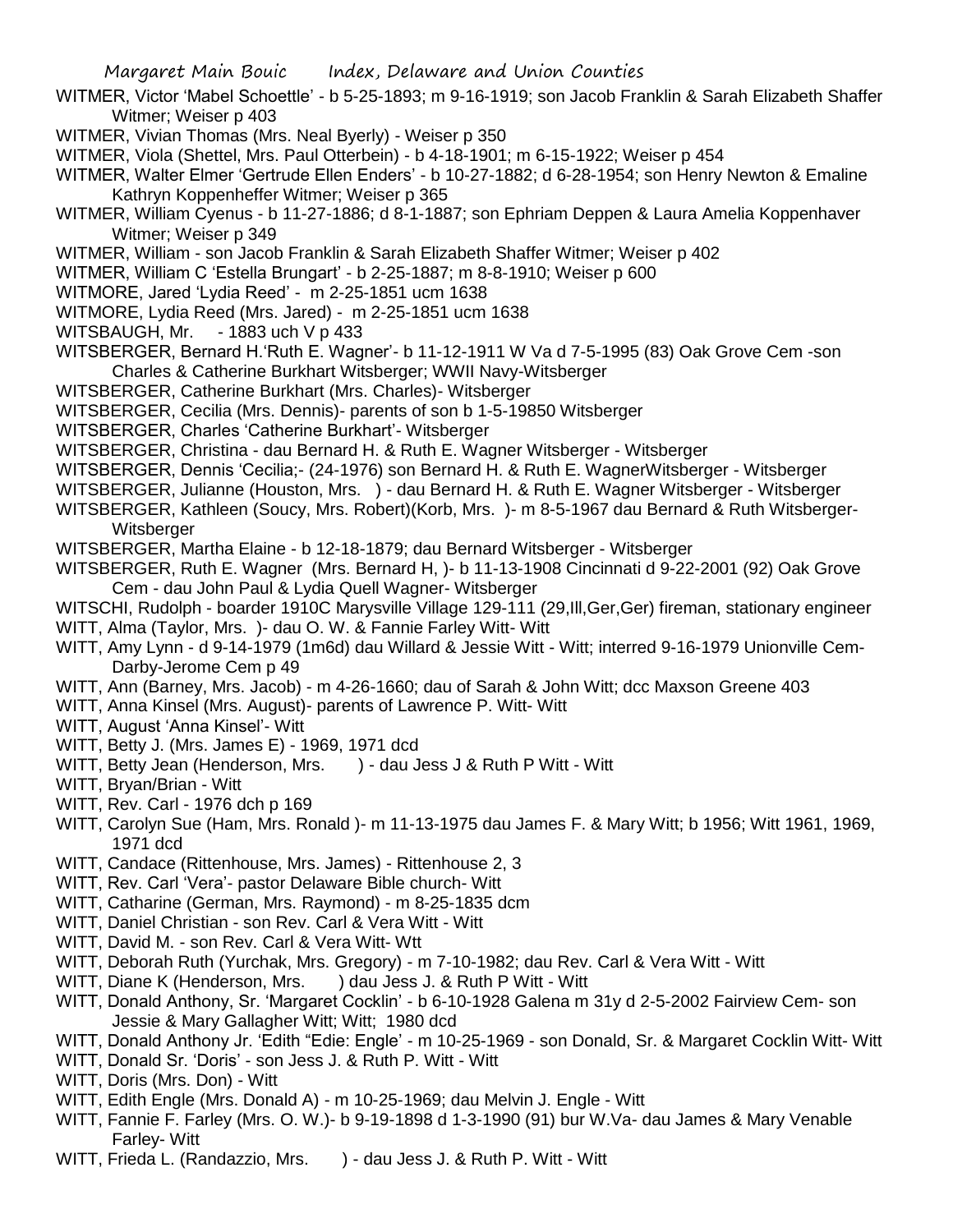- Margaret Main Bouic Index, Delaware and Union Counties WITT, Gary - son Ida D. Witt - Witt WITT, George - 1835 men p 22 #79 p 35 Delaware Tp WITT, Geraldine (Daby, Mrs. ) - dau Jess J. & Ruth P. Witt - Witt WITT, Harold F. - son Jess J. & Ruth P. Witt - Witt Witt WITT, Herbert - Witt WITT, Ida D.- d 8-31-1979 (71) Oak Grove Cem; mother of Patricia & Gary Witt- Witt WITT, Irma Mae - dau Donald Witt - Witt; engaged to Richard E. Rutherford WITT, James - b 1963; son James E. & Betty J. Witt; 1969, 1971 dcd WITT, James E. 'Betty J' - 1961, 1969, 1971 dcd WITT, James Elliott 'Linnea Arleen Blycker' - m 12-27-1986 son Rev. Carl & Vera Witt - Witt WITT, James F. 'Mary E' - d 10-21-1979 (62) Sunbury Mem. Pk.- Witt; 1961, 1969, 1971 dcd WITT, James E,.- son James F. & Mary Edwards. Witt- Witt WITT, James, Sr. 'Jeanne'- m 7-13-1962 Cheshire- Witt WITT, James, Jr. 'Kim'- son James, Sr. & Jeanne Witt- Witt WITT, Jamie Lynn - dau Willard & Jessie Witt - Witt WITT, Jeanne (Mrs. James, Sr.)- m 7-13-1962 Cheshire church- Witt WITT, Jess J. 'Ruth P.' - d 8-20-1977 (82); bur. Westerville - Witt WITT, Jo Ann (King, Mrs. ) - dau Jess J. & Ruth P. Witt - Witt WITT, Joanna (Hyde, Mrs. )- dau James, Sr. & Jeanne Witt- Witt WITT, Joanna - b 1966; dau James E. & Betty J. Witt; 1969, 1971 dcd WITT, Joey Lee - son Willard & Jessie Witt - Witt WITT, John 'Sarah' - d 1676; dcc Maxson Green 1607 WITT, John Calvin'Pam Dysard' - m 8-11-1984 son Rev. Carl & Vera Witt - Witt WITT, Joseph - father of Marie Witt, dg 5-11-1915 Cry Ab p 48 WITT,Judith (Harper, Mrs. Roger) - dau Lawrence F & Lucille Mae Kuba. Witt; Witt; 1959 ucd (15) WITT, Julie (Wetzel, Mrs. John)- dau James, Sr. & Jeanne Witt- Witt WITT, Kim (Mrs. James, Jr.)- Witt WITT, Larry E. - son James F & Mary Edwards Witt; Witt; 1961 dcd (16), 1969, 1971 dcd WITT, Lawrence P 'Lucille Mae Kuba' - b 11-22-1907 m 2-11-1939 Marion d 9-28-1992 (84) Maskill Cem- son August & Anna Kinsel Witt- Witt; 1959, 1967, 1971, 1973, 1975, 1979, 1981, 1983 ucd WITT, Linnea Arleen Blycker (Mrs. James Elliot) m 12-27-1986 dau Philip & Arleen Blycker- Witt WITT, Lucille M. Kuba (Mrs. Lawrence P.) - m 2-11-1939 Marion; Witt; 1959, 1967, 1971, 1973, 1975, 1979, 1981, 1983 ucd WITT,Marcia (Nickel, Mrs. Walter)-dau Lawrence P. & Lucille Mae Kuba Witt -Witt;1959 ucd (12) WITT, Margaret Cocklin (Mrs. Donald,Sr.)- b 11-10-1925 Delaware d 9-13-2003 (77) Fairview Cem- dau Harold & Emily Legg Cocklin- Witt WITT, Marie - d (31y) 'Friday', dau Joseph Witt, dg 5-11-1915 Cry Ab p 48 WITT, Martha Ann (Woods, Mrs. ) - dau Jess J. & Ruth P. Witt - Witt WITT, Mary - dau James F. & Mary Witt; b 1956; 1961, 1969, 1971 dcd WITT, Mary (Smart, Mrs. ) - dau James F. & Mary Witt - Witt WITT, Mary Alice (Monahan, Mrs. ) - dau Jess J. & Ruth P. Witt - Witt WITT, Mary E - 1980 dcd WITT, Mary Edwards (Mrs. James F.) - b 2-25-1915 Sunbury d 3-10-1991 (76) Sunbury Mem. Pk- dau Harvey H. & Cora L. Fink Edwards- Witt; 1961, 1969, 1971 dcd WITT, Mary Louise (Teele, Mrs. ) - dau Jess J. & Ruth P. Witt - Witt WITT, Melinda "Mindy" Sue Cochran (Mrs. Michael "Mike" Eugene) - m 6-26-1982; dau Wanda L. Cochran - Witt; Ostrander fireman WITT, Michael Eugene 'Melinda Sue Cochran'- m 6-26-1982; son Don & Margaret Edwards Witt - Witt WITT, O. W. 'Fannie Farley'- d 1973- Witt WITT, Pam Dysard (Mrs. John Calvin)- m 8-11-1984 dau Mr. and Mrs. Frank Dysard- Witt WITT, Patricia (Barbee, Mrs. Louis) - dau Ida D. Witt - Witt WITT, Patricia (Samples, Mrs. ) - dau Jess P. & Ruth P. Witt - Witt
- WITT, Paul Jonathan inf son Carl Witt; d 8-8-1967; bur Oak Grove Witt
- WITT, Paul Michael- b 9-29-1985 son Mike & Mindy Witt- Witt
- WITT, Philip son Jess J. & Ruth P. Witt Witt
- WITT, Rannell 1980 dcd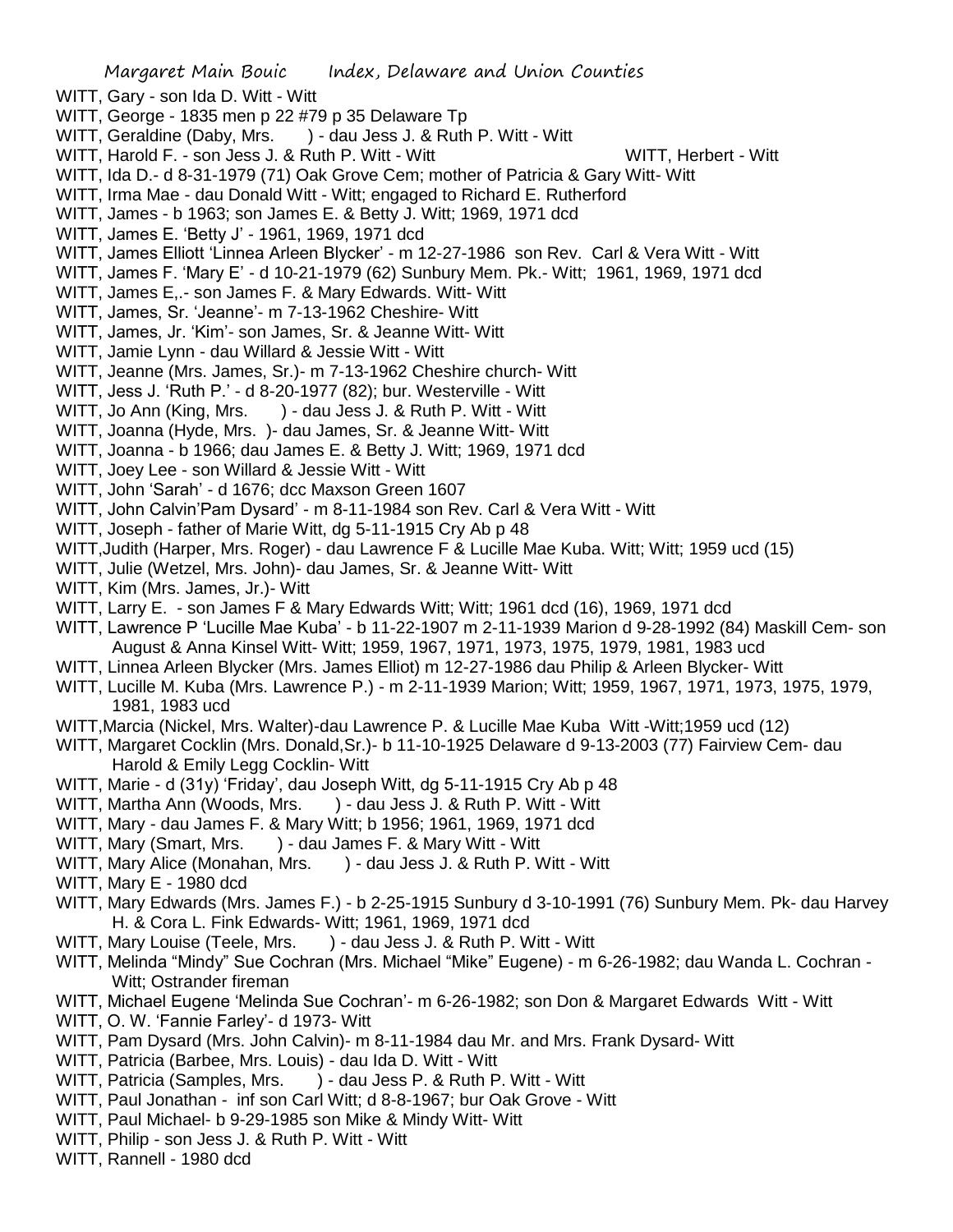- WITT, Robert son Jess J. & Ruth P. Witt Witt
- WITT, Ruth 1980 dcd
- WITT, Ruth (Allison, Mrs. Jake )- dau Lawrence P & Lucille Mae Kuba Witt- Witt
- WITT, Sarah dau Rev. Carl & Vera Witt Witt
- WITT, Thelma (Vann, Mrs. ) dau Jess J. & Ruth P. Witt Witt
- WITT, Vera (Mrs. Rev. Carl)- Witt
- WITT, Willard 'Jessie' son Herbert Witt Witt
- WITTEN, Helen (Evans, Mrs. John C.)- b 8-5-1905 Va d 8-14-1989 (83) Oakdale Cem dau Joseph & Sallie Witten- Witten
- WITTEN, Joseph 'Sallie'- Witten
- WITTEN, Mary (Shelpman, Mrs. Cornelius) ucm 261; m 2-17-1832
- WITTEN, Sallie (Mrs. Joseph)- Witten
- WITTENBROOK, Donald H. son Ralph R Wittenbrook Wittenbrook
- WITTENBROOK, Mary (Heinlen, Mrs. Jacob) 1980 dch p 693; 1880 dch p 817
- WITTENBROOK, Mary S. Harkins (Mrs. Ralph R) b 11-28-1897 m 11-22-1935 d Jan. 1991 (103) ; dau David W. & Florence Bunnell Harkins- Wittenbrook; 1949, 1959, 1967 ucd
- WITTENBROOK, Mina (Ross, Mrs. ) dau Ralph R Wittenbrook Wittenbrook
- WITTENBROOK, Ralph R. 'Mary S. Harkins' b 12-29-1886; m (2) 11-22-1935; d 10-11-1969; son Henry & Terresa Johnston Wittenbrook; bur Raymond Cem - Wittenbrook
- WITTENBROOK, Terresa (Neely, Mrs. ) dau Ralph R. Wittenbrook Wittenbrook
- WITTER, ------ Nash p 19
- WITTER, A. A. 'Almira J. Sanderson' b 1845; m 1867; son Elijah Witter; 1883 uch V p 216, 217
- WITTER, Abigail (Freeman, Mrs. John) b 8-14-1684; dau Josiah & Sarah Witter; Powers Pat p 316
- WITTER, Achsa (Galloway, Mrs. Samuel) 1883 uch V p 175
- WITTER, Adaline Pike (Mrs. Joshua) ucm 618; m 2-22-1840; 1840C Union Tp 662 (20-30)
- WITTER, Al b 2-1850; 1900C Milford 113-122 p 5A (50,Ill,Ireland,Ill), wid, 3ch
- WITTER, Albert B. 'Susan Bland' b 2-4-1840; m 1867; son Elijah & Amy Ann (Emma) Ballou Witter; d 12-20- 1906 Milford Cem Sec 3 Row 6 Union-Allen Tp Cem 14, 35; 1883 uch V p 216, 217; 1850C Union Tp 1240-1258 p 187 (10,0);1860C Union Tp 610-616 p 85 (20, Mass); 1870C Union Tp 72-71 (30,0);1880C Union Tp 7 p 1 (40, O, NY, RI); 1900C Union Tp 205-212 p 10 B (60,O,NY,Ut) m 33y
- WITTER, Dr. Alfred A 'Almina' b 3-22-1843; d 6-2-1883 Milford Cem Union-Allen Tp Cem p 14, 28; Civil War; son Elijah & Emma Anna Witter; 1850C Union Tp 14 1240-1258 p 187 (7,0); 1860C Union Tp 610-616 p 85; 1880C Union Tp 14 p 2 (37,O,NY,Ma); 1883 uch V p 216, IV p 474; Un Co Probate Record Vol II (1879-1886) p 32
- WITTER, Alice (Mrs. Herbert C.) Witter
- WITTER, Almina (Mrs. Alfred A.) 1880C Union Tp 14 p 3 (30, Ill, Ireland, France)
- WITTER, Almira J. Johnson(Mrs. A. A.) M 1867;1883 uch V p 217;1870C Union Tp 68-67 p 10 (20, Ill)
- WITTER, Amy Ann (Emma) Ballou (Mrs. Elijah) b 6-12-1810; d 3-27-1883; Milford Cem Row 6; Union-Allen Cem p 14; 1850C Union Tp 1240-1258 p 187 (40, Mass); 1860C Union Tp 610-616 p 85 (50, Mass); 1870C Union Tp 67-66 p 10 (59, Mass); 1880 C Union Tp 13 p 2 (70, Mass, RI, Mass); 1883 uch V p 211; see also Mary Ann
- WITTER, Anna- Un Co Probate Deaths Vol II (1879-1886) p 28
- WITTER, Anna dau Alfred A. & Almina Witter; 1880C Union Tp 14 p 3 (7,0,0,Ill)
- WITTER, Anna dau A. A. & Almira J. Sanderson Witter; 1883 uch V p 217
- WITTER, Anna (Ardes, Mrs. Hosea) dau David & Sally Witter Witter; m 1845; 1883 uch V p 12
- WITTER, Annis Churchman (Mrs. William) Powers Pat p 316
- WITTER, Arminda P. (Downing, Mrs. George) (England, Mrs. John) dau David & Sally Witter Witter; 1883 uchV p 12
- WITTER, Betsey dau Elijah, Jr. & Amy Ann Ballou Witter; 1883 uch V p 216
- WITTER, Clarissa (Campbell, Mrs. Thomas L.) b 1812; m 10-25-1831; dau David & Sally Witter Witter; 1883 uch V p 11; unec 1982 II p34
- WITTER, David 1820C Union Tp 11 (26-45); 1830C Marysville 417 p 295 (30-40)
- WITTER, David W b 4-22-1845; d 4-2-1848; Milford Cem Union-Allen Tp Cem p 14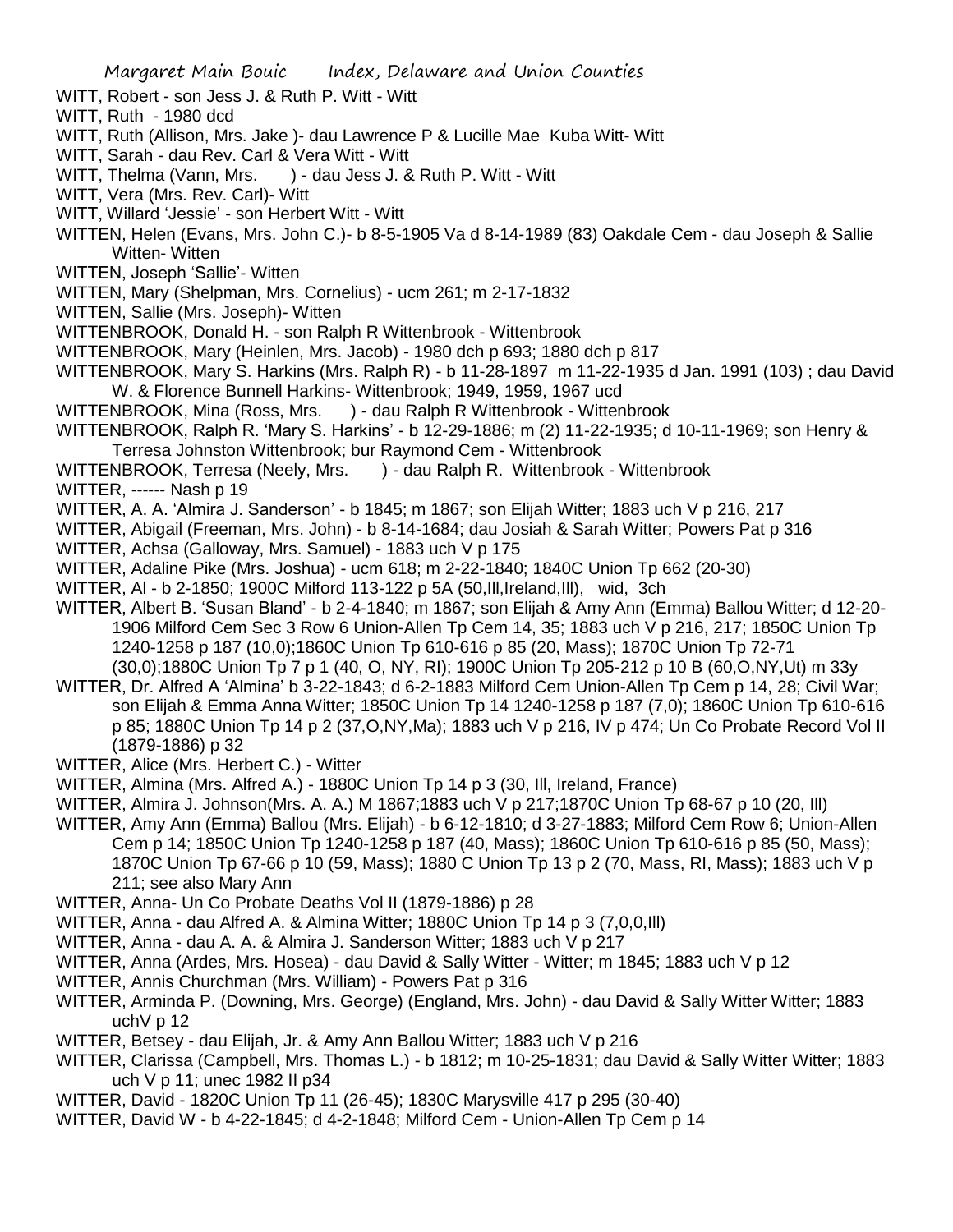- WITTER, David 'Eliza Moran' 'Sarah Fuller' m(1) 6-30-1839 ucm 560; m(2) 7-1857; d 5-29-1857 (71); 1820C Union Tp; 1840C Union Tp 650 (50-60); dumch p 378; 1883 uch III p 372, V p 5, 6, 11, 15, 28, 31, 184, 197, 198; War 1812; mt 7-15-1857 son Elijah Witter; uccp p 1 sec will bk p 31; uccp p2 sec will bk p 73; uccp p3 will bk p 173; uccp p 4 will bk p 2 84 cp p 61; uccp p 5 JB 1 p 6; uccp p 6, 8 sheriff Jb 1 p 60, 104; uccp p 8 gd JB1 p 98; uccp p 9 tavern JB 1 p 13s; uccp p 10 sec JB1 p 174; uccp p J2 sec JB1 p 235; David appr JB2 p 267; unec 1982 II p 19 purchased 95 acres; sold land to William Howard 5-2- 1839; Affidavits Bk One Union Co p 42, 43
- WITTER, Don D. son Albert B. & Susan Bland Witter; 1883 uch V p 217; b4 1876; 1880C Union Tp 7 p 1 (4,O,O,O); 1900C Union Tp 205-212 p 10 B (24,O,O,O)
- WITTER, Dorothy (Bixby, Mrs. Moses) b 7-15-1759; m 1-18-1781; dcq MCB:29; ffd p 3 dau Joseph Witter; **Witter**
- WITTER, Dorothy Barden (Cole, Mrs. Philander B) m 7-29-1839 ucm 565; dumch p 378; 1883 uch V p 12; 1915 uch p 559, 920; MR-DAR p 4
- WITTER, Dorothy Morgan (Mrs. Ebenezer) Powers Pat p 317
- WITTER, Ebenezer son Ebenezer & Dorothy Morgan Witter Powers Pat p 317
- WITTER, Ebenezer 'Dorothy Morgan' son Josiah & Elizabeth Wheeler Witter; 1883 uch V p 216; b 3-25 or 28-1668; Powers Pat p 134, 313, 316, 317, 318
- WITTER, Effie M dau Albert B. & Susan Bland Witter 1883 uch V p 217; 1870C Union Tp 72-71 p 10 (2.0); 1880C Union Tp 7 p 1 (12,O,O,O)
- WITTER, Elisa dau Elisa Witter 1850C Union Tp 1237-1255 p 184 (10,0)
- WITTER, Elijah son Joseph Witter 1883 uch V p 216
- WITTER, Elijah Jr. 'Amy or Mary Ann Ballou' b 1807; m 4-5-1830; d 1864 son Elijah Witter; 1883 uach V p 11, 181, 188, 211, 212, 216, picture 349; dumch p 378; ucm 198; 1850C Union Tp 1240-1258 p 184 (43, NY); 1860C Union Tp 610-616 p 85 (53, NY); 1870C Union Tp 67-66 (63, NY); 1880C Union Tp 13 p 2 (73, NY, Pa, Mass); unec 1982, II p 27
- WITTER, Elijah son A. A. & Almira J. Sanderson Witter 1883 uch p 217; 1870C Union Tp 68-67 p 10 (1,O); 1880C Union Tp 14 p 3 (11,O,O,Ill)
- WITTER, Elijah M b 11-7-1832; d 8-31-1890; Milford Cem-Union-Allen Cem p 14; son Elijah Jr. & Amy Ann Ballou - 1883 uch V p 216; 1850C Union Tp 1240-1258 p 187 (17,0)
- WITTER, Eliza (Iden, Mrs. James) dau David & Eliza Moran Witter; 1883 uch V p 12
- WITTER, Eliza (Moran, Mrs. ) (Mrs. David) m 6-30-1839; ucm 560; 1883 uch p 11; 1840C Union tp 650 (30-40); 1850C Union Tp 1237-1255 p 184 (41,NJ)
- WITTER, Elizabeth (Potter, Mrs. John) 1880 dch p 837; Potter p 3 (16)
- WITTER, Eliza Ballou (Mrs. ) dau Martin Ballou 1883 uch V p 178
- WITTER, Elizabeth (Reynolds, Mrs. Elisha) 1915 uch V p 1062
- WITTER, Elizabeth dau Ebenezer & Dorothy Morgan Witter Powers Pat p 317
- WITTER, Elizabeth b 3-15-1662/3; dau Josiah & Elizabeth Wheeler Witter Powers Pat p 313, 316
- WITTER, Elizabeth Wheeler (Mrs. Joseph) b 1648; d 8-5-1672; dau Thomas & Mary Wheeler; Powers Pat p 136, 313, 316, 317
- WITTER, Emma Ann Ballou (Mrs. Elijah) see Amy Ann
- WITTER, Eunice B. or S. (Harris, Mrs. George) (Moore, Mrs. William B) b 10-21-1834 or 1835; Union-Allen Cem p 14; dau Elijah & Emma Witter; m (1) 1-21-1854 ucm 2066; (2) 1866; 1850C Union Tp 1240- 1258 p 187 (15,0); 1883 uch V p 212
- WITTER, Ezra 'Sarah A. Wolf' b 2-18-1855; m 5-10-1879; ucm 6483; son Elijah & Amy Ann or Emma Witter Milford Cem Union-Allen p 14; 1883 uch V p 216; 1860C Union Tp 610-616 p 85 (7,Mass); 1870C Union Tp 67-66 p 10 (15,0); 1880C Union Tp 13 (25,O,NY,Mass)
- WITTER, George D d 8-13-1849 (25); 1915 uch p 189, 192; 1883 uch III p 379, 383 V p 51, 63
- WITTER, George W 1915 uch p 529
- WITTER, Hannah dau Ebenezer & Dorothy Morgan Witter Powers Pat p 317
- WITTER, Hannah (Parks, Mrs. Thomas) b 3-17-1681; dau Josiah & Sarah Crandall Witter Powers Pat p 316
- WITTER, Hannah (Burdick, Mrs. Robert) (Chamberlain, Mrs. Edmund) m (2) 6-22-1670; d 1696 Powers Pat p 316
- WITTER, Harriet Peters (Mrs. Jesse Van) b 1884; d 1942 Milford Cem Sec 3 Union-Allen Cem p 37
- WITTER, Henry 'Sarah Reed' m 3-4-1862 ucm 3299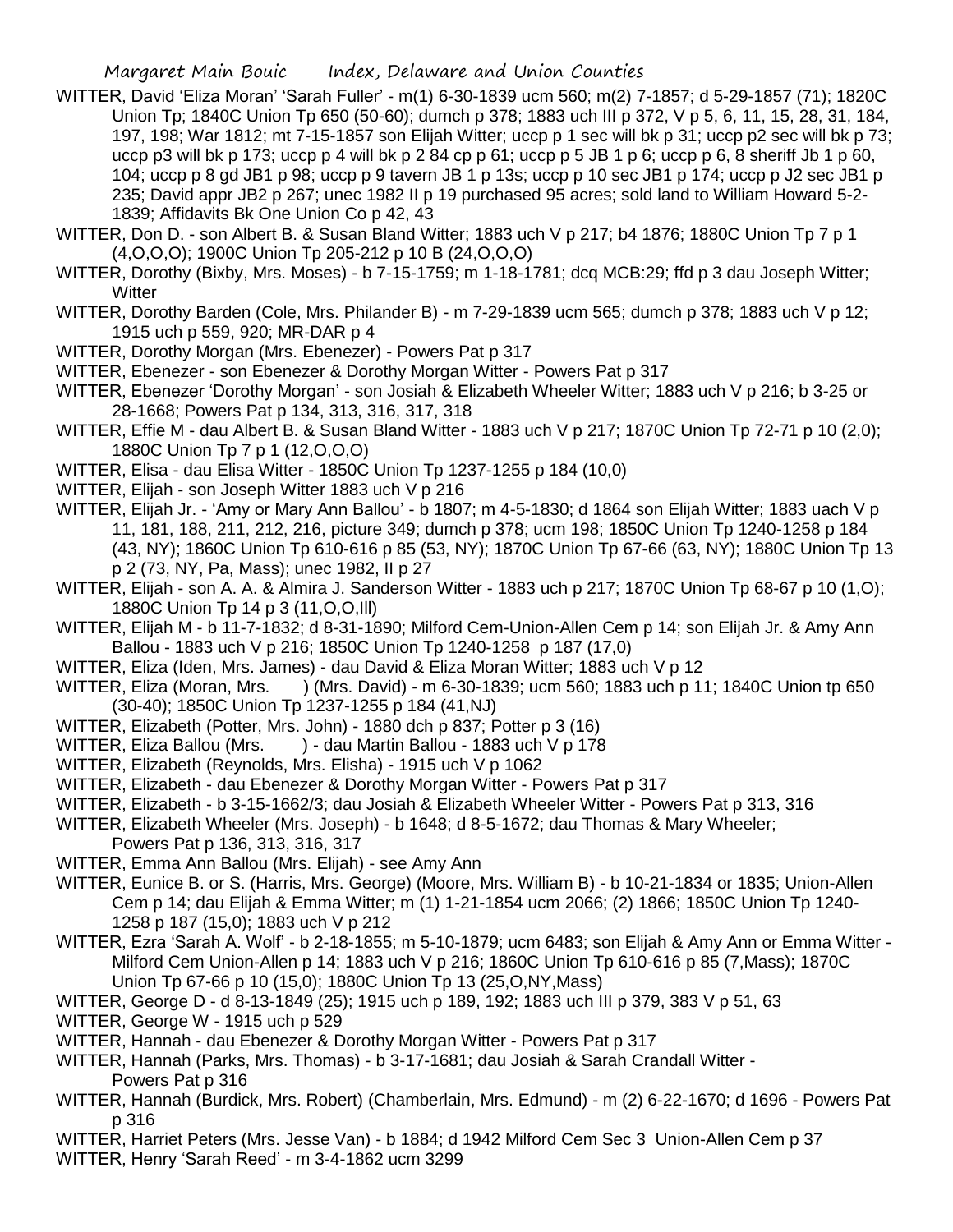- WITTER, Rev Henry H. b 12-3-1836; Union -Allen Tp Cem p 14; son Elijah & Emma Witter; 1850C Union Tp 1240-1258 p 187 (13,0); 1883 uch V p 188, 216
- WITTER, Herbert C 'Alice' d 3-16-1982 (78); bur Sunset Cem Witter
- WITTER, Jesse Van 'Harriet Peters'- b 1869; d 1948 Milford Cem Sec 3 Row 6 Union-Allen Cem p 37; son Albert B. & Susan Bland Witter; 1883 uch V p 217; 1870C Union Tp 72-71 p 10 (1,0); 1880C Union Tp 7 p 1 (11,O,O,O)
- WITTER, John 'Sarah Tafft' 'Mary Lewis' b 3-11-1677/8 son Josiah & Sarah Crandall Witter `Powers Pat p 316
- WITTER, Joseph son Ebenezer & Dorothy Morgan Witter; Powers Pat p 317; 1883 uch V p 216
- WITTER, Josiah son William Witter, 1883 uch V p 216
- WITTER, Josiah 'Elizabeth Wheeler' 'Sarah Crandall' b 1638; m(1) 2-25-1662; Powers Pat p 317
- WITTER, Joshua 'Adaline Pike' b 1815; m 2-22-1840 ucm 618; son David & Sally Witter; 1915 uch p 279; 1883 uch IV p 435, V p 11; 1840C Union Tp 662 (20-30)
- WITTER, Julius M b 12-10-1848; d 3-31-1856; son Elijah & Amy Ann Ballou Witter; Milford Cem Union-Allen Tp Cem p 14, 83
- WITTER, Karen dau Larry Witter Witter
- WITTER, Larry son Herbert C. & Alice Witter Witter
- WITTER, Lena A. (Mrs. Smith H.)- d (85) sister Peg Zachman- Witter
- WITTER, Leon b 3-1880; son Ezra & Sarah A. Wolf Witter; 1880C Union Tp 13 p 2 (3/12,O,O,O)
- WITTER, Lucinda (Smith, Mrs. William) 1880 dch p 703; 1908 dch p 691
- WITTER, Lucy Ann (Lucas, Mrs. Thomas) (Stanton, Mrs. Aman) b 2-24-1831; m 4-3-1851; ucm 1653; dau Elijah and Amy Ann Ballou Witter; 1883 uch V p 211, 216; 1850C Union Tp 1240-1258 p 184 (19,0); Milford Cem Union-Allen Tp Cem p 14
- WITTER, Maria L (Kimball, Mrs. Ira C.) b 3-5-1851; d 8-5-1871 Milford Cem Union-Allen Tp Cem p 14; dau Elijah J & Amy Ann Ballou Witter; 1883 uch V p 216; 1860C Union Tp 610-616 p 85 (9,Mass); 1870C Union Tp 67-66 p 10 (19,0)
- WITTER, Marietta (Mrs. William) 1850C Delaware Town 1059 p 83 (56,Pa) black
- WITTER, Marvin d age 7; son Elijah . & Amy Ann Ballou Witter; 1883 uch V p 216
- WITTER, Mary (Parke, Mrs. John) (Treat, Mrs. Rev. Salmon) b 2-9-1665; dau Josiah & Elizabeth Wheeler Witter; Powers Pat p 10, 134, 304, 313, 316, 317
- WITTER, Mary (Reynolds, Mrs. Elijah) 1883 uch V p 217; list of children Record of Affidavits Bk One Probate Union Co
- WITTER, Mary Ann Ballou (Mrs. Elijah) m 4-5-1850; ucm 198; see Amy Ann/Emma Ann; unec 1982 II p 27
- WITTER, Mary Lewis (Mrs. John) Powers Pat p 316
- WITTER, Mary R (Ballou, Mrs. Horace G.) m 12-30-1841 ucm 764; d 1865; dau David & Sally Witter Witter 1883 uch V p 12
- WITTER, May dau Alfred A & Almin(r)a Witter; 1880C Union Tp 14 p 3 (3,Texas,O,III); 1883 uch V p 217
- WITTER, Nancy (Willaman, Mrs. )- dau Smith H. & Lena A. Witter- Witter
- WITTER, Richard son Herbert C. & Alice Witter Witter
- WITTER, Dr, Richard- son Smith H. & Lena A. Witter- Witter
- WITTER, Samuel Powers Pat p 316
- WITTER, Sandy dau Larry Witter Witter
- WITTER, Sarah b 2-7 or 9-1679/80; dau Josiah & Sarah Crandall Witter Powers Pat p 316
- WITTER, Sarah (Fuller, Mrs. ) (Mrs. David) m 1857; 1883 uch V p 11
- WITTER, Sarah Crandall (Mrs. Josiah dau Rev. John Crandall; Powers Pat p 316
- WITTER, Sarah Reed (Mrs. Henry) m 3-4-1862 ucm 3299
- WITTER, Sarah Tafft (Mrs. John) Powers Pat p 316
- WITTER, Sarah Witter (Mrs. David) m 1810; d 6-13-1838 (43); dumch p 378; 1883 uch V p 11, 63
- WITTER, Sarah Ann (Rinker, Mrs. Levi) dau David & Sally Witter Witter; 1883 uch V p 12
- WITTER, Sarah E. Wolf (Mrs. Ezra E.) m 5-10-1879 ucm 6483; 1880C Union Tp 13 p 2 (23,O,O,O)
- WITTER, Smith H. 'Lena A.'- Witter- parents of Dr. Richard, Nancy Willaman- Witter
- WITTER, Susan Bland (Mrs. Albert B) b 3-4-1842; m 1867; d 3-25-1905; Milford Cem Sec 3 Row 6; Union-Allen tp Cem p 37; dau Solomon Bland; 1883 uch V p 217; 1870C Union Tp 72-71 p 10 (28,O); 1880C Union Tp 7 p 1 (38,O,Va,Va)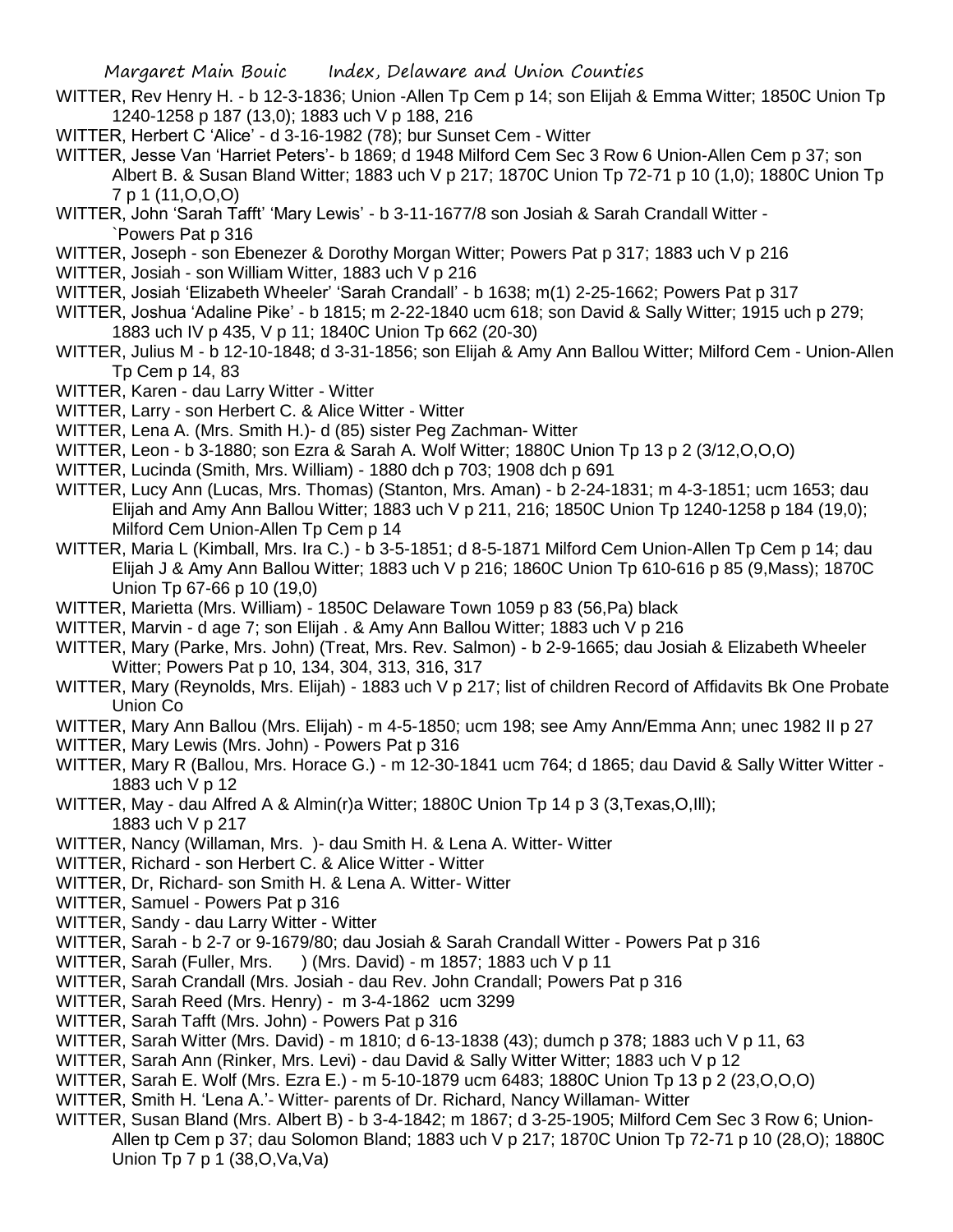WITTER, Tulla - 1880C Union Tp 8 (1,O,O,O)

- WITTER, William came to America 1640; 1883 uch V p 216
- WITTER, William son Willliam Witter d 1640; 1883 uch V p 216
- WITTER, William 'Marietta' 1850C Delaware Town 1059 p 83 (57,Pa) black
- WITTER, William d age 3 son Elijah Jr. & Amy Ann Ballou Witter 1883 uch V p 216
- WITTER, William 'Hannah' b 1584; d 1659 Powers Pat p 33, 34, 313, 316
- WITTER, William son Ebenezer & Dorothy Morgan Witter Powers Pat p 317
- WITTERING, Elizabeth Coghill (Ettrick, Mrs. Anthony) (Mrs. ) McKitrick p 34
- WITTERS, Carolyn Mary- b 4-9-1940; dau Harry Edward & Lucile May Williamson Witters; W. p 708
- WITTERS, Charles Elsworth b 8-38-1938; son Harry Edward & Lucile May Williamson Witters; Weiser p 708
- WITTERS, Charles Eugene 'Grace Lucilla Hoffert' b 2-17-1888; m 3-30-1907; d 12-20-1953; W p 708
- WITTERS, Donald Lee b 4-30-1935; d 11-25-1937; son Harry Edward & Lucile May Williamson Witters; Weiser p 708
- WITTERS, George 'Sarah' McKitrick p 64
- WITTERS, Grace Lucilla Hoffert (Mrs. Charles Eugene) b 9-2-1890; m 3-30-1907; dau Daniel Peter & Mary Catherine Hippert Burns Hoffert - Weiser p 708
- WITTERS, Harry Edward 'Lucile May Williamson' b 5-25-1908; m 6-16-1934; d 6-28-1947; W p 708
- WITTERS, Lucile May Williamson (Mrs. Harry Edward) b 9-25-1914; m 6-16-1934; Weiser p 708
- WITTERS, Luella May (Smith, Mrs. Dennis Ebert) b 3-18-1910; m 10-26-1929; dau Charles Eugene & Grace Lucilla Hoffert Witters; Weiser p 708
- WITTERS, Sarah McKirahan (Mrs. George) m 1870; McKitrick p 64; dau Sam & Susan Bowles McKirahan
- WITTIBSLAGER, Bertha (Garverick, Mrs. Virgil) sister Robert Wittibslager; Wittibslager
- WITTIBSLAGER, Edythe B (Mrs. Robert) d 5-3-1970 (64) bur Galion; Wittibslager
- WITTIBSLAGER, George brother Robert Wittibslager Wittibslager
- WITTIBSLAGER, George 'Margarete L. Longberry' 1985 uch p 92
- WITTIBSLAGER, John R, son Robert & Edythe B. Wittibslager Wittibslager
- WITTIBSLAGER, Margarete L. Longberry (Mrs. George) dau Andrew Jackson & Martha Ann Wooley Tilton Longberry: 1985 uch p 92
- WITTIBSLAGER, Norma (Hudson, Mrs. Glenn) dau Robert & Edythe B. Wittibslager; Wittibslager
- WITTIBSLAGER, Robert 'Edythe B.' d 1-9-1982 (82); bur Galion Wittibslager
- WITTICH, Thekla (Kurtz, Mrs. Cornelius A.)- m Germany- Wittich
- WITTKUGLE, Amber Nicole- b 4-19-1994 dau Chris & Sabrina Ormeroid Wittkugle- Wittkugle
- WITTKUGLE, Chris 'Sabrina Ormeroid'- son Larry Wittkugle- Wittkugle
- WITTKUGLE, Larry- Wittkugle
- WITTKUGLE, Sabrina Ormeroid (Mrs. Chris)- dau Robert Ormeroid- Wittkugle
- WITTLINGER, ------ 2 infants; Oak Grove Cem Powell p 443
- WITTLINGER, ------ (Mrs. Henry) d Alliance, ser at St. Mary's "Thursday" dg 3-29-1918 Cry Ab p 26; dg 3-26- 1918 Cry Ab p 24
- WITTLINGER, ------ (Donovan, Mrs. Thomas) dau Christian & Augusta Meminger Wittinger dg 6-26-1896 Cry Ab p 75
- WITTLINGER, ------ (Kurrley, Mrs. Henry) dau Christian & Augusta Meminger Wittinger dg 6-26-1896 Cry Ab p 75
- WITTLINGER, ------ (Loerner, Mrs. Henry) dau Christian & Augusta Meminger Wittinger dg 6-26-1896 Cry Ab p 75
- WITTLINGER, Anna b 1847; d 1875; Oak Grove Cem Powell p 443
- WITTLINGER, Augusta Meminger (Mrs. Christian) dg 6-26-1896 Cry Ab p 75
- WITTLINGER, Christian 'Augusta Meminger' b Ger 1811; d "Tues." dg 6-26-1896 Cry Ab p 75
- WITTLINGER, Claire Elizabeth-dau Dr. & Mrs. Roy Wittlinger-engaged to Matthew David Robinson
- WITTLINGER, Cordie Sonner (Mrs. William H) b 6-3-1964 (75); bur Radnor; sister Glenn Sonner; Wittlinger
- WITTLINGER, George brother William H Wittlinger Wittlinger
- WITTLINGER, Harry Oak Grove Cem; Powell p 444
- WITTLINGER, John read Masonic service at funeral of William Greiner, dg 7-13-1917 Cry Ab p 72
- WITTLINGER, Myrtle Clinton (Mrs. ) dau Luther E. & Alberta Fidelia Baughman Clinton -
- dg 2-13-1913 Cry Ab p 15,17
- WITTLINGER, Patricia (Mrs. Roy P.) 1980 dcd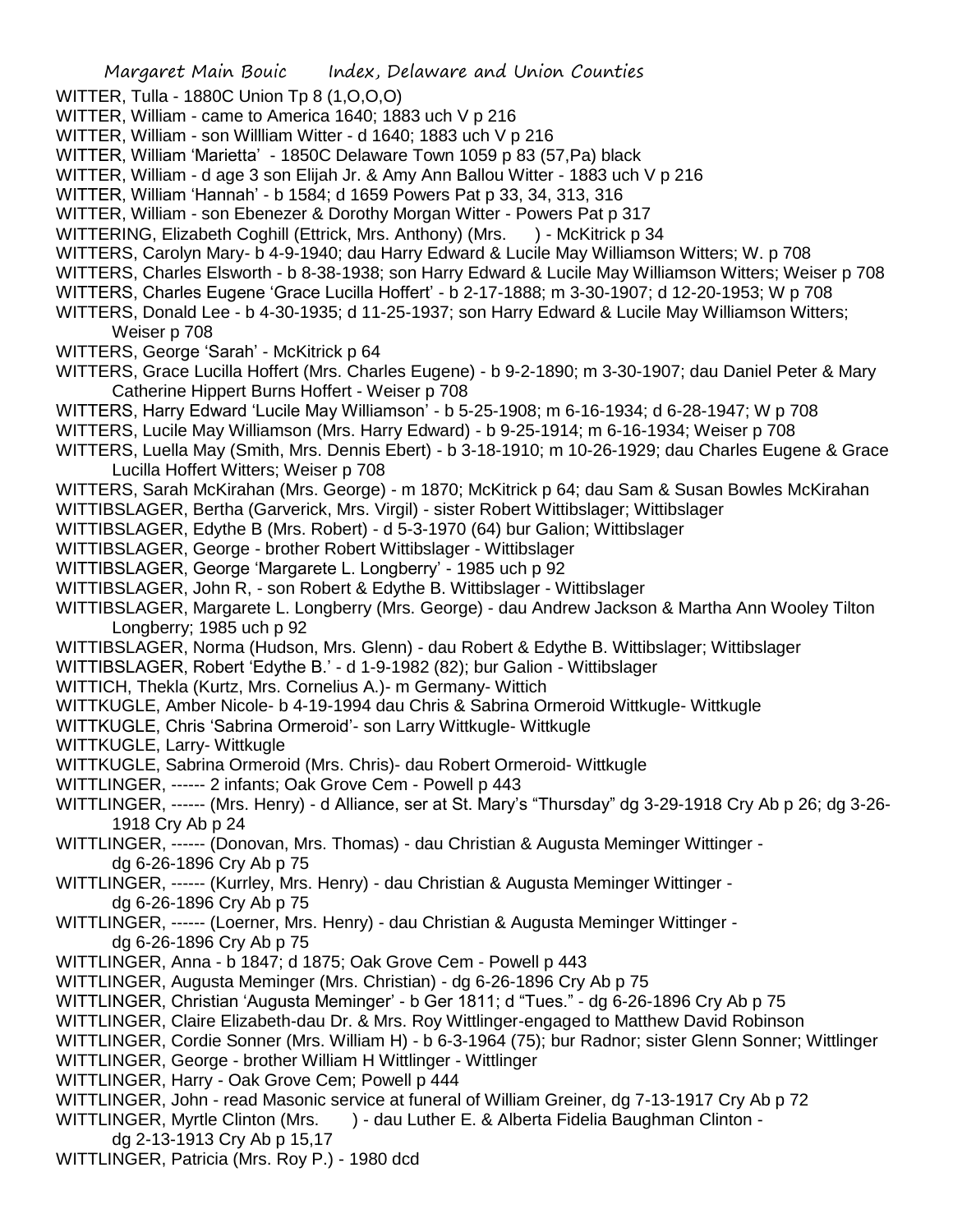Margaret Main Bouic Index, Delaware and Union Counties WITTLINGER, Dr. Roy Paul 'Patricia' - 1980 dcd; Wittlinger WITTLINGER, Thelma (Peterson, Mrs. ) - dau William H. Wittlinger; Wittlinger WITTLINGER, William - Oak Grove Cem; Powell p 444; pallbearer for Miss Minnie Heller dg 5-2-1916 Cry Ab p 59 WITTLINGER, William H. 'Cordie Sonner' - d 11-11-1966; bur Oak Grove Cem; Wittlinger WITTMAN, Betsy (Potter, Mrs. )- dau John & Sylvia Abbott Wittman- Wittman WITTMAN, John 'Sylvia Abbott'- Wittman WITTMAN, Sylvia Abbott (Mrs. John)- b 12-7-1907 d 4-10-1994 (86) dau Frank & Venia White Abbott- Wittman WITTMANN, Barbara Rosenzweig (Mrs. Louis)- Wittmann WITTMANN, Louis 'Barbara Rosenzweig'- b 10-19 - Germany d 12-3-1984 (82) Green Lawn Cem-Wittman WITZKY, Mike- mt 4-6-1990 Charles Mills Center WITZKY, Michael 'Pat Williams'- son Willis J. & Norma Ruthe Alexander Witzky- Witzky WITZKY, Norma Ruthe Alexander (Mrs. Willis J.)- b 2-11-1922 Mansfield m 8-12-1939 d 1-28-2006 (83) Mansfield Mem. Pk.- dau Virgil T. & Nellie Elliott Alexander- Witzky WITZKY, Pat Williams (Mrs. Michael)- Witzky WITZKY, Stephen- son Willis J. & Norma Ruthe Alexander Witzky- Witzky WITZKY, Willis J. 'Norma Ruthe Alexander'- m 8-12-1939 d 1953- Witzky WIXOM, Carl 'Eva D Haycook' - d 1951; Wixom WIXOM, Charles - son Carl & Eva D. Haycook Wixom; Wixom WIXOM, Eva D. (Mrs. Carl) - d 4-7-1970 (79); Fancher Cem; sister Earl Haycook; Wixom WIXOM, Mildred (Bonham, Mrs. ) - dau Carl & Eva D. Haycook Wixom; Wixom WIXSTEAD, John - 1908 dch p 409 WIXTAR, Honors Conner (Mrs. John) - m 2-19-1857 dcm WIXTAR, John 'Honors Conner' - m 2-19-1857 dcm WIXTED, Honnora (Sullivan, Mrs. John J.) - dg 4-4-1916 Cry Ab p 43 WIXTED, Honora - d "Tuesday" at almost 90, mother of Michael Fennel & John Wixted, Mrs. James Moynihan, and Miss Katie Fennel; dg 10-6-1905 Cry Ab p 55 WIXTED, John - son of Mrs. Honora Wixted; dg 10-6-1905 Cry Ab p 56 WIZARD, Charles - son Edna F. Wizard - Wizard WIZARD, Edna F. - d 2-25-1976 (83) bur. Ind. - Wizard WIZARD, Edward - son Edna F. Wizard - Wizard WIZARD, Joe - son Edna F. Wizard - Wizard WODSWORTH, Samuel Y. 'Susan B. Lewis' - m 6-6-1848 dcm WODSWORTH, Susan B. Lewis (Mrs. Samuel Y.) - m 6-6-1848 dcm WODZAK, Cynthia Joy - b 11-14-1956 dau Joseph & Martha Ann Renn Wodzak - Weiser p 556 WODZAK, Donna Marie - b 8-28-1953 dau Joseph & Martha Ann Renn Wodzak - Weiser p 556 WODZAK, Joseph 'Martha Ann Renn' - m 2-14-1949 - Weiser p 555 WODZAK, Martha Ann Renn (Greenwood, Mrs. James R.) (Mrs. Joseph) - b 7-22-1913; m (1) 1-15-1932; (2) 2-14-1949; dau Thomas Jefferson & Charolotte Snyder Renn; Weiser p 555 WODZAK, Mary Jane - b 7-5-1952; dau Joseph & Martha Ann Renn Wodzak; Weiser p 556 WODZAK, Thomas William - b 7-28-1950; son Joseph & Martha Ann Renn Wodzak; Weiser p 556 WOELLER, inf son M. & M.; 11-6-1846, Shoup Cem - Powell p 265 WOERLEIN, Annetta P (Mrs. George) - d 3-2-1985 Oakdale Cem Record O90 NW 1/4; 1967, 1971, 1973, 1975, 1979, 1981 ucd WOERLEIN, Belinda - b 1963, dau George & Annetta P. Woerlein; 1967, 1971, 1973, 1975, 1979, 1981 ucd WOERLEIN, Bessie H.- d 3-28-1991 Oakdale Cem Cem Record F 141 WOERLEIN, Caroline (Mrs. ) - dau Michael & Barbara Klaus Woerlein - Woerlein WOERLEIN, Caroline - dau Nicholas & Margaret Woerlein - b 9-1894; 1900C Paris Tp 146-149 p A9 (5,O,O,Ger) WOERLEIN, Caroline - dau Michael G. & Margaret Woerlein- 1910C Paris Tp 161-163 p 9A (15,O,O,Ger) WOERLEIN, Christine (Mrs. Timothy) - 1967, 1971 dcd WOERLEIN, Elizabeth - dau Michael G. & Margaret B., 1910C Paris Tp 161-163 (8,O,O,Ger) WOERLEIN, Fred - son George & Ruth Woerlein - 1949 ucd WOERLEIN, George 'Ruth' - 1949 ucd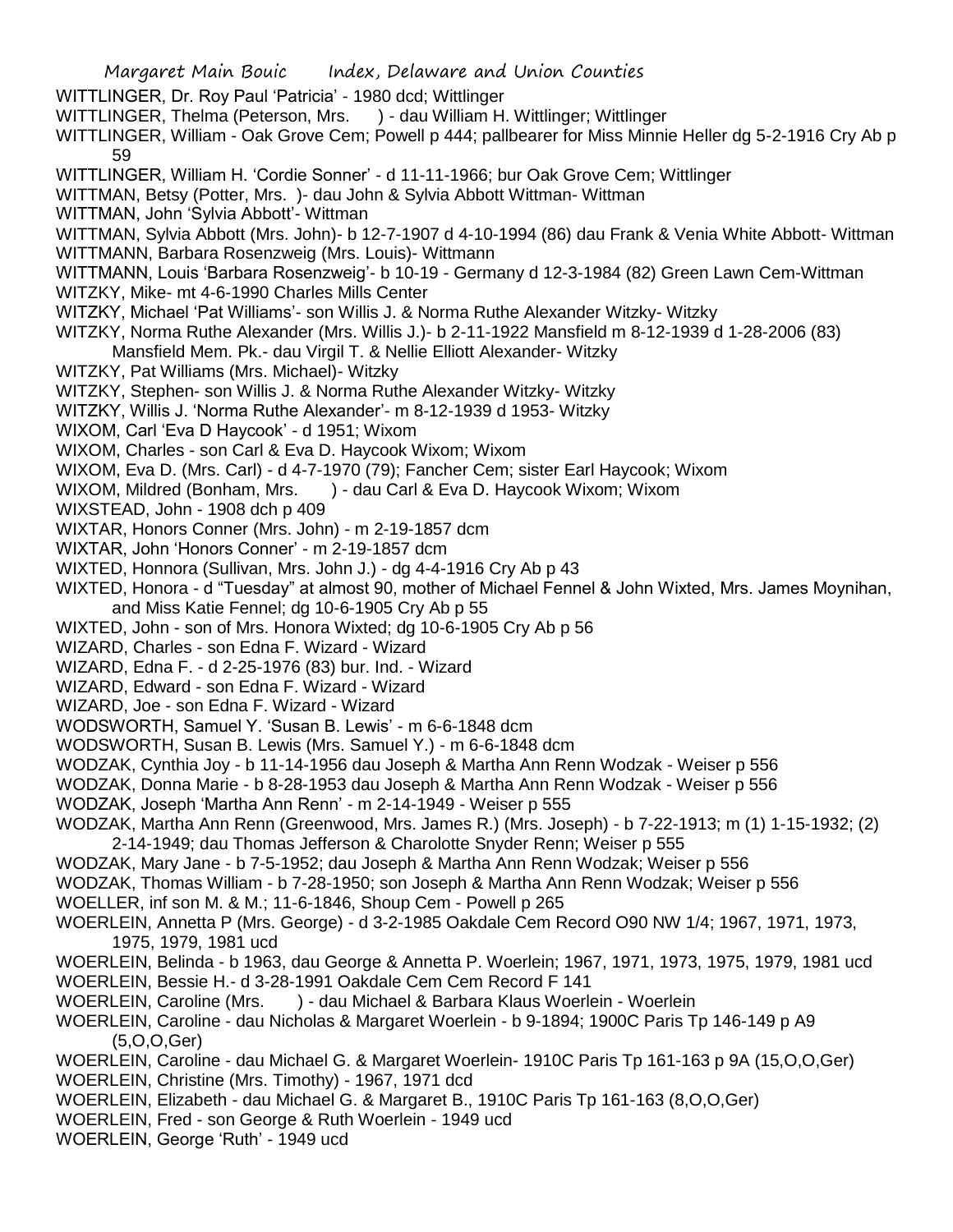WOERLEIN/WORDLEIN, George 'Susan' - b 11-1848; 1900C Paris Tp 150-153 p A9 (51,O,Ger,Ger) m 26 y, farmer; 1910C Paris Tp 166-168 p 9A (61,O,Ger,Ger) m 36 y, farmer

- WOERLEIN, George Jr. son George & Ruth Woerlein 1949 ucd
- WOERLEIN, George W b 5-1876; son George & Susan Woerlein, 1900C Paris Tp 150-153 p A9 (24,O,O,O) farmer
- WOERLEIN, Jeremy b 1975(6) son John M. & Pamela S. Woerlein, 1979, 1981, 1983 ucd
- WOERLEIN, Joan dau George & Ruth Woerlein 1949 ucd
- WOERLEIN, John M. 'Pamela S.' 1979, 1981, 1983 ucd
- WOERLEIN, John Michael b 2-1957; son George & Annetta P. Woerlein; 1967, 1971, 1973 ucd; Woerlein
- WOERNER, Joshua- son Timothy M. Woerlein- Woerlein
- WOERLEIN, Larry b 1958; son George & Annetta P. Woerlein 1967, 1971, 1973, 1975 ucd
- WOERLEIN, Marc b 1979; son John M. & Pamela S. Woerlein 1979, 1981, 1983 ucd
- WOERLEIN, Margaret B. (Mrs. Nicholas) b 3-1866; 1900C Paris Tp 146-149 p A9 (34,Ger,Ger,Ger) m 6y, 4 ch
- WOERLEIN, Margaret B. (Mrs. Michael G.) 1910C Paris Tp 161-163 p 9A (49,Ger,Ger,Ger) m 16y, 6 ch 5 living
- WOERLEIN, Margaret B. dau Michael G. & Margaret B., 1910C Paris Tp 161-163 (14,O,O,Ger)
- WOERLEIN, Margaret E. b 1896 dau Nicholas & Margaret Woerlein, 1900C Paris Tp 146-149 p A9 (5,O,O,Ger)
- WOERLEIN, Marguerite Craig (Mrs. Paul Mchael) b 1908; 1949, 1950, 1967, 1971, 1973, 1975, 1979, 1981 ucd; Union-Allen Tp Cem p 75
- WOERLEIN, Mary -b 4-1897,dau Nicholas & Mary Woerlein,1900C Paris Tp 146-149 p A9 (3,O,O,Ger)
- WOERLEIN, Michael G. 'Margaret B.' 1910C Paris Tp 161-163 p 9A (68,O,Ger,Ger) m 16y, farmer
- WOERLEIN, N(?) H. dau Michael G. & Margaret B., 1910C Paris Tp 161-163 (13,O,O,Ger)
- WOERLEIN, Nicholas 'Margaret B.' b 4-1842; 1900C Paris Tp 146-149 p A9 (58,O,Ger,Ger), farmer
- WOERLEIN, P(?) M(?) dau Michael G. & Margaret B., 1910C Paris Tp 161-163 (2,O,O,Ger)
- WOERLEIN, Pamela S. (Mrs. John M.) 1979, 1981, 1983 ucd
- WOERLEIN, Paul Michael 'Marguerite Craig' b 1908; d 1960; Milford Cem Sec 6 Row 4 Union-Allen Tp Cem p 75; 1949, 1959 ucd
- WOERLEIN, Ruth (Mrs. George) 1949 ucd
- WOERLEIN, Susan(na) (Mrs. George) b 12-1858 1900C Paris Tp 150-153 p A9 (41,O,O,O) m 26y, 1 ch 1910C Paris Tp 166-168 p 9A (57,O,O,O) m 36 y
- WOERLEIN, Tia- dau Timothy M. Woerlein- Woerlein
- WOERLEIN, Timothy M. d 8-25-2003 (59) Union Cem, Milford- son Paul Michael & Marguerite Craig Woerlein - Woerlein; 1949, 1959 ucd (15), 1967, 1971, 1973, 1975, 1979, 1981 ucd
- WOERLINE, Barbara b. Germany; d 2-2-1930 (63); Oakdale Cem 4212 (C126)
- WOERLINE, George A d 11-5-1928 (80); Oakdale Cem 4079 (F141)
- WOERMER, J. Carroll Darby-Jerome Cem p 120
- WOERNER, Ann Alta (Mrs. George H.) b 1958, 1959, 1967, 1971, 1975, 1979, 1981, 1983 ucd
- WOERNER, Anna 1949 ucd
- WOERNER, Anna S.(Mrs. John G.) 9-22-1831; d 3-8-1924 Jerome I00F Cem Darby Jerome Cem 107
- WOERNER, Barbara b 2-1867, sister Lawrence Woerner; 1900C Jerome Tp 327-339 (33,O,Ger,Ger)
- WOERNER, Caroline b 12-1878; 1900C Jerome Tp 298-307 p 13A (21,O,Ger,Ger), dau John & Sophia Woerner
- WOERNER, Evelyn I 1959, 1967 ucd
- WOERNER, George son John G. & Goldie I. Woerner 1949 ucd
- WOERNER, George H. 'Ann Alta' 1959, 1967, 1971, 1975, 1979, 1981, 1983 ucd
- WOERNER, George Wade son George H. & Ann Alta Woerner 1959 ucd (9 mo), 1967, 1971 ucd
- WOERNER, Goldie I. (Mrs. G.) b 1897; d 1972; Jerome IOOF Darby-Jerome Cem 109, 119; 1949, 1959, 1967, 1971 ucd
- WOERNER, Goldie Darby-Jerome Cem, p 120
- WOERNER, Gregory Carroll son John Carroll & Lillian Irene Kaiser Woerner d 1-9-1951 (2 d); Jerome IOOF Darby-Jerome Cem p109; Woerner
- WOERNER, Jeffery "Mary'- son Roger II & Sandra L. Taisey Woerner- Woerner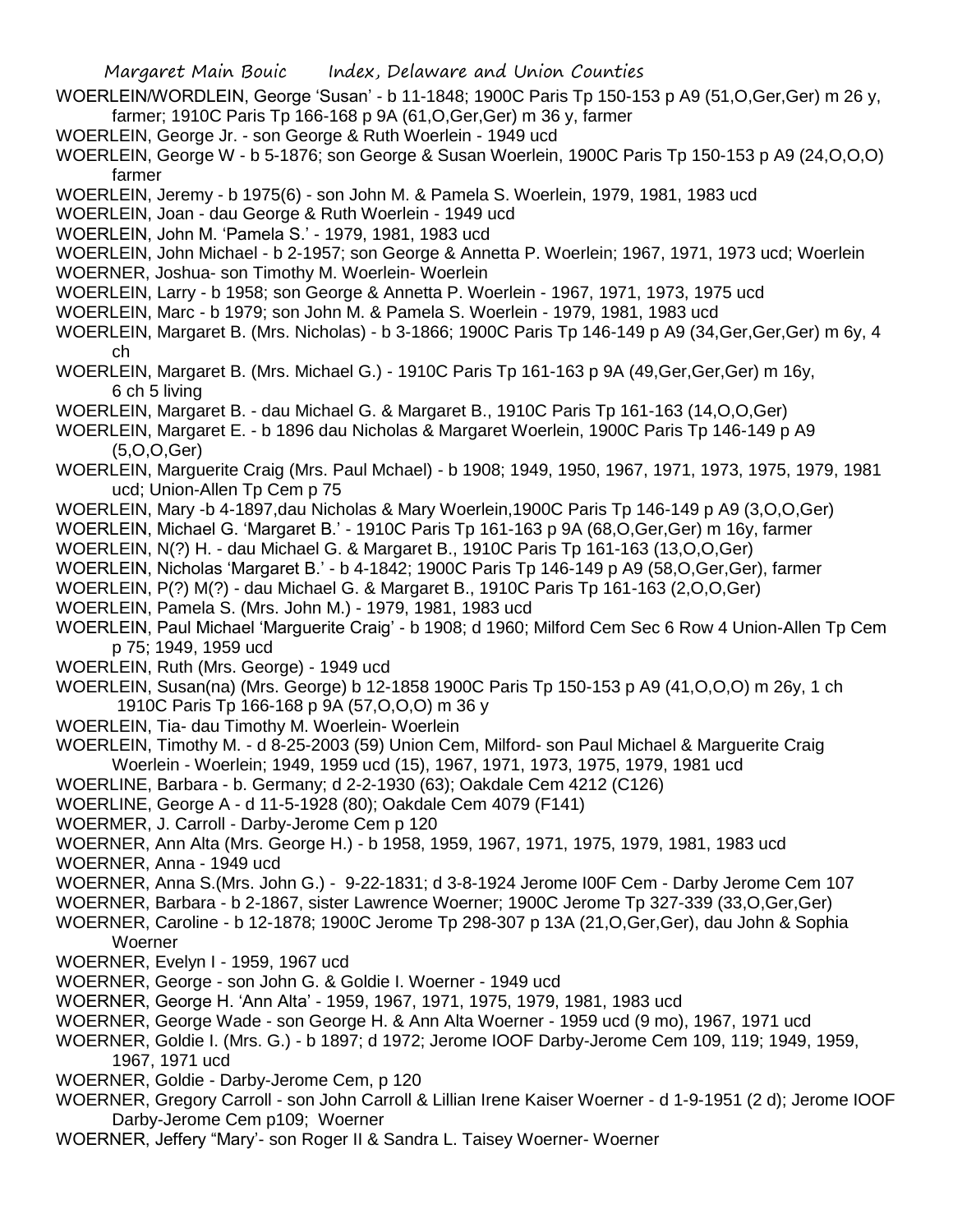WOERNER, John - b 1958; son George H. & Ann Alta Woerner; 1959 (1 ½) ucd; 1967, 1971, 1975, 1981, 1983 ucd

WOERNER, John - b 6-1875, son John & Sophia Woerner, 1900C Jerome Tp 298-307 (24,O,Ger,Ger); 1910C Jerome Tp 328-334, p 14B (34,O,Ger,Ger) farmer

WOERNER, John Carroll 'Lillian Irene Kaiser' - m 8-31-1946 ; Woerner; 1949, 1959, 1971, 1973, 1975, 1979, 1981, 1983 ucd

WOERNER, John G. 'Anna S.' - b 6-6-1832; d 1-28-1902; Jerome IOOF Darby-Jerome Cem p109

WOERNER, John G. 'Goldie I' - b 1875; d 1966; 1949, 1959 ucd; Jerome IOOF Darby-Jerome Cem p 109, 119

WOERNER, John G. 'Sophia' - b 6-1831; 1900C Jerome Tp 298-307 p 13A (68,Ger,Ger,Ger), m 39 y, to U.S. in 1854

WOERNER, Lawrence - b 9-1862; 1900C Jerome Tp 327-339 p 14B (37,O,Ger,Ger) brother Barbara Woerner; 1910C Jerome Tp 328-334 p 14B (46,O,Ger,Ger) son A. Sophia

WOERNER, Lillian Irene Kaiser (Mrs. John Carroll)- b 8-29-1924 Amlin m 8-31-1946 d 3-6-2005 (80) - Jerome Tp Cem- dau Howard & Lena Mae Wilcox Kaiser- Woerner - 1949, 1959, 1967, 1971, 1973, 1975, 1979, 1981, 1983 ucd

WOERNER, Marguerite C. (Mrs. Paul) - Woerner; 1959 ucd

WOERNER, Mary (Mrs. Jeffery)- Woerner

WOERNER, Paul 'Marguerite C.' - parents of Timothy M. Woerner; Woerner; 1959 ucd

WOERNER, Roger II 'Sandra L. Taisey'- Woerner

WOERNER, Roger, III- son Roger II & Sandra L. Taisey Woerner- Woerner

WOERNER, Sandra L. Taisey (Mrs. Roger II) - d 5-16-2003 (58) Mich dau William, Sr. & Virginia Ruth Taisey- Woerner

WOERNER, Sophia (Mrs. John) - b 9-1831; 1900C Jerome Tp 298-307 p 13A (39,Ger,Ger,Ger) 8 ch, 5 living; to U.S. in 1857; 1910C Jerome Tp 328-334 p 14B (78,Ger,Ger,Ger) widow, 9 ch, 4 living

WOERNER, Susan Kaye,- dau John Carroll & Lillian Irene Kaiser Woerner - Woerner; 1949, 1959 (11) ucd; 1967, 1979 ucd

WOERNER, Ther(r)on - b 1961; son George H. & Ann Alta Woerner; 1967, 1971, 1975, 1979, 1981, 1983 ucd WOERNER, Tim - son Paul & Marguerite C. Woerner - 1959 ucd (15)

WOERNER, Victoria Lea (Ferguson, Mrs. Mike)- dau John Carroll & Lillian Irene Kaiser Woerner - Woerner; 1959 ucd (6); 1967, 1973 ucd

WOERNER, Wade - son Geroge H. & Ann Alta Woerner - 1967, 1971, 1975, 1979 ucd

WOERTZ, Mary Brown (Mrs. Mathias) - m 2-13-1859 dcm

WOERTZ, Mathias 'Mary Brown' - m 1-13-1859 dcm

WOERZ, Mary (Wagoner, Mrs. Frederick) - m 4-20-1856 dcm

WOESSNER, Dorothy Pearl Manon (Mrs. John G.) - b 5-1-1912; m 1-14-1931; d 10-16-1950; dau Guy Leroy & Dora Hannah Becht Manon; Weiser p 127

WOESSNER, John G. 'Dorothy Pearl Manon' - b 7-23-1906; m 1-14-1931; Weiser p 127

WOESSNER, Neal - b 11-14-1946; son John G. & Dorothy Pearl Manon; Weiser p 127

WOESSNER, Robert - b 5-1-1937; son John G. & Dorothy Pearl Manon Woessner; Weiser p 127

WOESTE, Ally Nicole- b10-14-1998 dau Michael & Stacey Roush Woeste- Woeste

WOESTE, Benjamin Michael- b 2-25-2000 twin son Michael & Stacey Roush Woeste- Woeste

WOESTE, Bridget Ann- b 2-25-2000 Twin dau Michael & Stacey Roush Woeste- Woeste

WOESTE, Michael 'Stacey Roush'- m 3-7-1998- son Donald & Charlotte Woeste- Woeste

WOESTE, Stacey Roush (Mrs. Michael)- m 3-7-1998 dau Gene & Jo Ann Roush- Woeste

WOFFORD, Darlyn (Mrs. John) - 1980 dcd

WOFFORD, Elizabeth J Rogers (Mrs. George R) - m 7-4-1861 dcm

WOFFORD, George R. 'Elizabeth J. Rogers' - m 7-4-1861 dcm

WOFFORD, John 'Darlyn' - 1980dcd

WOFFORD, Mandy S.(Mrs. William) -b 3-1864; 1900C Taylor Tp 171-176 p A8(36,O,O,O) m 64 y 2 ch

WOFFORD, Minnie M. - b 1897; son William & Mandy S. Wofford, 1900C Taylor Tp 171-176 p A8 (3,O,O,O) WOFFORD, Rachael (Frank, Mrs. William H.) - ucm 412; m 4-17-1837

WOFFORD, William 'Mandy S' - b 12-1870; 1900C Taylor tp 171-176 p A8 (29,O,O,O) m 6y, farmer

WOFLEY, J. M. - Co A 145th OVI dg 5-28-1915, Cry Ab p 54

WOGAN, Delman - 1980 dcd

WOHLERS, Carol E.- son William F. & Margaret May Wohlers- Wohlers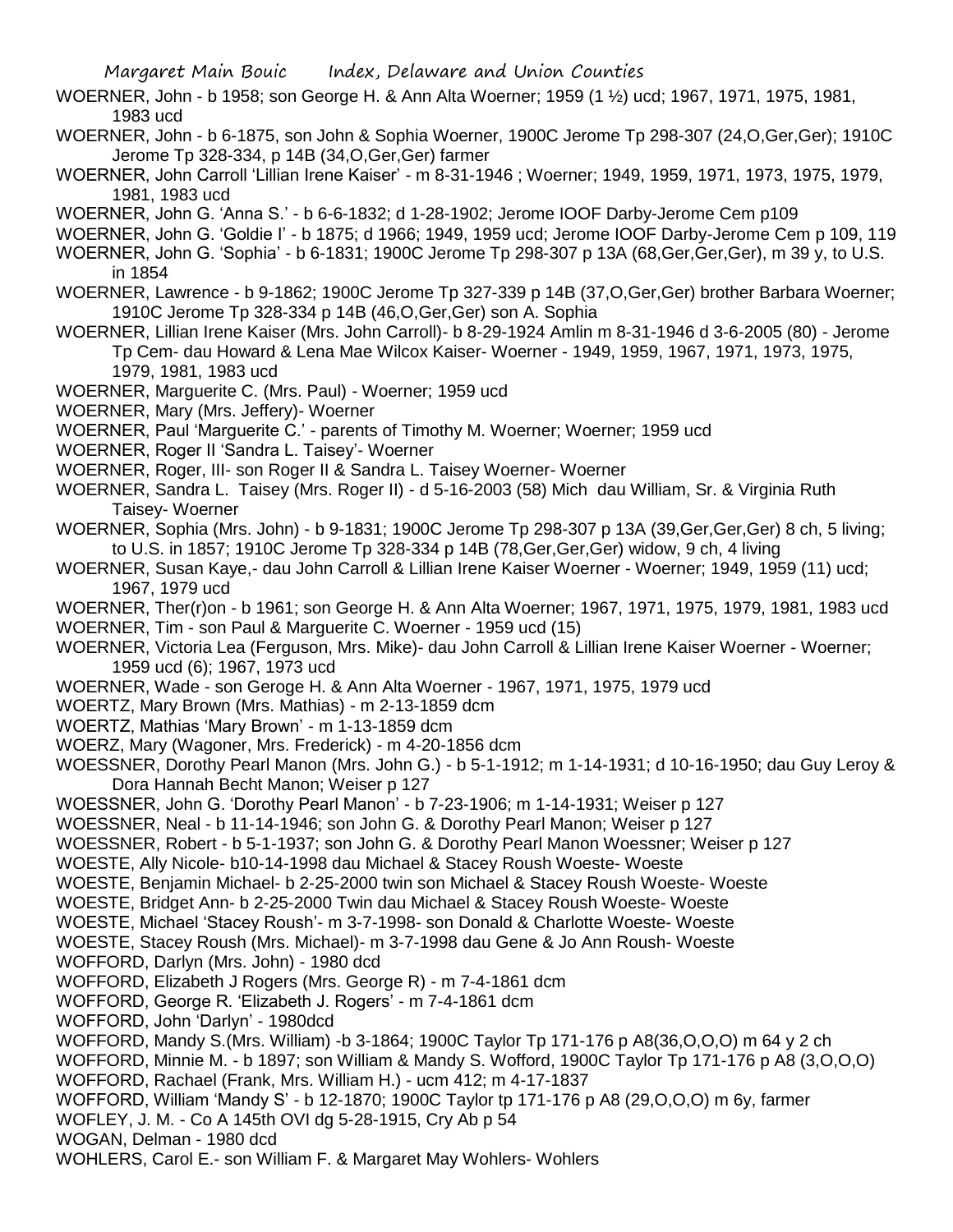Margaret Main Bouic Index, Delaware and Union Counties WOHLERS, Dorothy L. (Brady, Mrs. )- dau William F. & Margaret May Wohlers- Wohlers WOHLERS, Edna Askew (Mrs. John F.)- m 9-25-1926 d 1967- Wohlers WOHLERS, John F. 'Edna Askew'- b 2-6-1902 Pa. m 9-25-1926 d 11-28-1997 (95) Greenwood Cem, Lancaster,Pa - son William F. & Margaret May Wohlers- Wohlers WOHLERS, John Jr.- infant son John F. & Edna Askew Wohlers- Wohlers WOHLERS, Lois B. (Dale, Mrs. James)- dau John F. & Edna Askew Wohlers- Wohlers WOHLERS, Margaret May (Mrs. William F.)- Wohlers WOHLERS, William F. ' Margaret May'- Wohlers WOHLFARTH, Flossie Worstaff (Wohlfarth , Mrsl )- b Ashley d California- sister Harvey Wornstaff & Cheryl Wornstaff Griffith- Wohlfarth WOHLFARTH, Robert Alexander 'Sandra Lucille Harris' - m 10-11-1974; dau Charles Jr. & Joan Blanche Gamble; Graham 17211123 WOHLFARTH, Sandra Lucille Harris (Mrs. Robert Alexander) - b 2-7-1957; m 10-11-1974; dau Charles Jr. & Joan Blanche Gamble; Graham 17211123 WOHLFERT, Anna Maria (Brungart, Mrs. George) - b 8-25-1829; m 5-10-1847; d 11-20-1897; W p 602 WOHLFERT, Maggie E. (Stoner, Mrs. Monasses) - m 11-24-1900; Weiser p 622 WOHLGEMUTH, Jean F. 'Mary' - 1971, 1980 dcd WOHLGEMUTH, Jerry - 1969, 1971 dcd WOHLGEMUTH, John - b 1952; son John F. & Mary K. Wohlgemuth; 1969 dcd WOHLGEMUTH, John F. 'Mary K.' - 1969, 1971, 1980 dcd WOHLGEMUTH, Mary (Mrs. John F.) - 1969, 1971, 1980 dcd WOHLHEATER, ------ Oak Grove Cem; Powell p 443 WOHLHEATER, ------ d. 1872 Oak Grove Cem; Powell p 443 WOHLHEATER, ------ b. 1873 Oak Grove Cem; Powell p 443 WOHLHEATER, ------ (Brown, Mrs ) sister Charles Wohlheater; dg 7-10-1900 Cry Ab p 27 WOHLHEATER,--- – (Matther, Mrs. Charles B.) sister Charles Wohlheater; dg 7-10-1900 Cry Ab p 27 WOHLHEATER, ----- (Riddle, Mrs. John) sister Charles Wohlheater; dg 7-10-1900 Cry Ab p 27 WOHLHEATER, ----- (Russell, Mrs. M. C.) sister Charles Wohlheater; dg 7-10-1900 Cry Ab p 27 WOHLHEATER, ------ (Mrs. S.) - mother of Charles, dg 7-10-1900 Cry Ab p 7 WOHLHEATER, ------ d "Thursday" (19), son Wm Wohlheater; dg 8-11-1916 Cry Ab p 81; dg 8-15-1916 Cry Ab p 82 WOHLHEATER, Carrie (Goodman, Mrs. ) dau Fred Wohlheater, dg 9-1-1908 Cry Ab p 153 WOHLHEATER, Charles - d "today" (48) dg 7-10-1900 Cry Ab p7; son Mrs. S. Wohlheater WOHLHEATER, Cora (Mrs. ) - Pabst 2 p 100 WOHLHEATER, Elmer - son Fred Wohlheater, dg 9-1-1908 Cry Ab p 153 WOHLHEATER, Elmer T. - 1908 dch p 415 WOHLHEATER, Emma (Evans, Mrs. ) - dau Fred Wohlheater, dg 9-1-1908 Cry Ab p 153 WOHLHEATER, Fred - cousin of Charles Wohlheater, dg 7-10-1900 Cry Ab p 7 WOHLHEATER, Fred - d "Thursday" (68); dg 9-1-1908 Cry Ab p 153 WOHLHEATER, W. H. - brother Charles; dg 7-10-1900 Cry Ab p 7 WOHLHEATER, W. Z. - son Charles Wohlheater (25 in 1900) dg 7-10-1900 Cry Ab p 7 WOHLHEATER, William - brother of Mrs. John Riddle, dg 3-20-1917 Cry Ab p 32 WOHLHEATER, William Z. - 1980 dch p 415; Pabst 2 p 98 WOHLHUETER, Christian 'Sophiah Eetel' - m 5-28-1848 dcm WOHLHUETER, Sophiah Eetel (Mrs. Christian) - m 5-28-1848 dcm WOHRLEY, Chester W.- d 2-3-1966 (73)- brother Jay Wohrley- Wohrley WOHRLEY, Jay- brother Chester W. Wohrley- Wohrley WOIL ?, Jonas - 1860C Leesburg Tp 491-464 p 64 (14,O) WOLAK, Donald W.- son Robert J. & Pamela Whitney Wolak- Wolak WOLAK, Karen (Rogner, Mrs. )- sister Robert J. Wolak- Wolak WOLAK, Pamela Whitney (Mrs. Robert J.)- Wolak WOLAK, Robert J. 'Pamela Whitney'- b 12-4-1951 Pittsburg d 1-16-1990 (38) Greenlawn Cem, Akron- Wolak WOLAK, William- brother Robert J. Wolak- Wolak WOLAND, Hilda Arlene (Lenker, Mrs. Walter Eugene) - b 11-18-1920; m 10-11-1945; Weiser p 324 WOLAND, Henry - 1840C Thompson Tp p 109 (30-40)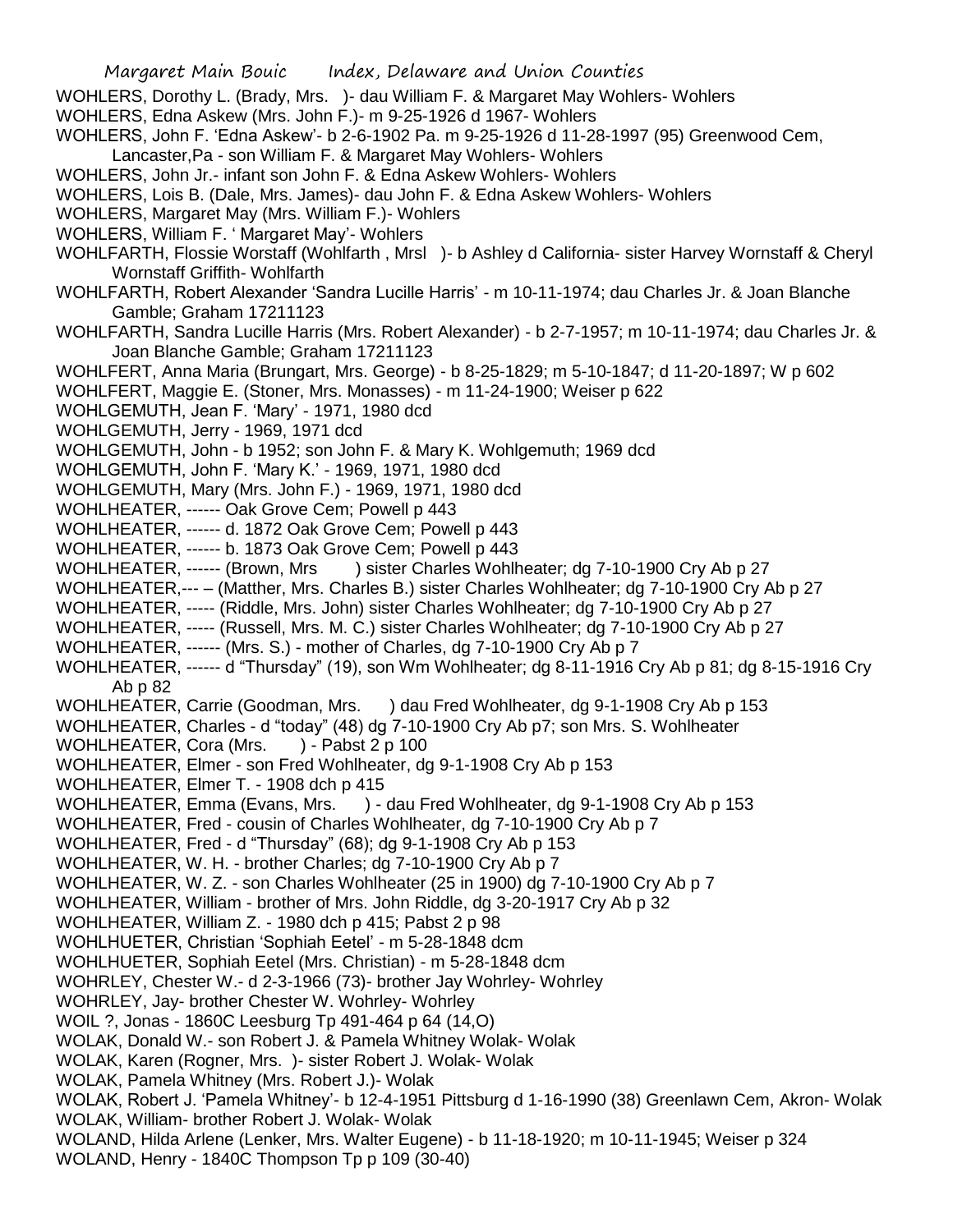WOLARY, Francis- Wolary

- WOLARY, Therese Marie- dau Francis Wolary- Wolary- engaged to Robert William Claymier Carroll) Wolary WOLBERT, Donald D. 'Morrita Matteson'- son Marian Wolbert- Wolbert
- WOLBERT, Dorothy L. (Temple, Mrs. William Harrison)- m 1-21-1945 Wolbert
- WOLBERT, Lora Ann b 11-3-1969 Oberlin d 7-19-1993 (23) Marion Cem- dau Donald D. & Morrita Matteson **Wolbert**
- WOLBERT, Marian- grandmohter of Loa Ann Wolbert- Wolbert
- WOLBERT, Maud Lena Thrall (Freshwater, Mrs. Harry Rutherford) m 9-7-1928; Freshwater p 105
- WOLBERT, Morrita Matteson (Mrs. Donald D.)- Wolbert
- WOLBY, Catherine (Mrs. Conrad) 1850C Millcreek Tp 2027-2048 (65,Md)
- WOLBY, Conrad 'Catharine' 1850C Millcreek Tp 2027-2048 (68,Pa), farmer
- WOLBY, Jacob son Conrad & Catharine Wolby 1850C Milcreek Tp 2027-2048 (25,O)
- WOLBY, John son Conrad & Catharine Wolby 1850C Milcreek Tp 2027-2048 (33,Md) blacksmith
- WOLBY, Samuel son Conrad & Catharine Wolby 1850C Milcreek Tp 2027-2048 (27,O), farmer
- WOLBY, William- son Conrad & Catharine Wolby 1850C Milcreek Tp 2027-2048 p 295 (20,O) farmer
- WOLCOT, Rev. G. W. 1915 uch p 227
- WOLCOTT, ------ (Laird, Mrs. Glover) 1980 dch p 774
- WOLCUTT, Col ----- Co B 46th OVI dg 5-18-1915 Cry Ab p 51
- WOLCOTT, Delos son Harry & Melinda Maine Wolcott Asp 1559
- WOLCOTT, E. A. 'Julia Johnson' dumch p 416
- WOLCOTT, Elizabeth Treat (Mrs. George) b 1627; m 1649; dau Richard & Alice Gaylord Treat; Powers Pat p 320, 304
- WOLCOTT, George 'Elizabeth Treat' m 1649; Powers Pat p 302,304
- WOLCOTT, James 1880 dch p 391; 1908 dch p 242
- WOLCOTT, Julia Johnson (Mrs. E. A.) dau Harvey A. & Margaret Robinson Johnson, dumch p 416
- WOLCOTT, Harry 'Melinda Maine' Asp (713) WOLCOTT, Harry son Delos Maine Asp 1559-1
- WOLCOTT, Mary (Drake, Mrs. Sergt Job Drake) dcc Christina Courter Ealy 2563
- WOLCOTT, Melinda Maine (Mrs. Harry) Asp 713
- WOLCOTT, Sarah (Mrs. ) dau Harry & Melinda Maine Wolcott Asp 1559
- WOLDORF, Arthur F. 'Dorothy F.' 1961, 1969, 1971, 1980 dcd
- WOLDORF, Dorothy F. (Mrs. Arthur T.) 1961, 1969, 1971, 1980 dcd
- WOLDORF, Tammi b 1956; dau Arthur T, & Dorothy F. Woldorf; 1961, 1969, 1971 dcd
- WOLDORF, Terrence Craig b 1960 m ; son Arthur T. & Dorothy F. Woldorf; 1961, 1969, 1971 dcd
- WOLERY, ------ (Grigg, Mrs. Eldon) sister Ralph Wolery Walery
- WOLERY, Alice (Mrs. Ralph) Wolery
- WOLERY, Charles son of Ralph & Alice Wolery
- WOLERY, Charles 'Mary Bridenstine'- d 4-13-1966 (80)- Tomlinson Cem- Wolery
- WOLERY, Edna (Gregg, Mrs. )- dau Charles & Mary Bridenstine Wolery- Wolery
- WOLERY, Kathy dau Ralph Wolery Wolery
- WOLERY, Mary Bridenstine (Mrs. Charles)- Wolery
- WOLERY, Ralph 'Alice' d 1-2-1961 (50) bur Lima Wolery
- WOLESLAGEL, John Herbert 'Lydia' -m 10-22-1913 d 10-12-1961 (72) Woleslagel
- WOLESLAGEL, Lydia (Bell, Mrs. John R.)- m 3-25-1944- dau John Herbert & Hylon Clime Woleslagel-Woleslager
- WOLESLAGEL, Lydia/Hylon Clime (Mrs. John Herbert) -m 10-22-1913 d 5-8-1973 (83) Prospect Cem- dau Lester C. & Lydia C. Mohr Clime Woleslagel
- WOLESLAGEL, Nola (Whitehild, Mrs. ) sister John Herbert Woleslagel Woleslagel
- WOLESLAGEL, Truce son John Herbert & Lydia Woleslagel Woleslagel
- WOLEVEN, David 1835 men p 27 #70 p 46 Genoa Tp
- WOLEVER, Anna Mae Totman (Mrs. Everett)- Wolever
- WOLEVER, Anna Pfeiffer (Mrs. Jesse)- Wolever
- WOLEVER, Annadella (Haynes, Mrs. ) (Blum, Mrs. Steve)- dau Lloyd R. & Vilda Carmen Titus Wolever-**Wolever**
- WOLEVER, Dennis 'Jana'- son Kenneth Richard & Margaret Ann Clark Wolever- Wolever
- WOLEVER, Elsie (Wood, Mrs. )- dau Jesse & Anna Pfeiffer Wolever- Wolever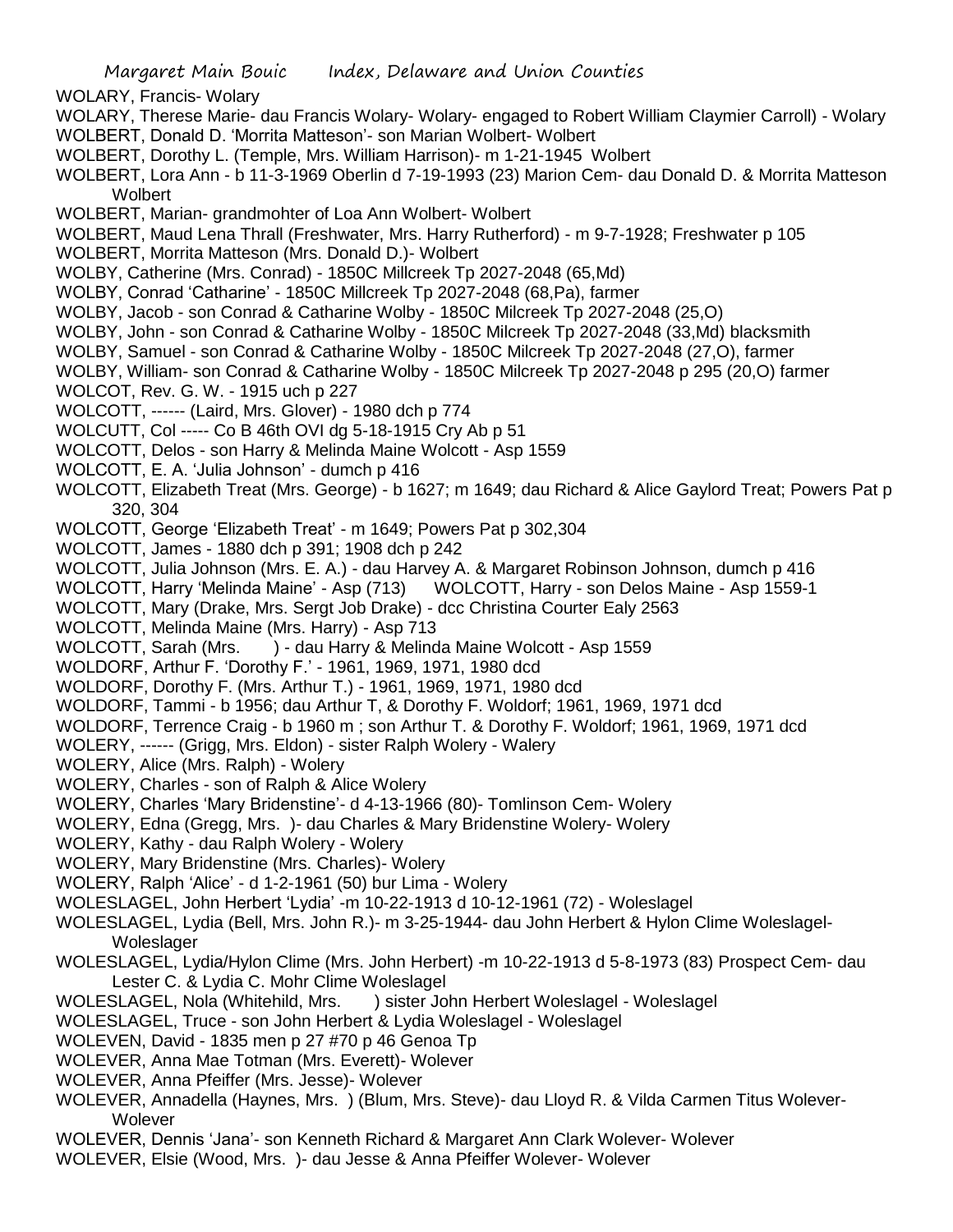- WOLEVER, Everett 'Anna Mae Totman'- b 9-11-1911 m 1944 d 11-13-1982 (71) E. Liberty Cem- son Jesse & Anna Pfeiffer Wolever- Wolever
- WOLEVER, Janet (Mrs. Dennis)- Wolever
- WOLEVER, Jesse 'Anna Pfeiffer'- parents of Everett Wolever- Wolever
- WOLEVER, Jim 'Judy'- son Lloyd R. & Vilda Carmen Titus Wolever- Wolever
- WOLEVER, Judy (Mrs. Jim)- Wolever
- WOLEVER, Junis (Clapsaddle, Mrs. Paul)- dau Everett & Anna Mae Totman Wolever- Wolever
- WOLEVER, Karen Sue (Titkemeyer, Mrs. Randall Lee)- m 7-7-1990 dau Kenneth Richard & Margaret Ann Clark Wolever- Wolever
- WOLEVER, Kathy- dau Kenneth Richard & Margaret Ann Clark Wolever- Wolever
- WOLEVER, Kenneth Richard 'Margaret Ann Clark'- b 8-7-1920 Logan Co m 10-29-1948- E. Liberty d 11-19- 1999 (79) E. Liberty Cem- son Jesse & Anna Pfeiffer Wolever- Wolever
- WOLEVER, Lloyd R. 'Vilda Carmen Titus'- m 7-26-1942 d 6-14-1989 son Jesse & Anna Pfeiffer Wolever-**Wolever**
- WOLEVER, Margaret Clark (Mrs. Kenneth)- m 10-28-1948 E, Liberty- Wolever
- WOLEVER, Nancy (Stratton, Mrs. Melvin)- dau Lloyd R. & Vilda Carmen Titus Wolever- Wolever
- WOLEVER, Phillip Brant- infant son Kenneth Richard & Margaret Ann Clark Wolever- Wolever
- WOLEVER, Richard, D. O.- son Everett & Anna Mae Totman Wolever- Wolever
- WOLEVER, Ruby (Cook, Mrs. Harold (Van Foorhis, Mrs. )- b 10-18-1908 ILL m(2) 1977 dau Jesse & Anna Pfeiffer Wolever- Wolever
- WOLEVER, Susan (Smith, Mrs. Roger)- dau Everett & Anna Mae Totman Wolever- Wolever
- WOLEVER, Vilda Carmen Titus (Mrs. Lloyd R.)- b 11-15-1919 Big Springs m 7-26-1942 d 10-11-2005 (85) E, Liberty Cem- dau Howard G. & Hazel Deardorff Titus- Wolever
- WOLF, ------ (teacher) 1915 uch p 259
- WOLF, A. Maria see Maria
- WOLF, Ada Ethel (Freeman, Mrs. John Carlton) parents of Russell Lloyd Freeman 1985 uch p 53
- WOLF, Adaline (McAdow, Mrs. Samuel) b 5-18-1835; m 7-28-1853; ucm 1980; mt 8-3-1853; dau Jacob & Sarah Wolf; 1850C Dover Tp 726-742 p 112 (16,Pa) 1883 uch V p 690
- WOLF, Adam 1908 dch p 430; hadc p 42; CCC (1849 Oxford Tp); hadc p 58 (Westfield); 1835 men p 63 #9 p 118 Westfield Tp
- WOLF, Adam dumch p 192
- WOLF, Albert son Roscoe & Daisy Wolf Wolf Maugans Anc p 60
- WOLF, Alice- dau Henry J. & Gertrude J. McCormick Wolf- Wolf
- WOLF, Alice (Taylor, Mrs. Ted)- dau Edward & Nell Hansen Wolf- Wolf
- WOLF, Alicia Feehery (Mrs. Scott Alan)- m 8-16-1997 dau Bob & Terry Feehery- Wolf
- WOLF, Alissa ch Edward & Nancy Stump Wolf Wolf; 1983 ucd
- WOLF, Almeta b 9-27-1918; ch Clarence & Chloe Pond Wolf Giffen 1674213
- WOLF, Amanda (Kahle, Mrs. Elmerr E. Elsworth) m 12-24-1889; Weiser p 692
- WOLF, Amy or Ammie Mac Kanada (Mrs. Conrad) 1883 uch V p 261; 1880 C Darby Tp 93 p 241B (24,O,Ger,Ger)
- WOLF, Anna dau Conrad & Amy Mac Kanada Wolf 1883 uch V p 261; 1880C Darby Tp 93 p 241B
- WOLF, Anna M (Mrs. Conrad) b 1-1854; 1900C Darby Tp 158-165 p 8A (46,O,O,Ger) m 25y, 6 ch 5 living; 1910C Darby Tp 187-187 p 9B (56,O,Ger,Ger) m 34y, 6 ch, 5 living
- WOLF, Anna Rebecca Reitz (Mrs. Fraser) b 5-6-1869; d 10-7-1947; Weiser p 824
- WOLF, Ann Teresa (Chaney, Mrs. Douglas Rick) m 4-5-1975; dau Henry W. & Gertrude J. McCormick Wolf-Wolf
- WOLF, Annie b 11-18-1891; d 4-5-1894; dau Malon & Susan Rebecca Maugans Wolf; Maugans, Anc p 69
- WOLF, Anthony W. b 9-1899; son Kilian & Clara V. Wolf 1900C Claiborne Tp 182-196 p 8B (9/12,O,Ger,O)
- WOLF, Arica- dau Edward P & Nancy Stump Wolf- Wolf
- WOLF, Arminta dau Jacob & Betty Wolf; 1850C Jerome Tp 1879-1900 op 275 (4,O)
- WOLF, B. L. 1980 dcd
- WOLF, Barbara Dellinger (Mrs. George) dau Leonard Dellinger; 1883 uch V p 261; Darby-Jerome Cem p 80
- WOLF, Becky (Ratliff, Mrs. Bob)- dau Wayne K. & Darlene Wolf- Wolf
- WOLF, Benjamin '?' both attended funeral Henry Wourtzbacher dg 4-12-1912 Cry Ab p 115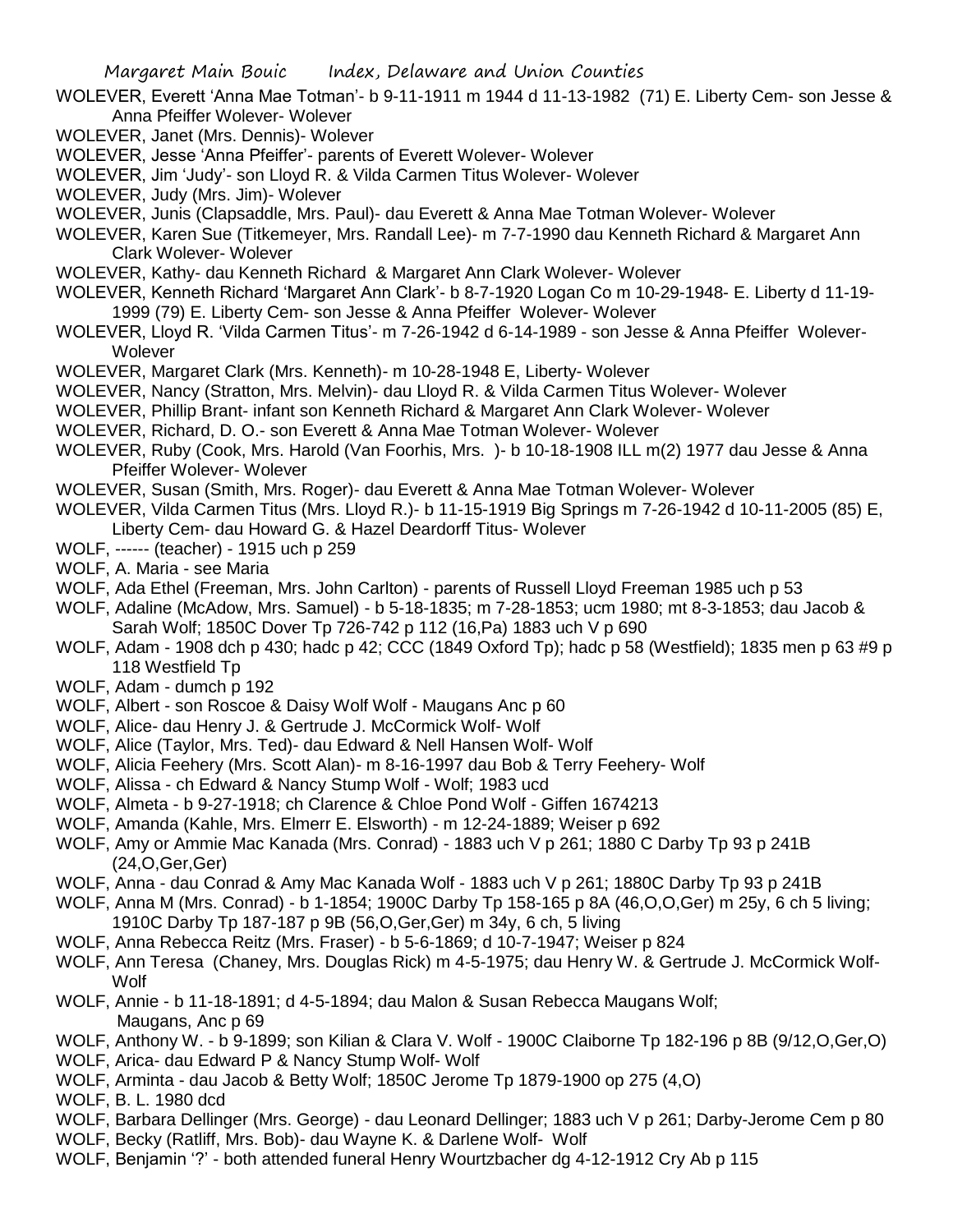- WOLF, Benjamin adoptive father of Dorothy Wolf, dg 4-4-1899 Cry Ab p 194
- WOLF, Benjamin son Jacob & Dorthea Wolf, dg 2-17-1905 Cry Ab p 9
- WOLF, Betsy b 1975; dau B. L. Wolf 1980 dcd
- WOLF, Betty A. Cunningham (Mrs. )-dau Mrs. Hugh Cunningham- engaged to Edward G. Hardin- Wolf
- WOLF, Betty (Mrs. Jacob) 1850C Jerome Tp 1879-1900 p 275 (40,Va)
- WOLF, Brian Patrick b 2-23- 1972; son Donald J. & Kathleen Matta Wolf Wolf; 1980 dcd
- WOLF, Bruce Elder 'Pearl Olive Wertz' m 4-1917; Weiser p 457
- WOLF, Bruce Elder, Jr. 'Nona Salem' b 1-1-1921; m 3-8-1848; son Bruce Elder & Pearl Olive Wertz Wolf; Weiser p 457
- WOLF, Byrd (Vyrd) 'Mabel' 1961 dcd; see also Wolfe, Byrd
- WOLF, Rev. C. 1883 uch V p 365
- WOLF, C. D. 1880 dch p 486
- WOLF, Carl son Byrd & Mabel wolf 1961 dcd (10)
- WOLF, Caroline E. (Mrs. Paul E.) 1969 dcd
- WOLF, Caroline J. dau Joseph & Harriet Wolf; 1850C Berkshire Tp 217 p 22 (14,Mich)
- WOLF, Carolyn Jean (Lang, Mrs. James Henry) b 4-7-1934; m 5-25-1957; dau Russell Elmer & Glenna Frances Rabold Wolf - Weiser p 710
- WOLF, Catherine (Feaster, Mrs. William) m 3-28-1850 dcm; d Aug 1906 bur Marlborough Cem, dg 8-17-1906 Cry Ab p 116
- WOLF, Catherine dau Henry W. & Gertrude J. McCormick Wolf Wolf
- WOLF, Celina (Norris, Mrs. ) sister Irvin J. Wolf Wolf
- WOLF, Charlene dau Thomas E. & Jean Wolf 1961 dcd (16)
- WOLF, ------- (Mrs. Charles) sister James Maloney dg 4-11-1916 Cry Ab p 45; dau Mrs. James Maloney dg 8- 22-1911 Cry Ab p 59
- WOLF, Charles pallbearer for John Horn dg 7-4-1916 Cry Ab p 73
- WOLF, Charles son Byrd & Mabel Wolf 1961 dcd (16)
- WOLF, Charles 'Mable' Maugans p 10 see Wolfe
- WOLF, Charles son Jacob & Dorthea Wolf dg 2-17-1905 Cry Ab p 9
- WOLF, Charles R. son Irvin J. Wolf Wolf
- WOLF, Chauncey D. 'Elizabeth Rhodes' m 4-25-1839 dcm
- WOLF, Chloe Pond (Mrs. Clarence) b 12-7-1894; m 7-4-1914; dau Emerson & Bertha V. Downing Pond Giffen 167421
- WOLF, Chris J. 'Margaret Anne Evans' m 9-9-1967; son Jack Wolf Wolf
- WOLF, Rev. Christian 1915 uch p 221; 1883 uch V p 188, 681
- WOLF, Christian C. 1880 dch p 489; Pabst 8 p 13, 22, 25
- WOLF, Clara V. (Mrs. Kilian) b 9-1876; 1900C Claiborne Tp 182-196 p 8B (23,O,Ger,Switz)
- WOLF, Clarence 'Chloe Pond' m 7-4-1914, Giffen (167421)
- WOLF, Clarissa A. dau Joseph & Harriett Wolf 1850C Berkshire Tp 217 p 22 (16,Pa)
- WOLF, Cleo Gwendolyn (Goldsberry, Mrs. Robert Keith) b 3-2-1928; m 6-5-1946; dau Charles & Mable Wolf - Maugans Anc p 10
- WOLF, Clifford 'Mildred Kulin' Maugans Anc p 71
- WOLF, Conard (sic) 'Anne M.' 1910C Darby Tp 187-187 p 9B (61,O,Ger,France) m 34y, farmer
- WOLF, Connie (Mrs. Paul E) 1971 dcd
- WOLF(F), Conrad son George W. & Susanna Wolf 1850C Darby Tp 1604-1624 p 238 (1,O); unec VI p 57
- WOLF, Conrad 'Amy Mac Kanada' b 5-1849; m 1876; son George & Barbara Dellinger Wolf; 1883 uch V p 261; 1870C Darby Tp 36-33 p 5 (21,O); 1880C Darby Tp 93 p 24B (30,O,O,Ger); 1900C Darby Tp 158- 165 p 8A (51,O,Ger,Ger) m 25y
- WOLF, Cora 1971 dcd
- WOLF, Cressa (Nease, Mrs. ) sister Irvin J. Wolf Wolf
- WOLF, Curtis son Roscoe & Daisy Wolf Wolf Maugans Anc p 69
- WOLF, Daniel pallbearer for B. F. Klee, dg 12-28-1900 Cry Ab p 50
- WOLF, Daniel b 1972; son Stephen & June L. Wolf 1980 dcd
- WOLF, Daniel 'Eva Weiser' Weiser p 232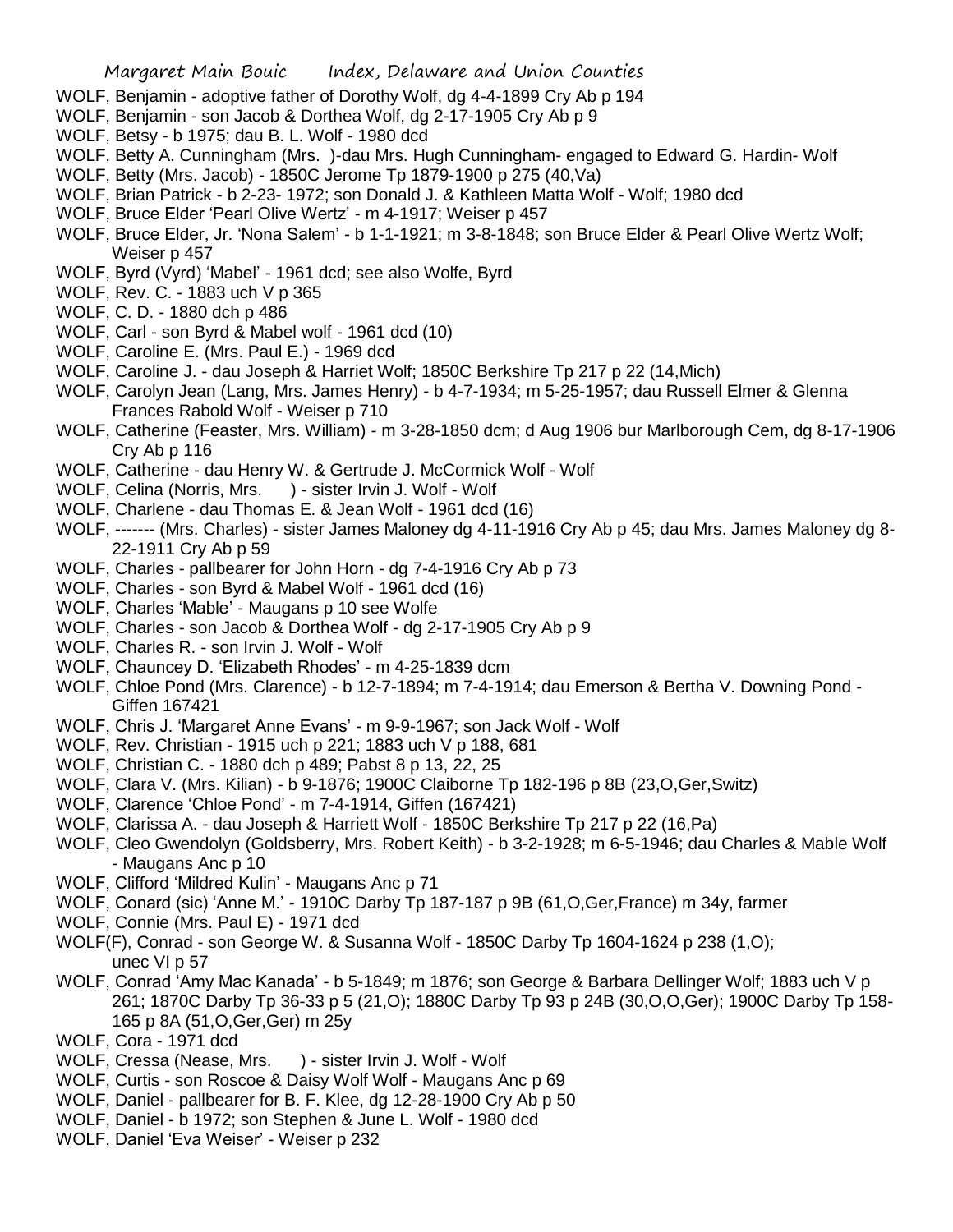- WOLF, Daniel 'Sally Weiser' m ?-24-1822, dcga p 3; Delaware Pat & Fr Chronicle; Pabst 7 p 4; 1835 men p 40 #21 p 71 Marlborough Tp
- WOLF, Daisy (Wolf, Mrs. Roscoe) b 1-22-1894; d 1932; dau Malon & Susan Rebecca Maugans Wolf; Maugans Anc p 69
- WOLF, Darlene (Mrs. Wayne K. d 12-12-1999 (68) Sunbury Mem. Pk- Wolf; 1980 dcd
- WOLF, David b 1973; son Stephen & June L. Wolf 1980 dcd
- WOLF, Dee Dee b 1969; ch B. L. Wolf 1980 dcd
- WOLF, Dill (Stewart, Mrs. ) sister Irvin J. Wolf Wolf
- WOLF, Donald J. 'Kathleen' son Henry W. & Gertrude J. McCormick Wolf Wolf; 1980 dcd
- WOLF, Donna Jean Cunningham (Mrs. Richard Russell) b 5-26-1928; m 12-23-1958; Weiser p 710
- WOLF, Dora dau Mattie Wolf, 1880C Richwood 377-396 p 34 (7,O,O,O)
- WOLF, Dorothy -adopted dau Benjamin Wolf; d 4y inflammatory rheumatism,dg 4-4-1899 Cry Ab p 194
- WOLF, Dorothy Fredericka (Wahl, Mrs. Charles) (Hamm, Mrs. Frederick) b 4-16-1834 Germany; m(1) 8-24- 1852; d 'Sunday' (74y10m17d), bur Oak Grove, dg 2-19-1909 Cry Ab p 12
- WOLF, Dorothy Marguerite b 4-18-1919; dau Bruce Elder & Pearl Olive Wertz Wolf; Weiser p 457
- WOLF, Dorthea (Mrs. Jacob) b 1829 Ger; d 'Tuesday' (76y) dg 2-17-1905 Cry Ab p 9
- WOLF, Earl son Mattie Wolf, 1880C Richwood 377-396 (1,O,O,O)
- WOLF, Ed son Henry Wolf Wolf
- WOLF, Edith b 2-12-1889; dau Malon & Susan Rebecca Maugans Wolf Maugans 69
- WOLF, Edmond 'Maud Geyer' 1914 uch p 909
- WOLF, Edward 'Nell Hansen'- Wolf
- WOLF, Edward P. 'Nancy Stump' b 10-14-1940 Columbus d 4-12-1990 (49) Jerome Tp. Cem son Edward & Nell Hansen Wolf- Wolf; 1983 ucd
- WOLF, Edward 'Sherri/Sheryl D. Ward'- m 2-22-1992 son Henry W. & Gertude J. McCormick Wolf- Wolf
- WOLF, Elda (Neidig, Mrs. Doner) b 10-2-1908; m 2-5-1927; Weiser p 385
- WOLF, Elizabeth 1840C Marlborough Tp p 250 (30-40)
- WOLF, Elizabeth dau Jacob & Sarah Wolf; 1850C Dover Tp 726-742 p 112 (19,Pa)
- WOLF, Elizabeth (Mrs. Phillip) 1850C Troy Tp 2550 p 135 (33,Md)
- WOLF, Elizabeth (Feaster, Mrs. James) m 9-16-1850 dcm; dg 1-20-1905 Cry Ab p 4
- WOLF, Elizabeth (McAdow, Mrs. Hugh) ucm 1551; m 7-10/11-1850; mt 7-10-1850. 7-17-1850; 1883 uch V p 677; unec VI p 55
- WOLF, Elizabeth (Waggoner, Mrs. Philip) b 1770; d 1833; dau Jacob & Margaret Hoge Wolf, 1985 uch p 44
- WOLF, Elizabeth Marie (Osburn, Mrs. Lowell George) 1985 uch p 31; parents of Eleanor Jean Osburn **McClure**
- WOLF, Elizabeth Queen (Mrs. Philip) m 12-12-1839 dcm
- WOLF, Elizabeth Rhodes (Mrs. Chauncey D.) m 4-25-1839 dcm
- WOLF, Ellie (Mrs. Robert J.) 1980 dcd
- WOLF, Elsie Pond (Mrs. Guy) b 9-16-1899; m 1-8-1918 dau Emerson & Bertha V. Downing Giffen 167423
- WOLF, Elvin 'Irma Warrenfeltz' son Clifford & Mildred Kuhn Wolf Maugans Anc p 71
- WOLF, Erma b 1-26-1916; dau Clarence & Chloe Pond Wolf Giffen 1674211
- WOLF, Eva Weiser (Mrs. Daniel) b 4-12-1802; d 1-11-1823 Del. Co dau Frederick & Mary Catharine Heim Weiser - Weiser p 232
- WOLF, Evelyn b 7-28-1917; dau Clarence & Chloe Pond Wolf Giffen 1674211
- WOLF, Frank- son Edward & Nell Hansen Wolf- Wolf
- WOLF, Fraser 'Anna Rebecca Reitz' Weiser p 824
- WOLF, Fred son Jacob & Dorthea Wolf, dg 2-17-1905 Cry Ab p 9
- WOLF, Garold b 12-17-1918; son Guy & Elsie Pond Wolf Giffen 1674231
- WOLF, Capt. George 'Sophia' parents of Jacob Wolf, 1985 uch p 44
- WOLF, George b Delaware; d 'Tuesday' of consumption at about 30y, buried Columbus, dg 5-15-1903 Cry Ab p 184
- WOLF, George 'Barbara Dellinger' b 1810 Germany; 1883 uch V p 261
- WOLF, George H. son Phillip & Elizabeth Wolf; 1850C Troy Tp 2550 p 135 (6,0)
- WOLF, George J. son Conrad & Amy Mac Kanada Wolf; 1883 uch V p 261
- WOLF, George M. -1870C Darby Tp 36-33 p 5 (60,France);1880C Darby Tp 92 p 241B(70,Ger,Ger,Ger)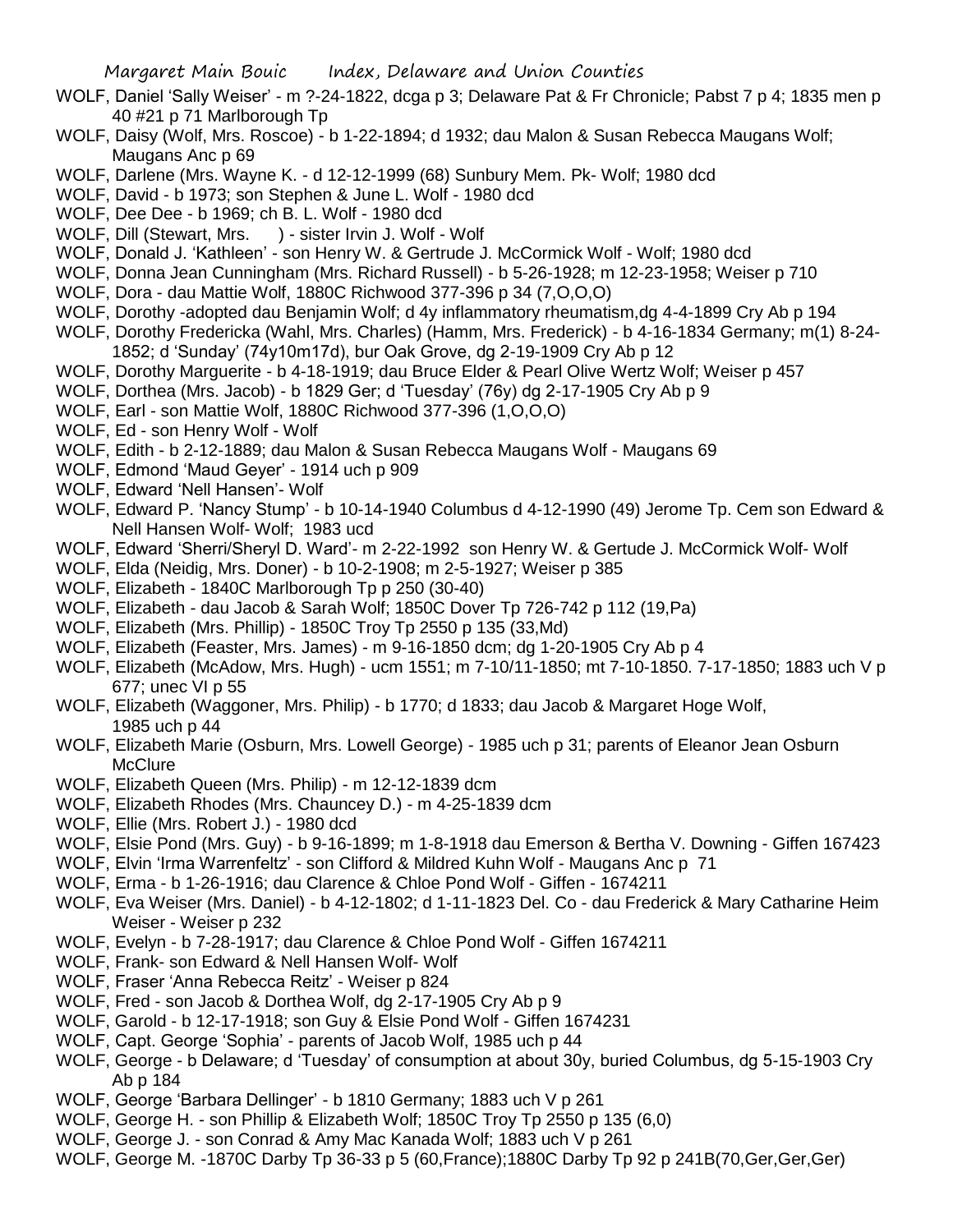- WOLF, George M. 'Barbara' Darby-Jerome Cem p 80
- WOLF, George M. 'Susannah Dellinger' m 11-28-1846; ucm 1178; 1850C Darby Tp 1604-1624 p 238 (40,Ger); see Wolff unec VI p 57
- WOLF, Gertrude J. McCormick (Mrs. Henry W.)- b 11-5-1910 d 1-1-1994 (83) St. Mary Cem- dau John & Jane Foley McCormick- Wolf
- WOLF, Glenna Frances Rabold (Mrs. Russell Elmer) b 10-19-1907; m 1-15-1929; d 6-11-1942; dau John Alexander & Roena Geneva Sellers Rabold - Weiser p 709
- WOLF, Gloria Jean b 1-14-1941; dau James Edward & Mary Adeline Schell Wolf Weiser p 733
- WOLF, Gregory b 1970; son Donald J. & Kathleen Wolf 1980 dcd
- WOLF, Gregory Edward spm Dewey Wolf- Wolf- engaged to Christina Cassidy- Wolf
- WOLF, Gregory Thomas b 10-16-1970; son Donald J. & Kathleen Ann Matta Wolf Wolf; engaged to Kimberly McElhone
- WOLF, Guy 'Elsie Pond' m 1-8-1918; Giffen (167423)
- WOLF, Hannah 1850C Berlin Tp 1878; p 117 (84,Mass)
- WOLF, Hannah C. dau Joseph & Harriett Wolf; 1850C Berkshire Tp 217 p 22 (18,Pa)
- WOLF, Hannah Jane Pabst 1 p 59
- WOLF, Harriett (Mrs. Joseph) 1850C Berkshire Tp 27 p 22 (41,Pa)
- WOLF, Harriett A. dau Joseph & Harriett Wolf 1850C Berkshire Tp 217 p 22 (9,O)
- WOLF, Harry son William & Nancy Maugans Wolf Maugans Anc p 71
- WOLF, Helen b 6-22-1924; dau Clarence & Chloe Pond Wolf Giffen 1674215
- WOLF, Henry 1820C Troy Tp; 1880 dch p 196, 538; 1908 dch p 476
- WOLF, Henry 'Sally McLaughlin' m 6-13-1843 dcm
- WOLF, Henry A. CCC p 67
- WOLF, Henry J. son Conrad & Anne M. Wolf -1910C Darby Tp 187-187 p 9B (25,O,O,O) farm laborer
- WOLF, Henry W. III- d 5-7-1983 (9) St. Mary Cem- son James M. & Joan P. Jones Wolf- Wolf
- WOLF, Henry W. 'Gertrude J. McCormick' b 5-30-1911 d 11-3-1995 (84) St. Mary Cem- son John & Margaret Schwartz Wolf- Lawyer; Wolf; 1980 dcd; 1976 dch p 287
- WOLF, Herbert 'Sharon' son Henry W. & Gertrude J. McCormick Wolf Wolf
- WOLF, Hessie (Phelps, Mrs. ) d 9-25-1963 (89), bur. Oak Grove Wolf
- WOLF, Howard son William & Nancy Maugans Wolf Maugans Anc p 71
- WOLF, Howard Darby-Jerome Cem p 50
- WOLF, Ida (Gunter, Mrs. Francis) b 2-19-1939; Weiser p 160
- WOLF, Irene (Mrs. Leroy) 1949 ucd
- WOLF, Irma Warrenfeltz (Mrs. Elvin) b 2-29-1928; dau Paul & Dorothea Stottelmeyer Warrenfeltz Maugans Anc p 71
- WOLF, Irvin J. 'Marjorie Leifheit' d 5-8-1975 (65); 1961, 1969, 1971 dcd; Wolf
- WOLF, Israel uccp p 42 appr JB4 p 287
- WOLF, Jack Wolf
- WOLF, Jacob father of Mrs. Henry Heller dg 11-1-1898 Cry Ab p 171
- WOLF, Jacob son Jacob & Dorthea Wolf dg 2-17-1905 Cry Ab p 9
- WOLF, Jacob 'Dorthea' dg 2-17-1905 Cry Ab p 9
- WOLF, Jacob 'Margaret Hoge' 1985 uch p 44, parents of Elizabeth Wolf, son Capt George Wolf b 1720
- WOLF, Jacob 'Priscilla Martin' Powell p 323
- WOLF, Jacob 'Sarah' 1850C Dover Tp 726-742 p 112 (55,Pa)
- WOLF, Jacob 'Betty' 1850C Jerome Tp 1879-1900 p 275 (40,O)
- WOLF, James 'Joan'- son Henry W. & Gertrude J. McCormick Wolf Wolf
- WOLF, James C. 'Mary' 1981 ucd
- WOLF, James Edward 'Mary Adeline Schell' b 9-13-1911; m 8-23-1934; Weiser p 732
- WOLF, Janet dau Leroy & Irene Wolf 1949 ucd
- WOLF, Janice dau Roscoe & Vera Harshman Wolf Maugans Anc p 69
- WOLF, Jay- son John & Joan Wolf- Wolf
- WOLF, Jay 'Susan'- parents of Sydney Nicole Wolf- v 7-11-2002- Wolf
- WOLF, Jean (Mrs. Thomas E.) 1961 dcd
- WOLF, Jemima dau Jacob & Betty Wolf; 1850C Jerome Tp 1879-1900 p 275 (12,O)
- WOLF, Jennifer b 1970; dau Stephen & June L. Wolf 1971, 1980 dcd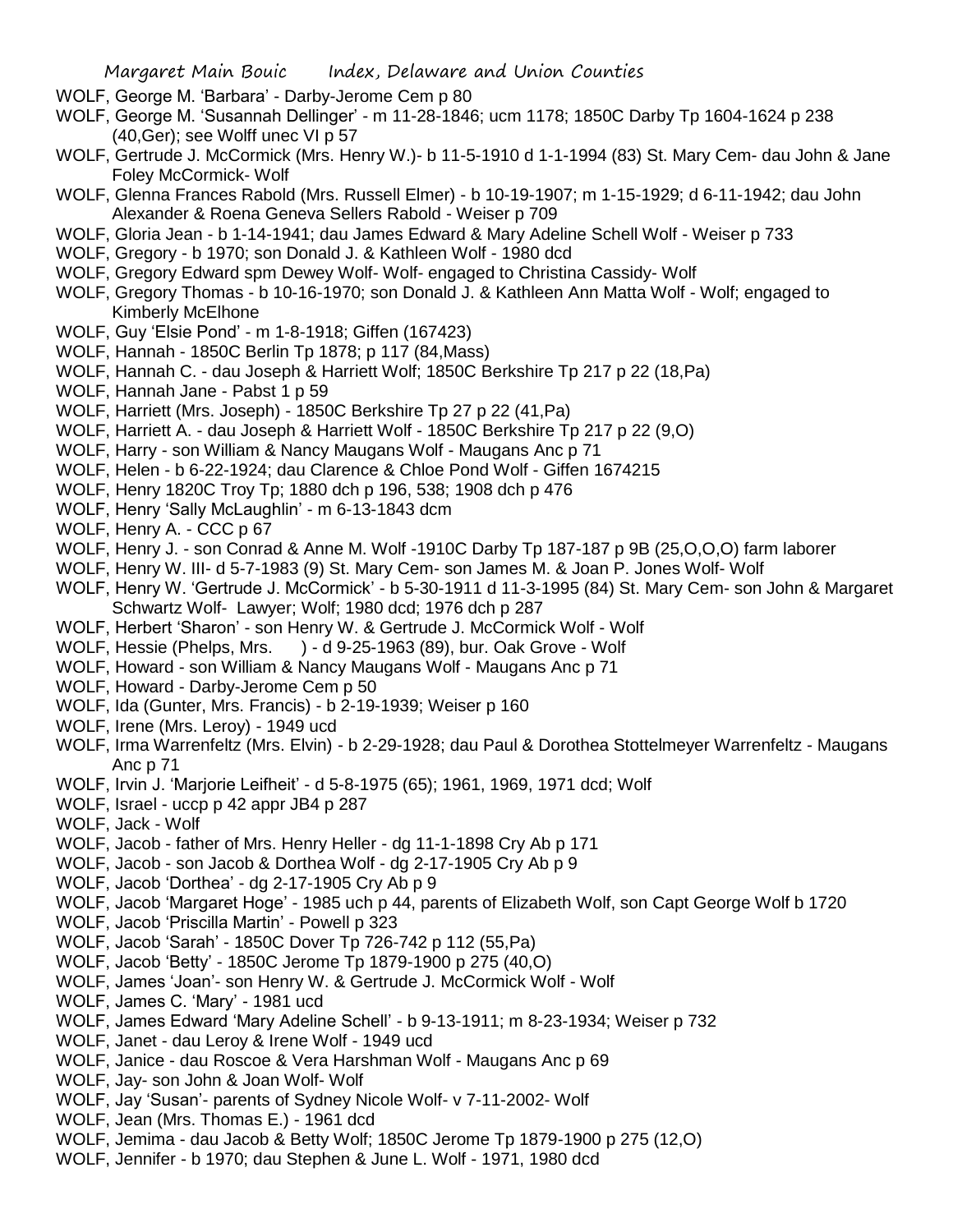- WOLF, Joan (Mrs James)- Wolf
- WOLF, Joan P. Jones (Mrs. John)- Wolf -dau- in-law of Henry W. & Gertrude McCormick Wolf
- WOLF, Joe b 1971; son B. L. Wolf 1980 dcd
- WOLF, John son Edward P. & Nancy Stump Wolf- Wolf
- WOLF, John son Jacob & Betty Wolf; 1850C Jerome Tp 1879-1900 p 275 (8,O)
- WOLF, John b 3-4-1896; d 12-6-1918 bur Grossnickle Cem Maugans Anc p 69
- WOLF, John son William & Nancy Maugans Wolf Maugans Anc p 71
- WOLF, John hadc p 56 (1849 Troy Tp)
- WOLF, John d from exposure "Sunday" dg 3-14-1861, Cry Ab p 16
- WOLF, John 'Susannah' Hanover Cem 5-18-1
- WOLF, John 'Margaret' 1850C Troy Tp 2556 p 135 (44,O); A. John 1835 men p 62 #78 p 115 Troy Tp
- WOLF, John 'Margaret Schwartz'- parents of Judge Henry W. Wolf- Wolf
- WOLF, John 'Mary Whistler' parents of Catherine Wolf Feaster, dg 8-17-1906 Cry Ab p 115
- WOLF, John 'Nancy Owens' m 9-26-1849 dcm
- WOLF, John Dennis 'Joan P. Jones' -d 9-14- 1988 (49) St. Mary Cem- son Henry W. & Gertrude J. McCormick Wolf - 1976 dch p 288; Wolf; 1980 dcd
- WOLF, John D. II 'Susan M. Coffman'- m 8-3-1996 son John Dennis & Joan P. Jones Wolf- Wolf
- WOLF, John G. b 10-1880; son Conrad & Anna M. Wolf(f) 1900C Darby Tp 158-165 (19,O,O,O)
- WOLF, John H. b 12-1885; son Conrad & Anna M. Wolf(f) 1900C Darby Tp 158-165 (14,O,O,O)
- WOLF, John M. 1883 uch IV p 468
- WOLF, Jonas Powers p 83
- WOLF, Joseph hadc p 32 (1849 Kingston Tp)
- WOLF, Joseph 'Harriett' 1850C Berkshire Tp 217 p 22 (40,Pa)
- WOLF, Joseph L. 'Judy' 1961 dcd
- WOLF, Joshua son Jacob & Betty Wolf 1850C Jerome Tp 1879-1900 p 275 (17,O)
- WOLF, Joyce dau Roscoe & Daisy Wolf Wolf Maugans Anc p 69
- WOLF, Judy (Mrs. Joseph L.)- 1961 dcd
- WOLF, Julian (Daniels, Mrs. John) m 12-3-1846 dcm
- WOLF, June L. Thrush (Mrs. Stephen H.) m 12-31-1966; 1971, 1980 dcd
- WOLF, Karen b 1969; dau Stephen H. & L. June Thrush Wolf 1971, 1980 dcd
- WOLF, Kathleen Ann Matta (Mrs. Donald J.) m 4-29-1967; 1980 dcd; dau Paul Matta Wolf;
- WOLF, Kathy (Garrison, Mrs. Tony)- dau Wayne K. & Darlene M. Wolf- Wolf
- WOLF, Kenneth b 6-25-1922; son Guy & Elsie Pond Wolf Giffen 1674232
- WOLF, Kilian 'Clara V.' b June 1868; 1900 C Claibourne Tp 182-196 p 8 B (31,Ger,Ger,Ger), m 1 yr
- WOLF, Larry Lee b 1-2-1937; m 11-30-1957; son James Edward & Mary Adeline Schell Wolf Weiser p 733
- WOLF, Sister Laura dau Henry W. & Gertrude J. McCormick Wolf Wolf
- WOLF, Lena dau Conrad & Amy Mac Kanada Wolf 1883 uch V p 261; 1900C Darby Tp 158-165 p 8A (17,O,O,O)
- WOLF, Leroy 'Irene' 1949 ucd
- WOLF, Lexus Nichol- b 2-13-1996 dau Herb & Sharon Wolf- Wolf
- WOLF, Loretta (Horvath, Mrs. )- dau John & Margaret Schwartz Wolf- Wolf
- WOLF, Lucinda A.- dau Laban & ---- Brina;d 10-13-1873 (?m,13d);Harmony Chapel Cem -Powell p 320
- WOLF, Lucy A. (Buit, Mrs. Benjamin) m 12-7-1847 dcm
- WOLF, M. L. pallbearer for B. F. Klein dg 12-28-1900 Cry Ab p 50
- WOLF, Mable (Mrs. Charles) Maugans Anc p 10
- WOLF, Mahala dau Jacob & Betty Wolf; 1850C Jerome Tp 1879-1900 p 275 (14,O)
- WOLF, Malon (or William) 'Susan Rebecca Maugans' b 3-5-1858; m 1-1-1888; d 6-25-1928; son William & Nancy Ann Maugans Wolf; Maugans Anc p 69
- WOLF, Margaret Hoge (Mrs. Jacob)
- WOLF, Margaret (Mrs. John) 1850C Troy Tp 2556 p 135 (40,O)
- WOLF, Margaret, Jr dau John & Margaret Wolf, 1850C Troy Tp 2556 p 135 (10,O)
- WOLF, Margaret Anne Evans (Mrs. Chris J.) m 9-9-1967; dau John F. Evans Wolf
- WOLF, Margaret H.(Sellers, Mrs. Henry) m 1844;dau Jacob & Priscilla Martin Wolf;Powell p 322, 323
- WOLF, Margaret Schwartz (Mrs. John)- parents of Judge Henry W. Wolf- Wolf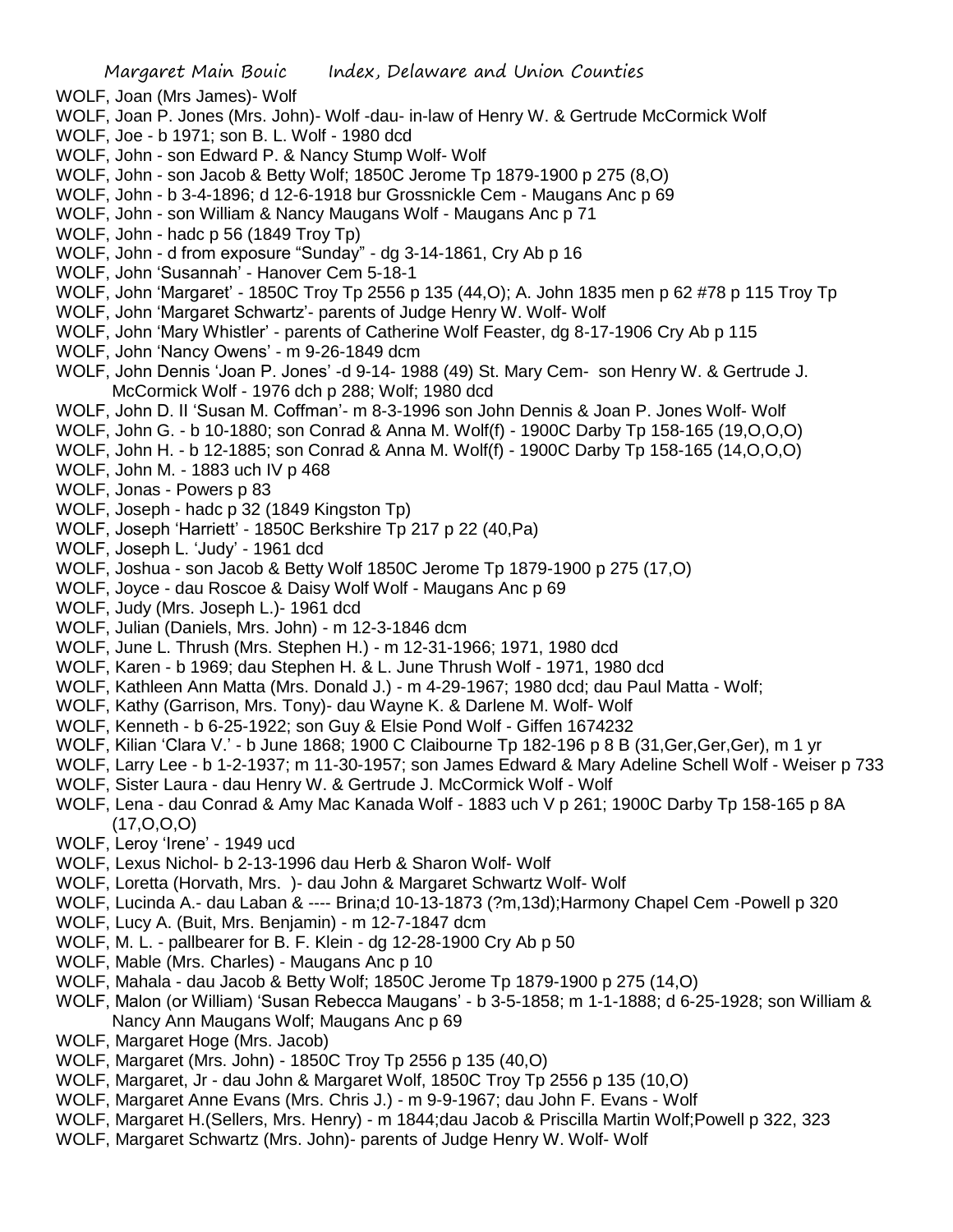WOLF, Margareta - d 8-12-1852 (1y 4m 12d); dau George M. & Barbara Wolf - Trinity Lutheran Cem, Darby-Jerome Cem p 80

- WOLF, Margery b 11-23-1921; dau Clarence & Chloe Pond Wolf; Giffen 1674214
- WOLF, A. Maria (Eikemeyer, Mrs. H. A. Christian) ucm 5671 m 3-29-1875; mt 3-1875 p 11
- WOLF, Marinda dau Jacob & Betty Wolf 1850C Jerome Tp 1879-1900 p 275 (1,O)
- WOLF, Marjorie Leifheit (Mrs. Irvin J.) d 6-9-1868 (53); bur Pomeroy; 1961 dcd; Wolf
- WOLF, Mark son Joseph L. & Judy Wolf 1961 dcd
- WOLF, Marla Joy (Weaver, Mrs. Glen Hoffman) b 2-22-1930; m 8-6-1948; dau Russell Elmer & Glenna Frances Rabold; Weiser p 710
- WOLF, Marshall '------ Markel' dg 3-7-1902 Cry Ab p 126
- WOLF, ------ Markel (Mrs. Marshall) dau Jeremiah Markel, dg 3-7-1902 Cry Ab p 126
- WOLF, Martha Jane (Stroud, Mrs. William Courtney) m 4-21-1973; dau Henry W. & Gertrude J. McCormick Wolf - Wolf
- WOLF, Mary b 1951; dau Irvin J. & Marjorie Wolf; 1961, 1969 dcd
- WOLF, Mary dau Jacob & Betty Wolf; 1850C Jerome Tp 1879-1900 p 275 (19,O)
- WOLF, Mary (Mrs. James C.) 1981 ucd
- WOLF, Mary dau George M. & Susanna Wolf 1870C Darby Tp 36-33 p 5 (16,O)
- WOLF, Mary (Bishop, Mrs. Samuel) m 5-27-1806 onwq I
- WOLF, Mary (Warrenfeltz, Mrs. Luther) b 11-5-1865; d 3-1-1945; dau William & Nancy Maugans; Maugans Anc p 71
- WOLF, Mary A. dau Phillip & Elizabeth Wolf; 1850C Troy Tp 2550 p 135 (3,O)
- WOLF, Mary Adeline Schell (Mrs. James Edward) b 12-7-1911; m 8-23-1934; dau George Alfred & Bessie Viola Maxwell Schell; Weiser p 732
- WOLF, Mary Ann (Jolley, Mrs. )- dau Edward & Nell Hansen Wolf- Wolf
- WOLF, Mary Ann b, d 3-1-1968; dau Stephen & L. June Thrush Wolf Wolf
- WOLF, Mary F. dau Joseph & Harriett Wolf; 1850C Berkshire Tp 217 p 22 (4,O)
- WOLF, Mary Lou (Jennings, Mrs. ) m 5-22-1971; dau Irvin J. & Marjorie Wolf Wolf
- WOLF, Mary Virginia (Kotev, Mrs. Chris) m 6-27-1970; dau Henry W. Wolf; Wolf
- WOLF, Mary M. (Standley, Mrs. Joshua) m 10-31-1850 ucm 1594
- WOLF, Mary (Untereiner, Mrs. )- dau John & Margaret Schwartz Wolf- sister Henry W.- Wolf
- WOLF, Mary Whistler (Mrs. John) dg 8-17-1906 Cry Ab p 115
- WOLF, Mary Wurtzbacher (Mrs. ) dau Henry Wurtzbacher; dg 4-12-1912 Cry Ab p 115
- WOLF, Mattie 1880C Richwood 377-396 p 35 (25,O,O,O)
- WOLF, Maud Geyer (Mrs. Edmond) dau Samuel & Mary E. Newell Geyer; 1915 uch p 909
- WOLF, Michael 'Elizabeth Randolph' m 2-6-1861 ucm 3141
- WOLF, Michael b 1975 son Donald J. & Kathleen Wolf 1980 dcd
- WOLF, Michel b 1956 ch Elvin & Irma Warrenfeltz Wolf Maugans Anc p 71
- WOLF, Michelle dau Mr. And Mrs. Rene Wolf- Wolf ; dg 2-21-1979; research, Alaska
- WOLF, Mildred Kuhn (Mrs. Clifford) Maugans Anc p 71
- WOLF, Minnie (Shettel, Mrs. Charles Ross) m 10-23-1908; Weiser p 459
- WOLF, Nancy Stump (Mrs. Edward P.) m 6-8-1931 Wolf; 1983 ucd
- WOLF, Nancy Maugans (Mrs. William) b 5-3-1834; m 4-1-1856; d 9-19-1920; dau John & Amy Moser Maugans; Maugans Anc p 71
- WOLF, Nancy Owens (Mrs. John) m 9-26-1849 dcm
- WOLF, Nancy Ann Maugans (Mrs. William) Maugans Anc p 69
- WOLF, Nell Hansen (Mrs. Edward)- parents of Edward P. Wolf- Wolf
- WOLF, Nona Salem (Mrs. Bruce Elder, Jr.) m 3-8-1848; Weiser p 457
- WOLF, Paul E. 'Caroline E' 1969 dcd
- WOLF, Paul E. 'Connie' 1971 dcd
- WOLF, Paulette R. (Moreland, Mrs. Gregory) m 5-22-1971; 1969 dcd; dau Irvin J. & Marjorie Wolf; 1961 dcd (13)
- WOLF, Pearl Olive Wertz (Mrs. Bruce Elder) b 2-4-1893; m 4-1917; dau Israel C. & Olive Pearl Shettel Wertz; Weiser p 547
- WOLF, Phillip 'Elizabeth Queen' m 12-12-1839 dcm; 1850C Troy Tp 2440 p 135 (53,Pa); 1835 men p 62 #79 p 115 Troy Tp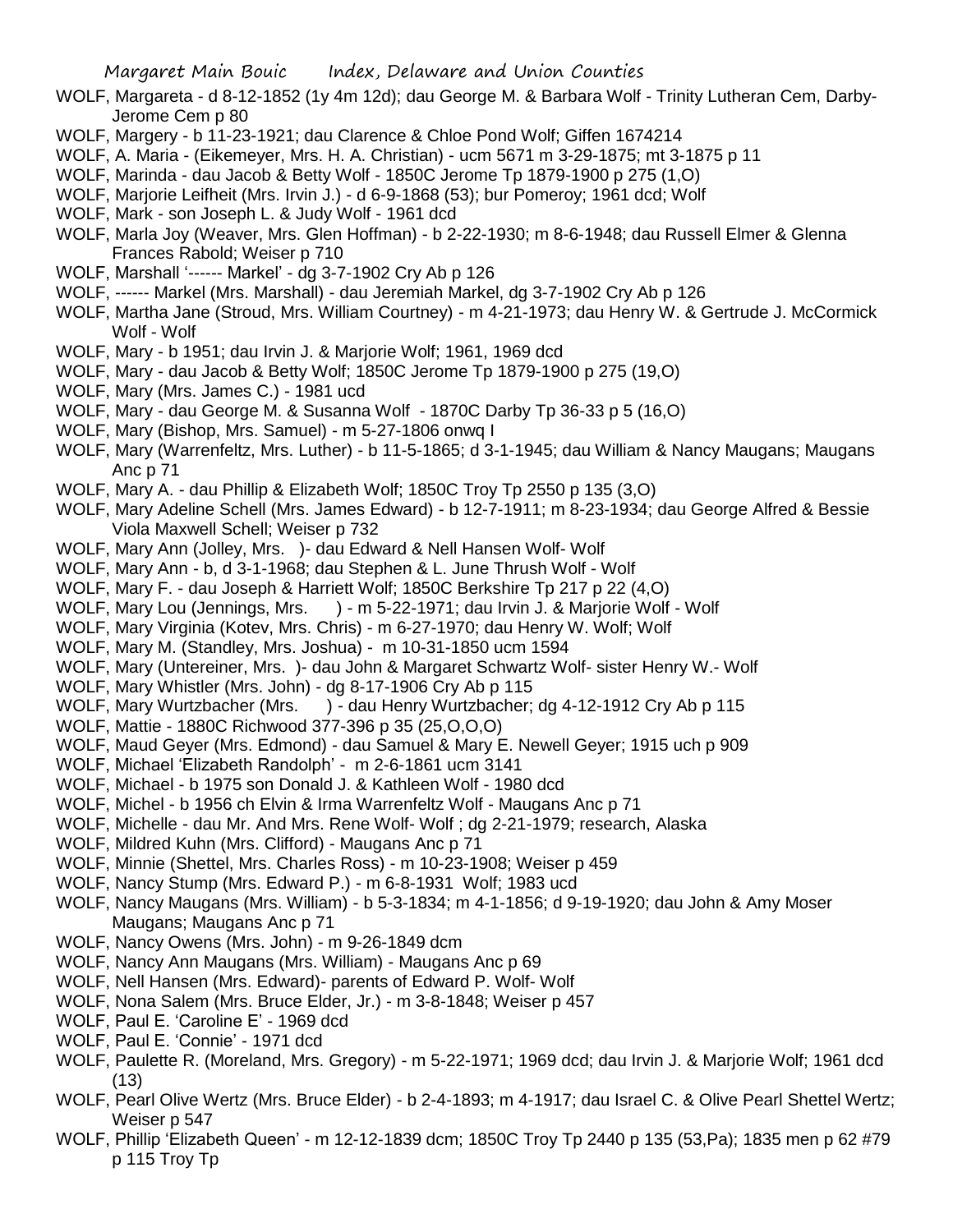- WOLF, Priscilla Martin (Mrs. Jacob) Powell p 323
- WOLF, Rene- parents of Michelle Wolf- Wolf
- WOLF, Richard Russell 'Donna Jean Cunningham' b 4-19-1938; m 12-23-1958; son Russell Elmer & Glenna Frances Rabold Wolf; Weiser p 710
- WOLF, Robert Henry- b 12-4-2002 son Scott Alan & Alicia Feehery Wolf- Wolf
- WOLF, Robert son Jacob & Sarah Wolf; 1850C Dover Tp 726-742 p 112 (14,Pa)
- WOLF, Robert son Byrd & Mabel Wolf 1961 dcd (13)
- WOLF, Robert J. 'Ellie' 1980 dcd
- WOLF, Roscoe 'Daisy' Maugans Anc p 69
- WOLF, Roscoe 'Vera Harshman' Maugans Anc p 69
- WOLF, Russell Elmer 'Glenna Frances Rabold' b 10-24-1907; m 1-15-1929; Weiser p 710
- WOLF, Sally McLaughlin (Mrs. Henry) m 6-13-1843 dcm
- WOLF, Sally Weisor (Mrs. Daniel) m 3-24-1822; dcga p 3; Del Patron & Fr Ch
- WOLF, Samuel 1835 men p 38 #134 p 68 Liberty Tp
- WOLF, Samuel son John & Margaret Wolf 1850C Troy Tp 2556 p 135 (8,O)
- WOLF, Samuel hadc p 56 (1849 Troy Tp); 1835 men p 62 #77 p 115 Troy Tp
- WOLF, Sarah dau Jacob & Sarah Wolf 1850C Dover Tp 726-742 p 112 (12,Pa)
- WOLF, Sarah dau Phillip & Elizabeth Wolf 1850C Troy Tp 2550 p 135 (10,O)
- WOLF, Sarah (Mrs. Jacob) 1850C Dover Tp 726-742 p 112 (57,Pa)
- WOLF, Sarah (Goodman, Mrs. Levi) dau Daniel & Eva Weiser Wolf Weiser p 232
- WOLF, Sarah A. dau Joseph & Harriett Wolf 1850C Berkshire Tp 217 p 22 (12,Pa)
- WOLF, Scott Alan ' Alicia Feehery'- m 8-16-1997 son John & Joan P. Jones Wolf- Wolf
- WOLF, Sharon (Adkins, Mrs. Jim)- dau Wayne K. & Darlene M. Wolf- Wolf
- WOLF, Sharon (Mrs. Herbert)- Wolf
- WOLF, Sherri/Sheryl (Ward. Mrs. )(Mrs.. Edward R.)- m 2-22-1992 dau Gus & Dolly Van Dyke- Wolf
- WOLF, Sophia (Mrs. Capt George) 1985 uch p 44
- WOLF, Stephen H. 'June Thrush' -m 12-31-1966 son Henry W. & Gertrude J. McCormick Wolf; Wolf; 1971, 1980 dcd
- WOLF, Stephen- son Wayne K. & Darlene M. Wolf- Wolf
- WOLF, Susan (Mrs. Jay)- Wolf
- WOLF, Susan M. Coffman (Mrs. John D. II) m 8-3-1996 dai James & Rosemary Coffman- Wolf
- WOLF, Susanna(h) Dellinger (Mrs. George M.) ucm 1178 m 11-28-1846; 1850C Darby Tp 1604-1624 p 238 (29,Ger); 1870C Darby Tp 36-38 p 5 (49,Ger); 1880C Darby Tp 92 p 241B (59,Ger); see Wolff unec VI p 57
- WOLF, Susannah dau Conrad & Annie Wolf 1880C Darby tp 93 p 241B (1,O,O,O)
- WOLF, Susannah A. b 3-1821; mother of Conrad Wolf(f); 1900C Darby Tp (79,Ger,Ger,Ger) wid, 3 ch 2 living WOLF, Susan Rebecca Maugans (Harshman, Mrs. Amos) (Mrs. Malon) - b 5-18-1858; m(2) 1-1-1888; d 12-
- 23-1939; dau Jacob & Rebecca Grossnickle Maugans; Maugans Anc p 69, 71
- WOLF, Sydney Nicole- b 7-11-2002 dau Jay & Susan Wolf- Wolf
- WOLF, Theresa (Dalgarn, Mrs. )- dau John & Margaret Schwartz Wolf- Wolf
- WOLF, Theresa Elizabeth (Kiss, Mrs. Alfred A., Sr.)- d 6-20-1997 sister Helen Welker- Wolf
- WOLF, Thomas E. 'Jean' 1961 dcd
- WOLF, Tomma dau Thomas E. & Jean Wolf 1961 dcd (8)
- WOLF, Vera Harshman (Mrs. Roscoe) b 2-27-1907; d 5-29-1958; dau Ora & Elva Hammond Harshman; Maugans Anc p 69
- WOLF, Vernon 1961 dcd
- WOLF, Vicki (Daley, Mrs. )- dau Edward P. & Nancy Stump Wolf- Wolf
- WOLF, Villa (Nebinger, Mrs. John Rankin) b 11-28-1890; m 2-6-1914; Weiser p 450
- WOLF, Virginia (Corwin, Mrs. Monte)- dau Henry W. & Gertrude J. McCormick Wolf- Wolf
- WOLF, Vivian (Stratton, Mrs. Billy) dau Irvin J. Wolf Wolf
- WOLF, Vyrd see Byrd; also see Wolfe
- WOLF, Walter son Byrd & Mabel Wolf 1961 dcd
- WOLF, Walton son Roscoe & Daisy Wolf Wolf; Maugans Anc p 69
- WOLF, Wayne K. 'Darlene' d 9-23-1988 (66) Sunbury Mem. Pk- Wolf, lab director, 1980 dcd
- WOLF, William 'Nancy Maugans' b 3-2-1834; m 4-1-1856; d 8-21-1919; Maugans Anc p 71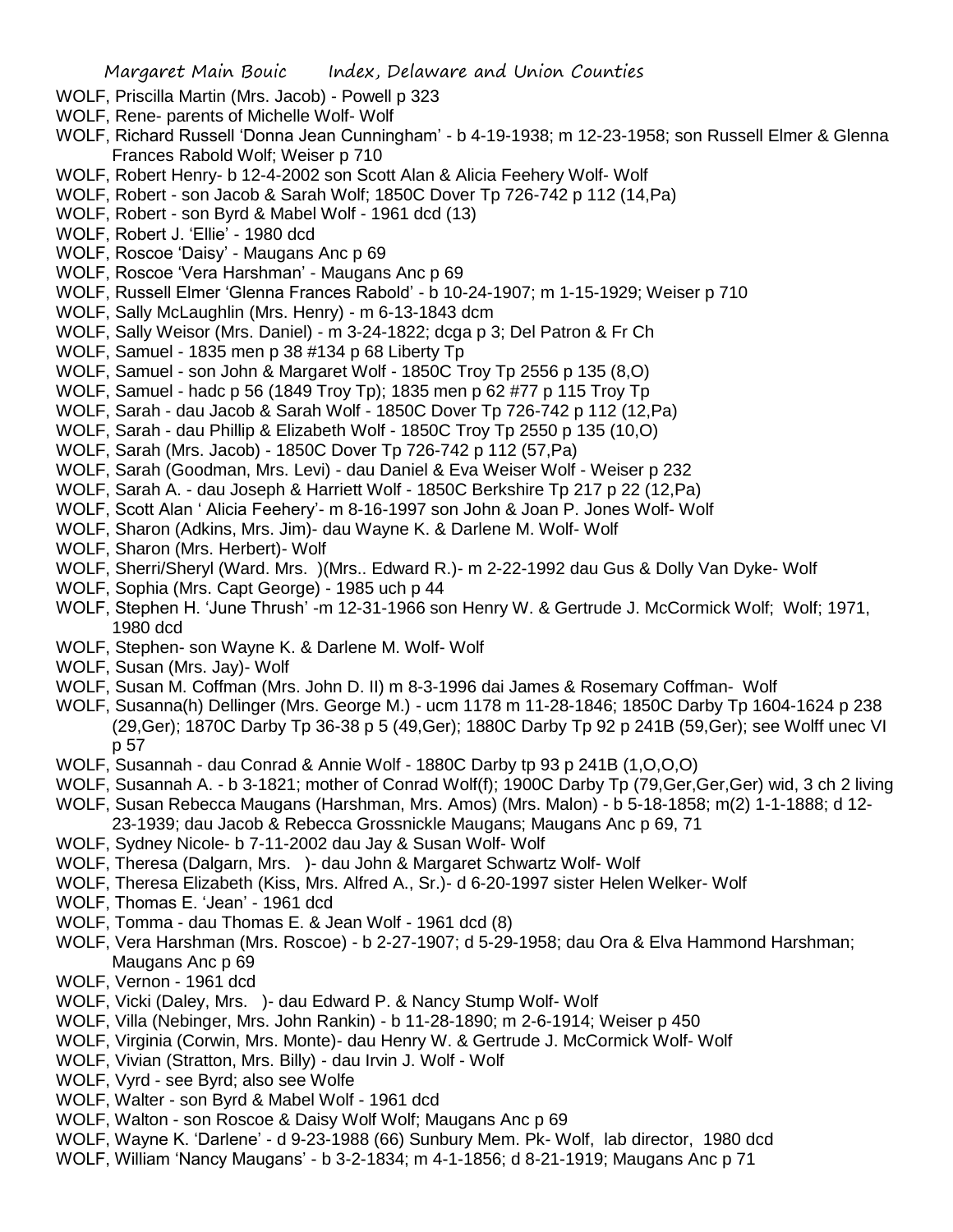- WOLF, William 'Nancy Ann Maugans' Maugans Anc p 69
- WOLF, William (Willie) C. b 8-1886; son Conrad & Annie Wolf(f); 1900C Darby Tp 158-165 p 8A (13,O,O,O); 1910C Darby Tp 187-187 p 9B (23,O,O,O)
- WOLF, William H. son Phillip & Elizabeth Wolf; 1850C Troy Tp 2550 p 135 (5,O)
- WOLFE, Abraham d 9-9-1846 (40); Westfield Baptist Cem; Powell p 351
- WOLFE, Ada Marie dau Howard & Cora E. Loar Wolfe- Wolfe
- WOLFE, Adam 1880 dch p 412; Cline p 10
- WOLFE, Adrian- b 12-3- son Daniel & Julie Wolfe- Wolfe
- WOLFE, Albert 'Alice Draper' Maugans Anc p 69
- WOLFE, Albert E. son A. & E.; d 9-18?-1849 (4y9m22d); Westfield Baptist Cem- Powell 351
- WOLFE, Albert Edward 'Pearl Schreckengast' b 9-12-1894; son Elmer & Anna Elizabeth Snyder Wolfe Weiser p 528
- WOLFE, Alberta (Lamb, Mrs. Neil Woodrow) b 6-30-1912; m 7-19-1935; Weiser p 658
- WOLFE, Alice Draper (Mrs. Albert) Maugans Anc p 69
- WOLFE, Alice J. (Mrs. Ernest E.) 1961, 1969, 1971, 1980 dcd
- WOLFE, Andrea Knisley (Mrs. Michael)- m 5-18- dau Sam & Martha Knisley- Wolfe
- WOLFE, Anna (Evans, Mrs. Thomas, Jr.)- dau Kenneth & Elizabeth Miller "Lizzie: Wolfe b 1950, Wolfe; 1959, 1967 ucd
- WOLFE, Anna Elizabeth Snyder (Mrs. Elmer) (Smull, Mrs. Joseph) b 4-21-1874; dau J. Wesley & Sophia Kehl Snyder; Weiser p 528
- WOLFE, Annie M.- dau George Dewey & Fannie C. Holmick Wolfe- Wolfe
- WOLFE, Annie Matilda (Huhl, Mrs. Lester) b 3-11-1906; dau Elmer & Anna Elizabeth Snyder Wolfe; Weiser p 529
- WOLFE, Barbara E. (Mrs. Robert I.) 1971 dcd
- WOLFE, Barbara F. 1971 dcd
- WOLFE, Barbara J. (Mrs. Charles R.) 1980 dcd
- WOLFE, Barbara Meldahl (Mrs. David )- m 6-11-1977- dau Alvin Meldahl- Wolfe
- WOLFE, Barbara (Prusak, Mrs. John)- dau Harry & Dorothy Baldwin Wolfe- Wolfe
- WOLFE, Benjamin David b 2-6-1984; son David & Andrea Minter Wolfe; 1985 uch p 109
- WOLFE, Bertha (James, Mrs. )- sister John Wolfe- Wolfe
- WOLFE, Bertha (Radabaugh, Mrs. )- sister Fred C. Wolfe- Wolfe
- WOLFE, Bessie E. (Mrs. Fred)- b 4-5-1923 m 1968 d 6-4-1988 Riley Cem- dau Lloyd & Beatrice McFadden Waldron- Wolfe
- WOLFE, Bessie (Hoffman, Mrs. )- sister Lemuel J. Wolfe- Wolfe
- WOLFE, Beth (Mrs. John R.)- Wolfe
- WOLFE, Betty Lou (Dean, Mrs. )(Vance, Mrs. Bernard dau Howard C. & Cora E. Loar Wolfe Wolfe
- WOLFE, Beulah Elizabeth Brungart (Mrs. Lee Luther) b 8-12-1886; m 10-3-1914; d 9-16-1959; dau Adam Noah & Mary Crouse Brungart; Weiser p 528, 606
- WOLFE, Beverly "Bobbie" Thompson (Mrs. William A.)- Wolfe
- WOLFE, Billy 'Sandy'- son Clyde Milford Wolfe, Sr.- Wolfe
- WOLFE, Bobby ch Carl & Jacqueline Wolfe 1949, 1959 ucd (9)
- WOLFE, Bob- brother Fred C. Wolfe- Wolfe
- WOLFE, Brenda (Mrs. Gerald) Wolfe
- WOLFE, Bunty Sue Snyder (Mrs. Carl Richard) m 2-23-1974; Wolfe
- WOLFE, Byrd 'Mabel Flowers Williams' d 5-8-1965 (68) bur Oak Grove Wolf, Wolfe
- WOLFE, Carl 'Jacqueline' 1949 ucd
- WOLFE, Carl Richard 'Bunty Sue Snyder'- m 2-23-1974; son Byrd & Mabel Flowers Wolfe Wolfe
- WOLFE, Carl S. 1989 dcd
- WOLFE, Carla- dau James R. Wolfe- Wolfe; engaged to Mikal Bakenhaster
- WOLFE, Carmen Jo Ann (Augenstein, Mrs. )- dau William A. & Beverly Thompson Wolfe- Wolfe
- WOLFE, Carol b 10-21-1947; dau Donald & Mildred Dowdy Wolfe; Weiser p 606
- WOLFE, Carol J. (Mrs. Eugene A.) 1980 dcd
- WOLFE, Carolyn 1971 ucd
- WOLFE, Carolyn b 1953; dau Robert A. & Freda M. Wolfe 1961, 1969, 1971 dcd
- WOLFE, Catharine (Mrs. Philip) d 8-30-1845 or 9-10-1845, (84y 3m); Powell p 93; Mlb p 150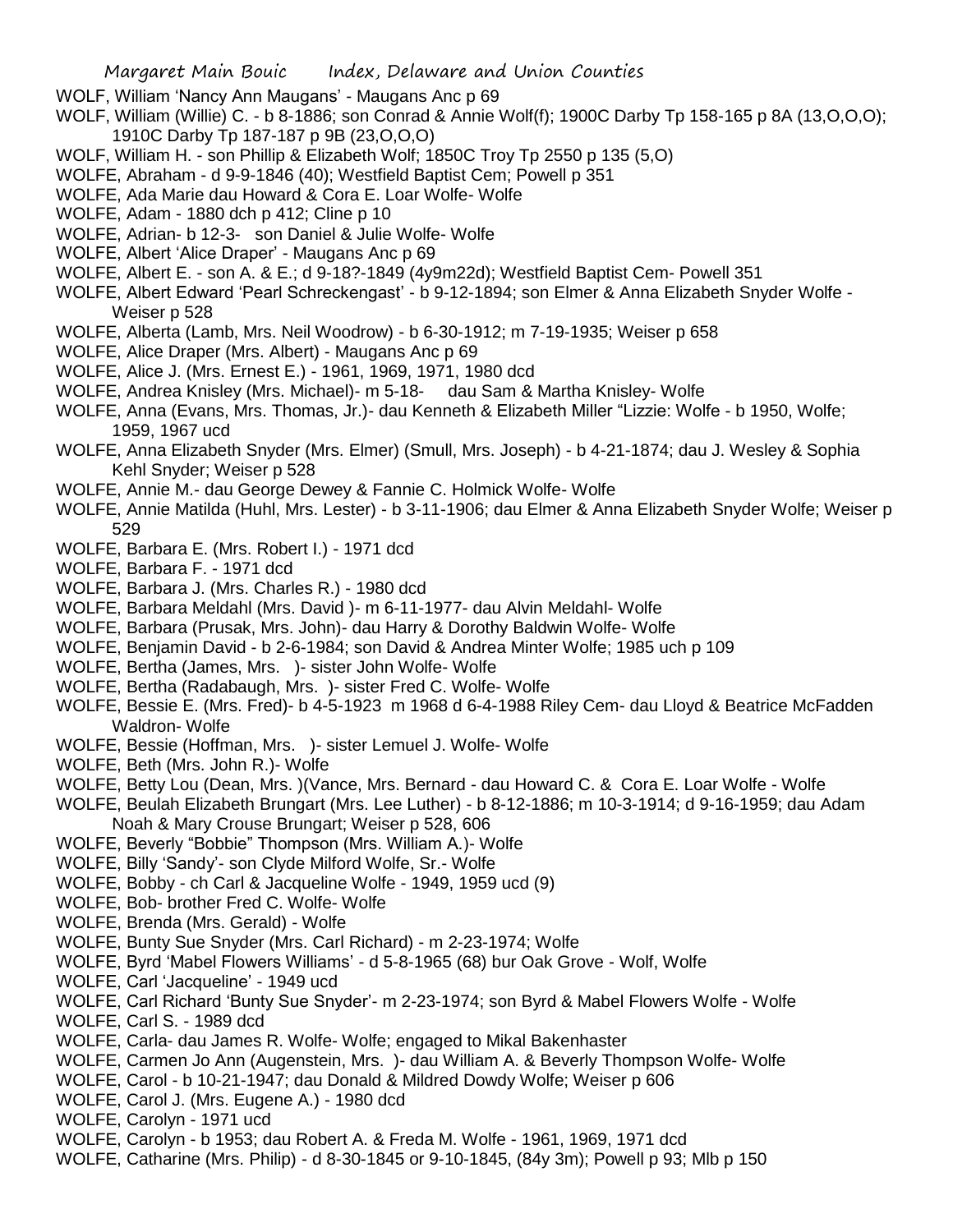- WOLFE, Catharine (Feaster, Mrs. ) b 1830; d 1906; Marlborough; Powell p 296
- WOLFE, Catharine Ebinger (Mrs. Christian) m 8-14-1856 dcm
- WOLFE, Catharine Main (Mrs. Jacob) Maugans Anc p 78
- WOLFE, Cecil E.- son George Dewey & Fannie C. Helmick Wolfe- Wolfe
- WOLFE, Charles 'Debbie'- parents of Tabatha L. Wolfe- Wolfe
- WOLFE, Charles "Chuck"- son Byrd & Mabel Flowers Williams Wolfe Wolfe; see also Wolf
- WOLFE, Charles Albert 'Laura Verna Truby' b 8-23-1874; m 4-28-1903; Weiser p 688
- WOLFE, Charles R. 'Barbara J.' 1980 dcd
- WOLFE, Charles R. son Charles R. Wolfe- Wolfe- engaged to Lorissa R. Young
- WOLFE, Charles Ray III 'Deborah Lee Nicol'- m 8-15-1976 son Richard I. & Janet M. Wolfe- Wolfe
- WOLFE, Charles R. 'Phoebe'- son Ralph M. & Hazel Virginia Love Wolfe; Wolfe; 1959 ucd (13)
- WOLFE, Charles Wagner, Sr. 'Sue Ellen McNamara' b 10-22-1944 W Va m 10-23-1963 d 1-26-2003 (58) Oak Grove Cem - son Byrd & Mabel Flowers Williams Wolfe- Wolfe
- WOLFE, Charles Wagner, Jr. 'Christina'- son Charles Wagner,Sr. & Sue Ellen McNamara Wolfe- Wolfe
- WOLFE, Charlotte M. (Lowry, Mrs. )- dau George Dewey & Fannie C. Helmick Wolfe- Wolfe
- WOLFE, Christian 'Catharine Ebinger' m 8-14-1856 dcm
- WOLFE, Christina (Mrs. Charles Wagner Wolfe, Jr.) -Wolfe
- WOLFE, Christine 1961 dcd
- WOLFE, Christina (Mrs. Dale)- Wolfe
- WOLFE, Cindee Lee Parrott (Mrs. David) m 8-25-1979; dau Frank Kayt & Andrea Minter Parrott; 1985 uch p 109
- WOLFE, Cindy b 1964; dau John R. & Mary Wolfe; 1971, 1973, 1975, 1979 ucd
- WOLFE, Clara Jobes (Mrs. Elijah)-
- WOLFE, Clara King (Mrs. Isaac) b 5-11-1891; d 9-26-1972; dau Joseph & Fannie Ray King; bur Forest Grove; Wolfe
- WOLFE, Clara King (Mrs. John)- b 5-11-1891 d 9-26-1972 (81) Forest Grove Cem- dau Joseph & Fannie Ray King- parents of Kenneth J. Wolfe- Wolfe
- WOLFE< Claude brother Clyde Milford Wolfe, Jr.- Wolfe
- WOLFE, Clifford 'Hazel Freshwater' m Coshocton Co. 8-24-1920; Freshwater p 67, 121
- WOLFE, Clyde Milford, Jr. 'Peggt Cundiff'- b 9-13-1941 Sidney m 7-3-1965 d 10-10-2006 (65) Oakdale Cem son Clyde Milford Sr.- parents of Michael Wolfe- Wolfe
- WOLFE, Cora E. Loar (Mrs. Howard) b 8-25-1904 d 5-31-1997 (92) Unionville Cem, Darby Jerome Cem p 42 dau Amos & Tina Lamme Loar- Wolfe; 1949, 1959, 1967 ucd
- WOLFE, Cyndy- dau John R. Wolfe- Wolfe- engaged to Chris Warner
- WOLFE, Cynthia L. (Warner, Mrs. Christopher L.)- m 6-13-1981 dau John R. Wolfe- Wolfe
- WOLFE, D. H. 1908 dch p 427
- WOLFE, Daisy (Willits, Mrs. Edward M.) dumch p 310
- WOLFE, Dale b 1954 son John R. & Lucille M. Johnson Wolfe Wolfe; 1969, 1971 dcd
- WOLFE, Dale A. 1980 dcd
- WOLFE, Daniel 'Julie'- parents of Adrian Wolfe- Wolfe
- WOLFE, Darlene b 1967; dau Carolyn Wolfe 1971 ucd
- WOLFE, David 'Andrea Minter' parents of Benjamin David Wolfe 1985 uch p 109
- WOLFE, David 'Barbara Meldahl'- m 6-11-1977 son Edward Wolfe- Wolfe
- WOLFE, Dean Jeffrey son Ray Vaughn & Jennifer Mae Snyder Wolfe Maugans Anc p 70
- WOLFE, Debbie (Mrs. Charles )(Christiansen, Mrs. )- mother of Tabatha Wolfe- Wolfe
- WOLFE, Deborah Lee Nicol (Mrs. Charles Ray III)- m 8-15-1976 dau Duane Nicol- Wolfe
- WOLFE, Debra (Stratton, Mrs. )- b 1952; dau James Carlton & Mary Hunt Wolfe; Wolfe; 1967 ucd
- WOLFE, Debra b 1965; dau Joe R. & Mary F. Wolfe 1980 dcd
- WOLFE, Delbert Kaye 'Mary Ellen Daniels' b 3-23-1910; m 4-9-1938; son Charles Albert & Laura Verna Truby Wolfe; Weiser p 689
- WOLFE, Dennia Lee son Richard Augusta & Irene Susan Maugans Wolfe Maugans Anc p 70
- WOLFE, Diane Elaine -dau George M. & Eleanor Rittenour Wolfe -Wolfe;engaged to William Panke, Jr.
- WOLFE, Donald son Donald E. & E. Jean Wolfe; 1961 dcd (11); 1969 dcd; Wolfe
- WOLFE, Donald- brother Fred C. Wolfe- Wolfe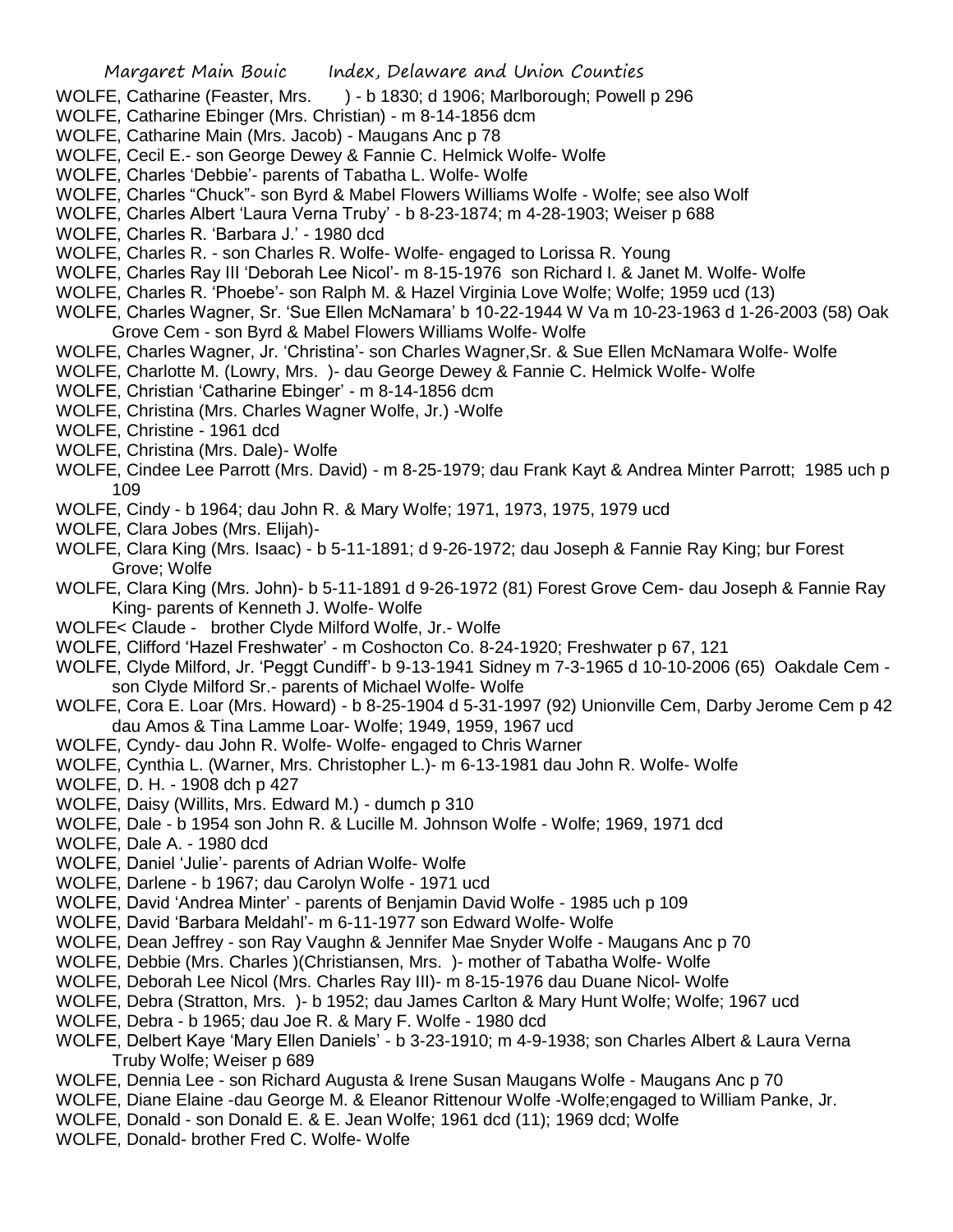- WOLFE, Donald 'Mildred Dowdy' son Lee Luther & Beulah Elizabeth Brungart Wolfe; `Weiser p 528, 606
- WOLFE, Donald E. 'Jean' brother John Wolfe- Wolfe; 1961, 1969, 1971, 1980 dcd
- WOLFE, Donna b 1959; dau Donald E. & E. Jean Wolfe 1961, 1969, 1971 dcd
- WOLFE, Doreen b 10-5-1955; dau Donald & Mildred Dowdy Wolfe Weiser p 606
- WOLFE, Dorothy Baldwin (Mrs. Harry W.)- d 7-28-1981 dau Gale W. & Baldwin-Wolfe
- WOLFE, Dorothy Louise (Chatley, Mrs. Herbert Lee) b 8-5-1934; m 3-13-1954; Weiser p 688
- WOLFE, Dorothy (Shonk
- WOLFE, Dorothy Virginia (Stottlemeyer, Mrs. Robert) b 2-8-1938; dau Richard Augusta & Irene Susan Maugans Wolfe - Maugans Anc p 69
- WOLFE, Earl- son LeRoy & Irene Scheiderer Wolfe- Wolfe
- WOLFE, Edward son John & Lena Wolfe 1910C Union Tp 77-77 p 4A (7,O,O,O)
- WOLFE, Eleanor Ellot (Mrs. Philip) d 8-19-1838 (30 yrs); 1880 dch p 773;Powell p 294; Mlb Cem 149
- WOLFE, Eleanor Jane (Mrs. George Monrow)- parents of Jennifer Jane Wolfe Rollins- Wolfe
- WOLFE, Eleanor Rittenour (Mrs. George)- b 4-21-1919 Kingston d 7-25-1997 (78) bur Kingston- dau Floyd I. & Marietta Sidny Gould Rittenour- Wolfe
- WOLFE, Elijah 'Clara Jobes'- parents of John Wolfe- Wolfe
- WOLFE, Elizabeth Miller (Mrs. Kenneth) b 4-24-1911 Holmes Co d 3-1-1991 (79) Forest Grove Cem- dau Samuel & Malinda Mullet Miller- Wolfe; 1959, 1967, 1971, 1973, 1975, 1979, 1981, 1983 ucd
- WOLFE, Elizabeth (Feaster, Mrs. James) dau Philip & Eleanor Ellot Wolfe; 1880 dch p 773
- WOLFE, Elmer 'Anna Elizabeth Snyder' b 3-20-1870; d 12-7-1916; Weiser p 528
- WOLFE, Elsie B.(Wyant, Mrs. ) dau Howard & Cora E. Loar Wolfe Wolfe
- WOLFE, Elsie (Swackhammer, Mrs. )- sister Lemuel J. Wolfe- Wolfe
- WOLFE, Elva (Zeiders, Mrs. Harry Vincent) Weiser p 490
- WOLFE, Elwood son Albert Edward & Pearl Schreckengast Wolfe Weiser p 529
- WOLFE, Emma 1981 ucd
- WOLFE, Emma Ruth Witmer (Mrs. Thomas Franklin) b 1-4-1925; m 1-28-1944; dau Joseph & Jennie Catharine Boyer Witmer; Weiser p 354
- WOLFE, Eric Richard son Richard Augusta, Jr. & Nancy Marie Bowman Wolfe Maugans Anc p 69
- WOLFE, Ernest E. 'Alice J.' 1961, 1969, 1971 dcd
- WOLFE, Ernest M.- son George Dewey & Fannie C. Helmick Wolfe- Wolfe
- WOLFE, Essie E. (Mrs. Fred P.) 1971 dcd
- WOLFE, Etta May (Mrs. Lemuel J.)- Wolfe
- WOLFE, Eugene A. 'Carol J.' 'Julia' 1971, 1980 dcd
- WOLFE, Eugenia R. 1971 dcd
- WOLFE, Fannie C. Helmick (Mrs. George Dewey)- b 3-24-1907 Va d 3-30-1993 (86) bur Monterey, Va- dau Harvey & Lucy Ann Moats Helmick
- WOLFE, Flora Lou Glesenkamp (Mrs. Stanley) dau William & Hazel Long Glesenkamp Farnum 9, 10; Long 5,6; Pabst 1 p 30
- WOLFE, Florence dau John & Lena Wolfe 1910C Union Tp 77-77 p 4A (2,O,O,O)
- WOLFE, Florence E. Webb (Mrs. Robert)- b 8-27-1924 Delaware Co d 1-11-1993 (68) dau Earnest & Grace Firman Webb- Wolfe
- WOLFE, Florence (Rausch, Mrs.. Herman D.)- parents of Delores E. Rausch Black- Wolfe
- WOLFE, Fred 'Bessie E. Waldron'- m 1968- Wolfe
- WOLFE, Fred C. ;Gladys P. Heath''Lillian E.' d 1-20-1979 (65) Oak Grove Cem Wolfe; 1969, 1971 dcd; brother John Wolfe
- WOLFE, Fred P. 'Essie E.' son Fred C. & Gladys P. Heath Wolfe 1969, 1971 dcd; Wolfe
- WOLFE, Freda Charlotte (Anderson, Mrs. ) dau Fred C. & Gladys Heath Wolfe Wolfe
- WOLFE, Freda M. (Mrs. Robert A.) 1961, 1969, 1971 dcd
- WOLFE, Frederica (Wall, Mrs. Charles) m 7-31-1853 dcm
- WOLFE, Garth- son Harold & Judy Ziegler Wolfe- Wolfe
- WOLFE, George Dewey 'Fannie C. Helmick'- d 5-5-1956- Wolfe
- WOLFE, George 'Eleanor Rittenour'- m 50y d 1990- Wolfe
- WOLFE, George Harold 'Kathryn Louise Grace' b 3-27-1908; m 9-30-1931; son Charles Albert & Laura Verna Truby Wolfe; Weiser p 688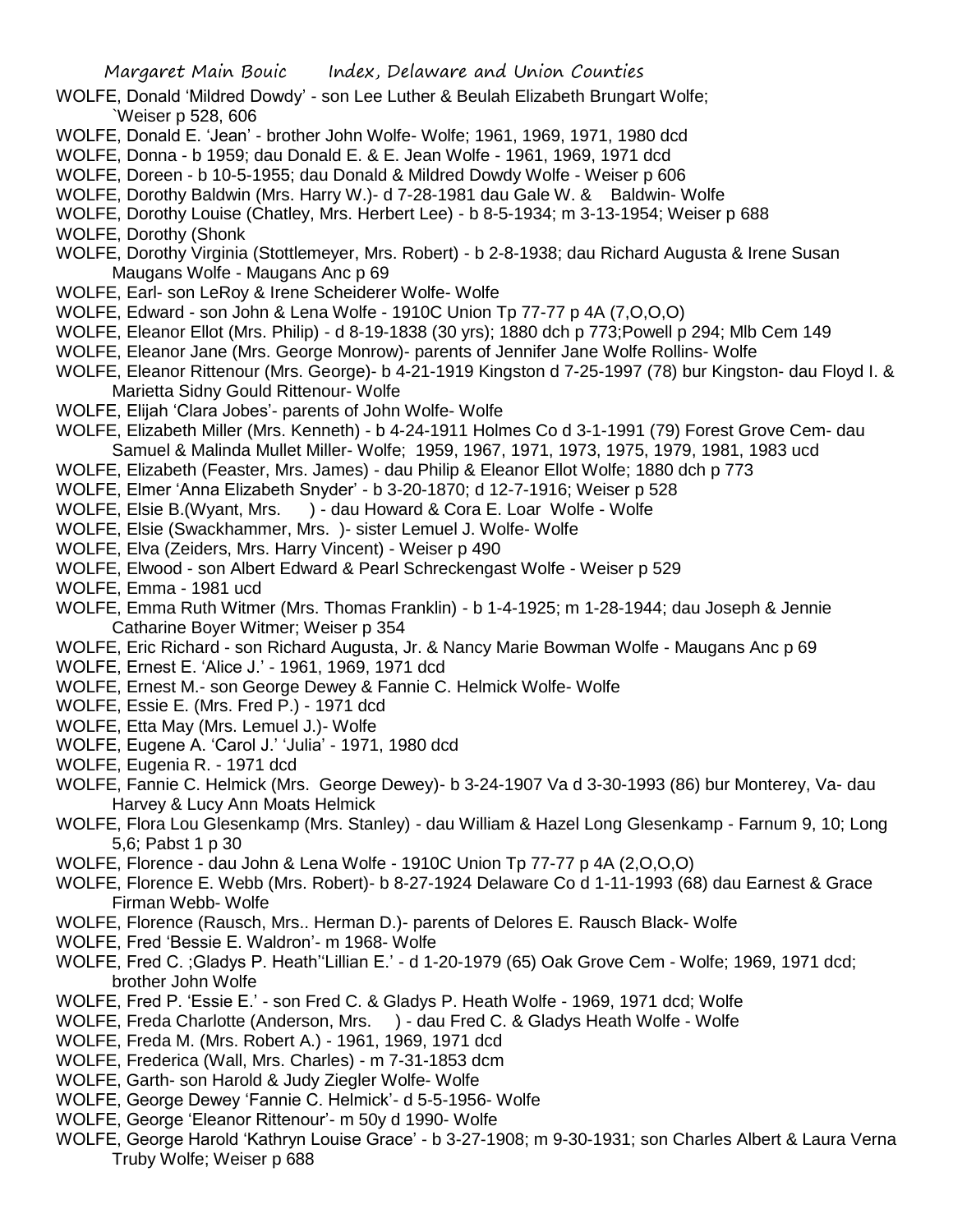- WOLFE, George M. 1980 dcd
- WOLFE, George Monrow 'Eleanor Jane Rittenour'- b 1-11-1919 d 10-26-1990 (71) son Rev. Joseph & Winifred Harmon Wolfe- Wolfe
- WOLFE, George R.- son George Dewey & Fannie C. Helmick Wolfe- Wolfe
- WOLFE, George W. son Philip Wolfe 1880 dch p 773
- WOLFE, Gerald 'Brenda' Wolfe
- WOLFE, Gerald son Gerald Wolfe Wolfe
- WOLFE, Gerald R.'Nancy' son Howard & Cora E.Loar Wolfe; Wolfe
- WOLFE, Gladys P. Heath (Mrs. Fred C.) d 3-1-1970 (66), bur Oak Grove Cem; 1961, 1969 dcd; sister Otto Heath, Edna Jeffrey, Mildred Roe- Wolfe
- WOLFE, Glenn C. 'Judy Stone' son John & Lucille Johnson Wolfe- Wolfe
- WOLFE, Glenn C. II son Glenn C. & ----- Stone Wolfe Wolfe
- WOLFE, Goldie Rae (Kuhn, Mrs. Ernest Rexford) Maugans Anc p 80
- WOLFE, Gregory b 1969; son Carolyn Wolfe 1971 ucd
- WOLFE, Gregory Alan 'JoAnn Must'- m 11-4-1989 son Neal & Shirley Wolfe- Wolfe
- WOLFE, Harold "Bill"'Judy Ziegler'- d 6-18-1977 (68) Greenmound Cem- Wolfe
- WOLFE, Harold- brother William F. Wolfe Wolfe
- WOLFE, Harry L. 'Paula Carter' b 2-22-1922; 1949 d 1-21-1982 son Howard & Cora Loar Wolfe; Wolfe; 1949 ucd
- WOLFE, Harry R. 'Karen L.' 1979, 1981, 1983 ucd
- WOLFE, Hazel Freshwater (Mrs. Clifford) b 5-10-1900; m 8-24-1920; dau David Miles & Elizabeth Phillip Freshwater; Freshwater p 67, 121
- WOLFE, Hazel Virginia Love (Mrs. Ralph M.) b 3-10-1919 W Va d 10-15-2004 (85) Forest Grove Cem dau John & Grace Love- Wolfe; 1959 ucd
- WOLFE, Helen (Hawes, Mrs. )- sister Fred C. , John Wolfe- Wolfe
- WOLFE, Helen L. (Higgins, Mrs. )- dau George Dewey & Fannie C. Helmick Wolfe- Wolfe
- WOLFE, Helen Lavon Drushal (Mrs. Orlin P.) b 8-17-1909 Medina Co d 12-1-2001 Waves, WWII; Oakdale Cem Record K20-SW 1/4; dau Charles & Clio Conkey Drushall; Wolfe
- WOLFE, Henry son Philip & Eleanor Ellot Wolfe 1880 dch p 773
- WOLFE, Herman 'Miriam Troyer'- son Kenneth & Elizabeth Miller "Lizzie" Wolfe Wolfe; 1959 ucd (12), 1967, 1983 ucd
- WOLFE, Homer E.- son George Dewey & Fannie C. Helmick Wolfe- Wolfe
- WOLFE, Howard 'Cora E.Loar' b 10-18-1889; d 1-1-1953; Unionville Cem Darby-Jerome Tp Cem p 42, 47, 50; inter 1-4-1953
- WOLFE, Ida (Woodfill, Mrs. Lewis) White II (91)
- WOLFE, Ida Mae (Ihle, Mrs. Ephriam Sayre) 1976 dch p 379
- WOLFE, Irene Scheiderer (Mrs. LeRoy)- Wolfe m 50y
- WOLFE, Irene- 1980 dcd
- WOLFE, Irene Susan Maugans (Mrs. Richard Augusta) b 8-19-1914; dau John Robert & Christie Elizabeth Murphy Maugans; Maugans Anc p 69
- WOLFE, Israel 1840C Jerome Tp 1253 p 54 (30-40)
- WOLFE, Isaac 'Clara King' Wolfe
- WOLFE, Jack B.- son Harry W. & Dorothy Baldwin Wolfe- Wolfe
- WOLFE, Jacqueline (Mrs. Carl) 1949, 1959 ucd
- WOLFE, Jacob 'Catherine Main' Maugans Anc p 78
- WOLFE, ------ (Mrs. James) unvmec p 21
- WOLFE, James R. 'Pat'- son Ralph M. & Hazel Virginia Love . Wolfe Wolfe; 1959 ucd (11)
- WOLFE, James Carlton 'Mary Hunt'- b 5-23-1925; d 5-31-1978; Unionville Cem Darby Jerome Cem 44, 49, 51;
- WWII- son Howard & Cora Loar Wolfe- Wolfe; 1967, 1971 ucd
- WOLFE, James Woodrow b 9-25-1915; son Wesley David Wolfe; Weiser p 529
- WOLFE, Janet M. (Mrs. Richard I.)- parents of Charles Ray Wolfe III- Wolfe
- WOLFE, Janet (Wiley, Mrs. Michael)- dau LeRoy & Irene Scheiderer Wolfe- Wolfe
- WOLFE, Janis Louise (Miller, Mrs. Carl F.) m 2-19-1967 dau Robert & Florence E. Webb Wolfe- Wolfe
- WOLFE, Janis (Miller, Mrs. Alfredo Barrientos)- dau Robert William & Linda Wolfe- Wolfe
- WOLFE, Jean (Mrs. Donald E.) 1961, 1969, 1971, 1980 dcd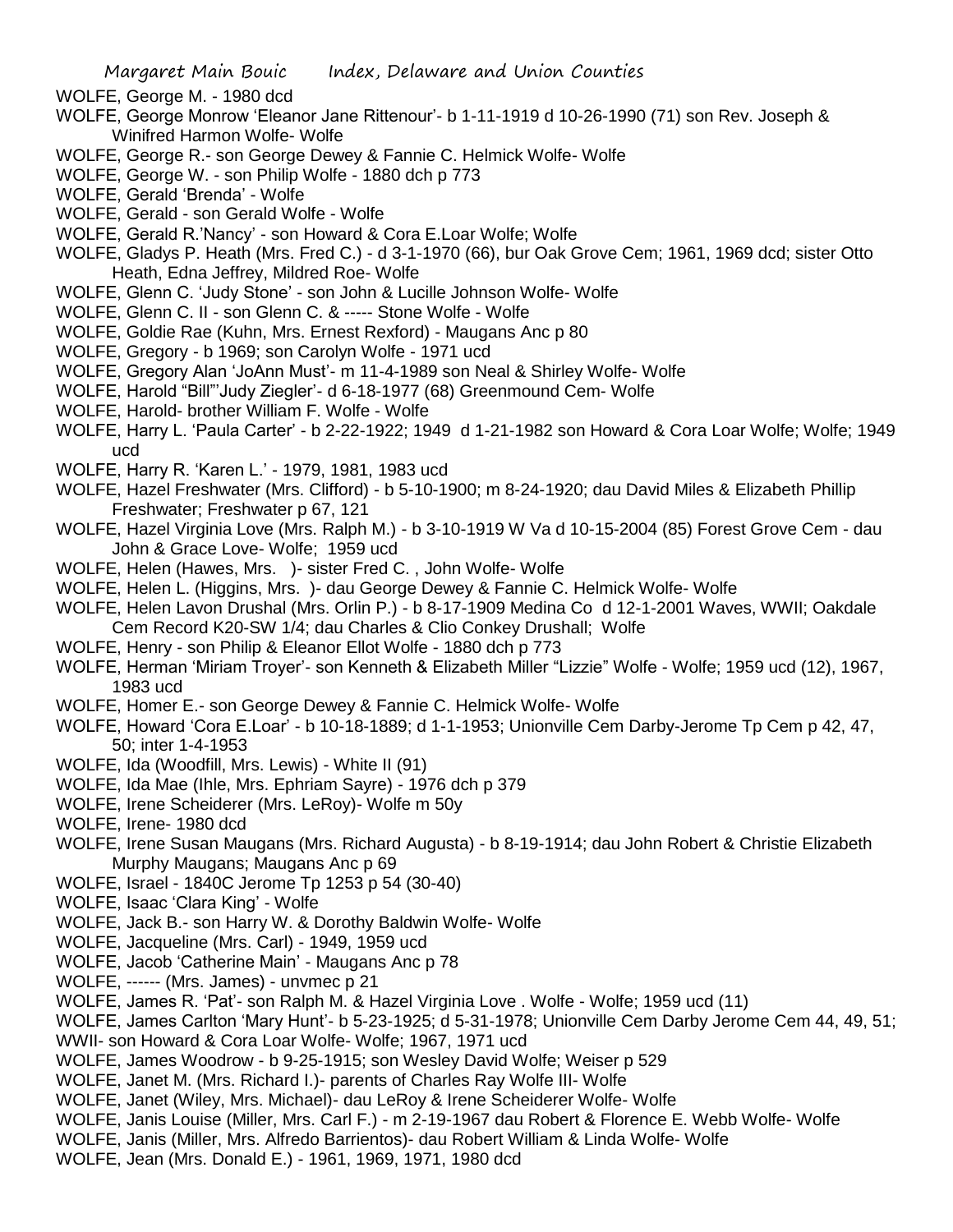- WOLFE, Jean (Hawkins, Mrs. )- dau Fred C. & Gladys P. Heath Wolfe- Wolfe
- WOLFE, Jeannine (Drake, Mrs. Robert)- dau Charles Wagner, Sr. & Mabel Flowers Wolfe- Wolfe
- WOLFE, Jefferson son Philip & Eleanor Ellot Wolfe; 1880 dch p 773
- WOLFE, Jeffrey b 1961; son Stephen E. & Sara Wolfe; 1969, 1971 dcd
- WOLFE, Jennie Idella b 3-24-1911; dau Elmer & Anna Elizabeth Snyder Wolfe; Weiser p 529
- WOLFE, Jennifer Jane (Rollins, Mrs. Timothy)- m 12-29-1990 dau George Monrow & Eleanor Jane Rittenour Wolfe- Wolfe
- WOLFE, Jennifer Mae Snyder (Mrs. Ray Vaughn) dau Frank Ira & --- Harp Snyder; Maugans Anc p 70
- WOLFE, Jimmy- son James Carlton & Mary Hunt Wolfe- Wolfe
- WOLFE, Jimmy son Jacqueline Wolfe 1959 ucd (8)
- WOLFE, Jo Ann Must (Mrs. Gregory Alan)- m 11-4-1989 dau Gary & Sandy Must- Wolfe
- WOLFE, Joan Althea Moseley (Mrs. Willis) b 8-5-1931, dau Paul & Candace Holycross Moseley; opc 882
- WOLFE, Joann (Sample, Mrs. )- sister Fred C., John Wolfe- Wolfe
- WOLFE, Jodi b 1970 dau Eugene A. & Carol J. Wolfe 1980 dcd
- WOLFE, Joe J. 1980 dcd
- WOLFE, Joe R. 'Mary F.' 1980 dcd
- WOLFE, ------ (Mrs. John) unvmec p 24
- WOLFE, John 'Clara King'- parents of Kenneth J Wolfe- Wolfe
- WOLFE, John- 1949 ucd
- WOLFE, John son Philip & Eleanor Ellot Wolfe b 1800; d 1861; Powell p 295; 1880 dch p 773; Marlborough Cem p 148
- WOLFE, John b 1970; son Joe R. & Mary F. Wolfe 1980 dcd
- WOLFE, John 'Lucille Johnson'- b 9-22-1922 Columbus m 61y d 6-2-2004 (81) Trenton Tp Cem son Elijah & Clara Jobes Wolfe- Wolfe; WWII
- WOLFE, John b 1970; son Robert I. & Barbara E. Wolfe 1971 dcd
- WOLFE, John R. 'Beth'- son Ralph M. & Hazel Virginia Love Wolfe Wolfe; 1959 ucd (15)
- WOLFE, John .R.- parents of Cynthia L. Wolfe Warner- Wolfe
- WOLFE, John 'Lena' 1910C Union Tp 77-77 p 4A (29,O,O,O) m 8 y, farmer
- WOLFE, John M. hjt p 194
- WOLFE, John R. 'Lucille M.' 1969, 1971, 1980 dcd
- WOLFE, John R. 'Mary E.' 1971, 1973, 1975, 1979, 1981, 1983 ucd
- WOLFE, John Steven- son Harry L. & Paula Carter Wolfe- Wolfe; engaged to Elizabeth Rene Burnside
- WOLFE, Jordan Keith- b 6-22-1990 son Rick & Kelly Gaffney Wolfe- Wolfe
- WOLFE, Joseph b 1973; son Harry R. & Karen L. Wolfe 1979, 1981, 1983 ucd
- WOLFE, Rev. Joseph 'Winifred Harmon'- parents of George Munroe Wolfe- Wolfe
- WOLFE, Joy (Mrs. Larry) 1971 dcd
- WOLFE, Judith Diana b 8-28-1944; dau Thomas Franklin & Emma Ruth Witmer Wolfe; Weiser p 394
- WOLFE, Judy Stone (Mrs Glenn)- dau Charles Stone- Wolfe
- WOLFE, Judy- 1969 dcd
- WOLFE, Judy Ziegler (Mrs. Harold)- Wolfe
- WOLFE, Julia (Mrs. Eugene A.) 1971 dcd
- WOLFE, Julie (Mrs. Daniel)- Wolfe
- WOLFE, June Elizabeth (Warner, Mrs. Jesse Eugene) dau Richard Augusta Jr. & Nancy Marie Bowman Wolfe - Maugans Anc p 69
- WOLFE, Karen (Pruett, Mrs. Jeff)- dau Harry & Paula Carter Wolfe Wolfe
- WOLFE, Karen L. (Mrs. Harry R.) Wolfe; 1979, 1981, 1983 ucd
- WOLFE, Kathy (Mrs. Steven)- Wolfe
- WOLFE, Kathryn b 1967; dau Steven E. & Sarah Wolfe 1969, 1971, 1980 dcd
- WOLFE, Kathryn Louise Grace (Mrs. George Harold) b 11-2-1909; m 9-30-1931; Weiser p 688
- WOLFE, Keith b 1956; son John R. & Lucille M. Johnson Wolfe; Wolfe; 1969, 1971 dcd
- WOLFE, Kelley Suzanne- b 10-22-1979 dau Rory & Suzie McCauley Wolfe- Wolfe
- WOLFE, Kelly Jo Gaffney (Mrs. Rick)- m 2-24-1990 dau Mr. And Mrs. Keith Gaffney- Wolfe
- WOLFE, Kenneth Adam- b 7-6-1977 son Herman & Miriam Troyer Wolfe- Wolfe
- WOLFE, Kenneth son Albert Edward & Pearl Schreckengast Wolfe Weiser p 529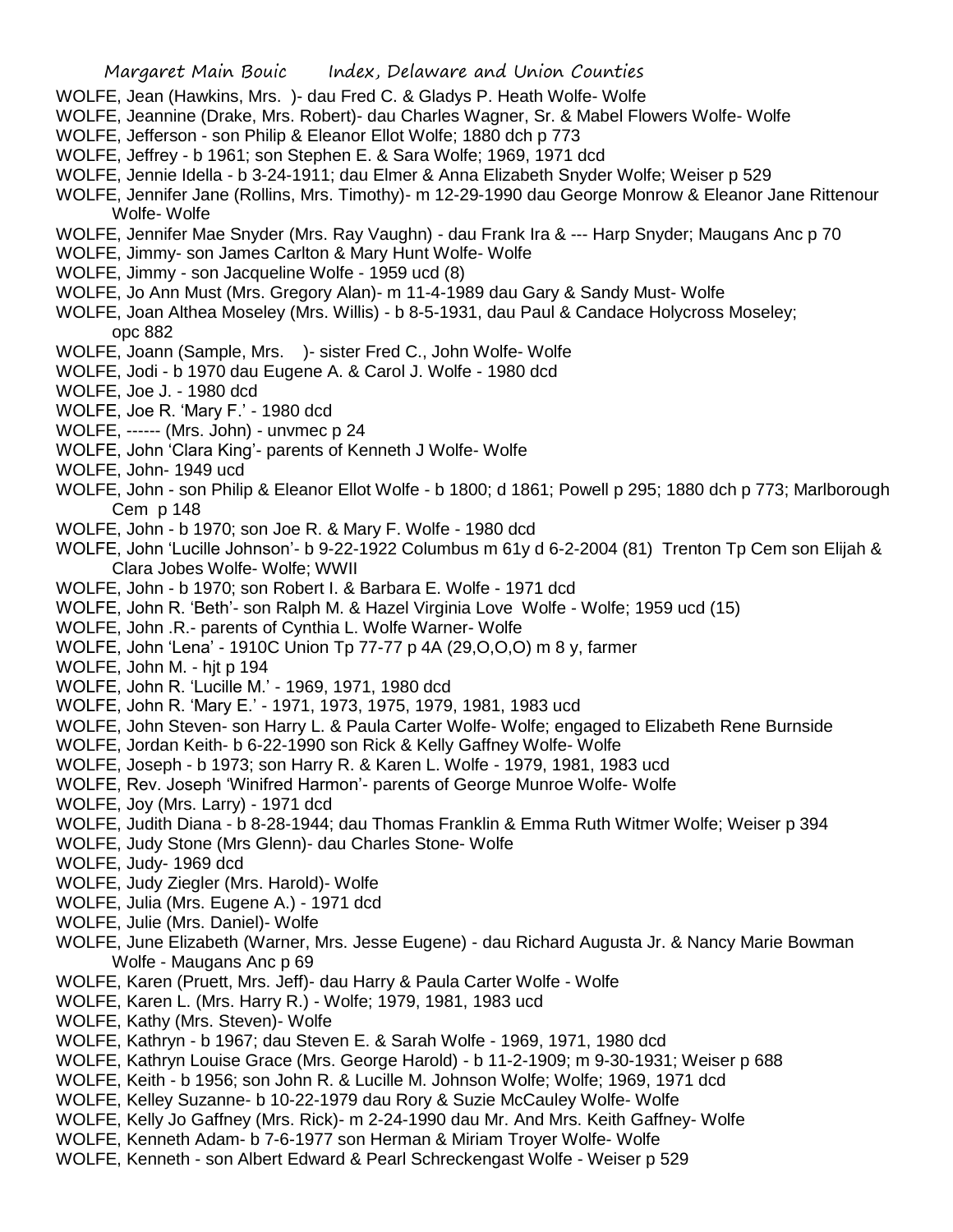WOLFE, Kenneth - son Isaac & Clara King Wolfe - Wolfe

- WOLFE, Kenneth J. 'Elizabeth Miller' d 2-22-1989 (76) Forest Grove Cem- son John & Clara King Wolfe; Wolfe; WWII Army; 1959, 1967, 1971, 1973, 1975, 1979, 1981, 1983 ucd
- WOLFE, Kim (Harden, Mrs. )- dau Harry L. & Paula Carter Wolfe- Wolfe
- WOLFE, Larry 'Joy' 1971 dcd
- WOLFE, Laura Ellen (Day, Mrs. Ellery) b 1-331-1903; dau Elmer & Anna Elizabeth Snyder Wolfe; Weiser p 529
- WOLFE, Laura Verna Truby (Mrs. Charles Albert) b 7-1-1882; m 4-28-1903; dau John & Cemantha Kahle Truby; Weiser p 688
- WOLFE, Lee son Harry & Paula Wolfe Wolfe
- WOLFE, Lee Luther 'Beulah Elizabeth Brungart' b 4-5-1892; m 10-3-1914; Weiser p 528, 606
- WOLFE, Lemuel J. 'Etta May'- d 12-10-1986 (82) bur Upper Sandusky- Wolfe
- WOLFE, Lena (Mrs. John) 1910C Union Tp 77-77 p 4A (30,O,O,O) m 8y, 3 ch
- WOLFE, Leotta b 6-7-1922; d 3-2-1923; dau Lee Luther & Beulah Elizabeth Brungart Wolfe; W p 607
- WOLFE, Leroy son Albert Edward & Pearl Schrekengast Wolfe; Weiser p 529
- WOLFE, Leroy 'Irene Scheidereer'- m 50y- Wolfe
- WOLFE, Lillian E. Bowersmith (Miller, Mrs. Charles A.) (Mrs. Fred C.) b 12-29-1912 d 11-28-2002 (89) Oakdale Cem Record K17 N ½; dau Jacob C. & Bessie L. Vigar Bowersmith- Wolfe; 1971, 1980 dcd
- WOLFE, Linda Lee b 7-4-1950; dau Delbert Kaye & Mary Ellen Daniels Wolfe; Weiser p 689
- WOLFE, Linda (Mrs. Robert William)- Wolfe
- WOLFE, Lisa Joene- dau William A. & Beverly Thompson Wolfe- Wolfe
- WOLFE, Loretta dau Luther Lee & Beulah Elizabeth Brungart Wolfe; Weiser p 528
- WOLFE, Lori b 1960; dau Eugene A. & Julia Wolfe; 1971 dcd
- WOLFE, Louise Avonel Buck dau Edward John & Almeda Rhoads Buck; 1976 dch 369
- WOLFE, Lucille Johnson (Mrs. John)- m 61y- Wolfe
- WOLFE, Lucille M. (Mrs. John R..) 1969, 1971, 1980 dcd
- WOLFE, Mabel Flowers (Williams, Mrs )(Mrs. Byrd) parents of Charles Wolfe, Sr., Vernon Wolfe; see Wolf
- WOLFE, Mae dau Fred C. & Gladys Heath Wolfe Wolfe
- WOLFE, Margaret Ann (Cosentino, Mrs. Mike)- dau William F. & Naomi Wolfe Wolfe
- WOLFE, Margaret (Darst, Mrs. )- sister Fred C., John Wolfe- Wolfe
- WOLFE, Marianne (Scott, Mrs. Robert)- dau Harry W. & Dorothy Baldwin Wolfe- Wolfe
- WOLFE, Marilyn Jean (Hawkins, Mrs. ) dau Fred C. & Gladys Heath Wolfe; 1961 dcd; Wolfe
- WOLFE, Marilyn Kay b 12-11-1945; dau Delbert Kaye & Mary Ellen Daniels Wolfe; Weiser p 689
- WOLFE, Marion (Dinges, Mrs. Paul) b 10-28-1919; dau Luther Lee & Beulah Elizabeth Brungart Wolfe; Weiser p 528, 606
- WOLFE, Capt. Mark A.- son Harry W. & Dorothy Baldwin Wolfe- Wolfe
- WOLFE, Martha Jane McDermitt (Mrs. Michael E.)- d 10-31-1983 (37) Obetz Cem- mother of Scott Michael & Timothy Dale
- WOLFE, Martha Shearer (Mrs. Wesley David) Weiser p 529
- WOLFE, Mary b 1803; d 1887; Powell p 295; Mlb p 148
- WOLFE, Mary Darby-Jerome Cem p 51
- WOLFE, Mary Hunt (Mrs. James Carlton) Wolfe; 1967, 1971 dcd
- WOLFE, Mary (Mrs. John R.) 1971, 1973, 1975, 1979, 1981, 1983 ucd
- WOLFE, Mary A. dau A. & E.; d 11-1-1849 (2y6m21d); Westfield Baptist Cem; Powell p 351
- WOLFE, ----- d 8-18-1849?; inf dau of A. & E.; Powell p 351; Westfield Baptist Cem
- WOLFE, Mary C. (Frank, Mrs. Luther B.) Weiser p 618
- WOLFE, Mary Elizabeth (Fisher, Mrs. Earl Raymond) b 3-3-1910; m 10-3-1925; dau Elmer & Anna Elizabeth Snyder Wolfe; Weiser p 529
- WOLFE, Mary Ellen Daniels (Mrs. Delbert Kaye) b 9-2-1919; m 4-9-1938; Weiser p 689
- WOLFE, Mary F. (Mrs. Joe R.) 1980 dcd
- WOLFE, Mary Hall (Mrs. ) dau John & Rachel McKitrick Hall; McKitrick 102
- WOLFE, Mary R. Bridges (Mrs. ) (McKibben, Mrs. David Allison) b 1874; d 1923; Weiser p 582
- WOLFE, Massie dau Howard & Cora Wolfe; 1949 ucd; Wolfe
- WOLFE, Matthew b 1968; son John R. & Mary Wolfe 1971, 1973, 1974, 1979, 1981, 1983 ucd
- WOLFE, Matthew b 1970; son Eugene A. & Julia Wolfe; 1971 dcd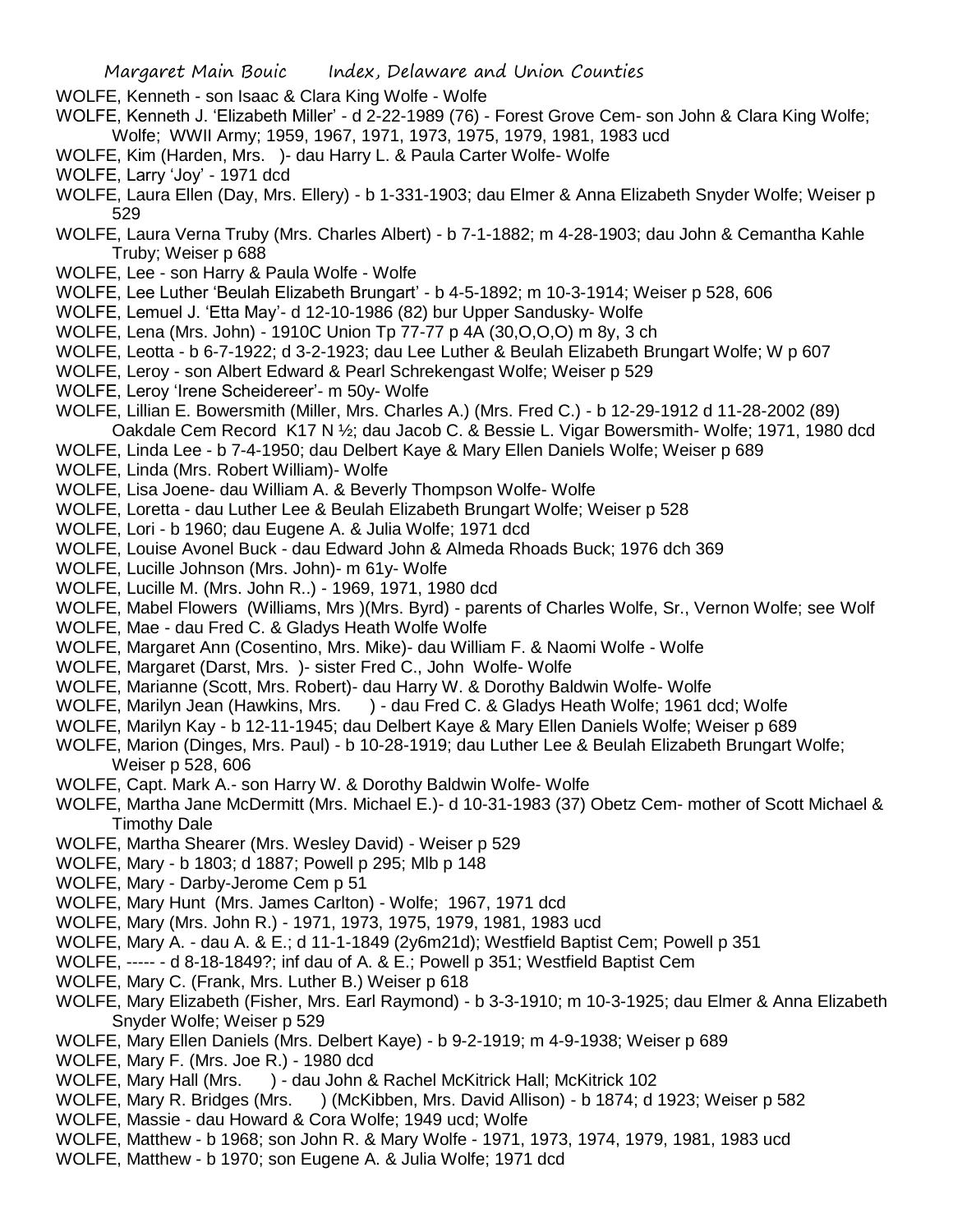- WOLFE, Matthew b 1972; son Eugene A. & Carol J. Wolfe; 1980 dcd
- WOLFE, Mayme (Bierly, Mrs. Curtis Melancthon) b 3-24-1893; d 9-7-1958; Weiser p 615
- WOLFE, McCleland Mr. & Mrs. parents of Nesla/Neola Maurine Wolfe dg 4-6-1915 Cry Ab p 37
- WOLFE, Meta May b 6-21-1898; dau Elmer & Anna Elizabeth Snyder Wolfe; Weiser p 529
- WOLFE, Michael 'Andrea Knisley'- son of Clyde Milford Jr. & Peg Candiff Wolfe- Wolfe
- WOLFE, Michael son Clyde Wolfe- Wolfe- engaged to Andrea Knisley
- WOLFE, Michael E. 'Martha Jane Mc
- WOLFE, Michael Wayne 'Tabitha Leekay Sorg'- m 1-23- son Ray & Sherry Wolfe- Wolfe
- WOLFE, Mildred Dowdy (Mrs. Donald) b 8-14-1918; Weiser p 606
- WOLFE, Miriam Troyer (Mrs. Herman)- dau Dan & Elizabeth Troyer- Wolfe
- WOLFE, Mishelle b 1961; dau Eugene A. & Julia Wolfe; 1971 ucd
- WOLFE, Nancy (Mrs. Gerald R.)- Wolfe
- WOLFE, Nancy Marie Bowman (Mrs. Richard Augusta, Jr.) dau Gerald & Olive Buhrman Bowman; Maugans Anc p 69
- WOLFE, Naomi (Mrs. William F.) Wolfe
- WOLFE, Neal 'Shirley'- parents of Gregory Alan Wolfe- Wolfe
- WOLFE, Neola Maurine d Wed (2), dau Mr. & Mrs. McClelland Wolfe, dg 4-6-1915 Cry Ab p 37
- WOLFE, Nicole b 1978; ch Harry R. & Karen L. Wolfe; 1969, 1981, 1983 ucd
- WOLFE, Nora (Snyder, Mrs. Charles) Weiser p 529
- WOLFE, Orlin P. 'Helen Lavon Drushal'- Wolfe
- WOLFE, Pat (Mrs. James R.)- Wolfe
- WOLFE, Patricia (Miller, Mrs. )- dau James Carlton & Mary Hunt Wolfe- Wolfe
- WOLFE, Patty dau Carl & Jacqueline Wolfe; 1949, 1959 ucd (12)
- WOLFE, Paul Lee- son Harry L. & Paula Carter Wolfe- Wolfe
- WOLFE, Paula Carter (Mrs. Harry L.) b 4-2-1931 Mechanicsburg d 10-3-1991 (60) Unionville Cem- dau Ernest & Opal Conn Carter- Wolfe
- WOLFE, Pearl Schreckengast (Mrs. Albert Edward) Weiser p 528
- WOLFE, Peggy Cundiff (Mrs. Clyde Milford,Jr.)- Wolfe
- WOLFE, Penny b 1967, ch Harry R. & Karen L. Wolfe; 1969, 1981, 1983 ucd
- WOLFE, Philip 'Eleanor Ellot' 1880 dch p 773; 1840C Scioto Tp (30-40)
- WOLFE, Phoebe (Mrs. Charles R.)- Wolfe
- WOLFE, Phyllis Pargeon (Mrs. ) b 1937; d 1966 Unionville Cem; DJ Cem p 44, 48; interred 1-5-1966
- WOLFE, ------- (Mrs. R. D.) dau Eleanor M. (Mrs. Henry J.), dg 5-16-1913 Cry Ab p 37
- WOLFE, Ralph son Isaac & Clara King Wolfe Wolfe
- WOLFE, Ralph D. b 1871; d 1941; Oller Cem p 26
- WOLFE, Ralph M. 'Hazel V' 1959 ucd
- WOLFE, Ray 'Sherry'- parents of Michael Wayne Wolfe- Wolfe
- WOLFE, Ray Vaughn 'Jennifer Mae Snyder' 'Sandra Louise Shaddox' son Richard Augusta & Irene Susan Maugans Wolfe - Maugans Anc p 69, 70
- WOLFE, Raymond son Clyde Milford, Jr. & Peggy Cundiff Wolfe- Wolfe
- WOLFE, Rebecca Ziegenfuss b 1834; d 1917; ancestor of Mary Catherine Weaver Turner; 1985 uch p 140
- WOLFE, Richard b 11-17-1941; son Donald & Mildred Dowdy Wolfe; Weiser p 606
- WOLFE, Richard Augusta 'Irene Susan Maugans' son Albert & Alice Draper Wolfe; Maugans Anc p 6
- WOLFE, Richard Augusta Jr. 'Nancy Marie Bowman' son Richard Augusta & Irene Susan Maugans Wolfe; Maugans Anc p 69
- WOLFE, Richard I. 'Janet M.'- parents of Charles Ray Wolfe III- Wolfe
- WOLFE, Rick 'Kelly Jo Gaffney'- m 2-24-1990 son Charles Wolfe- Wolfe
- WOLFE, ------ (Mrs. Robert) Pabst 8 p 40, 41
- WOLFE, Rob 'Elaine'- son John & Lucille Johnson Wolfe- Wolfe
- WOLFE, Robert son Wesley David Wolfe; Weiser p 529
- WOLFE, Robert son Donald & Mildred Dowdy Wolfe; Weiser p 606
- WOLFE, Robert son Byrd & Mabel Flowers Wolfe; Wolfe; see Wolf
- WOLFE, Robert son Robert A. & Freda M. Wolfe; 1961 dcd (12); 1969 dcd
- WOLFE, Robert son William F. & Naomi Wolfe; Wolfe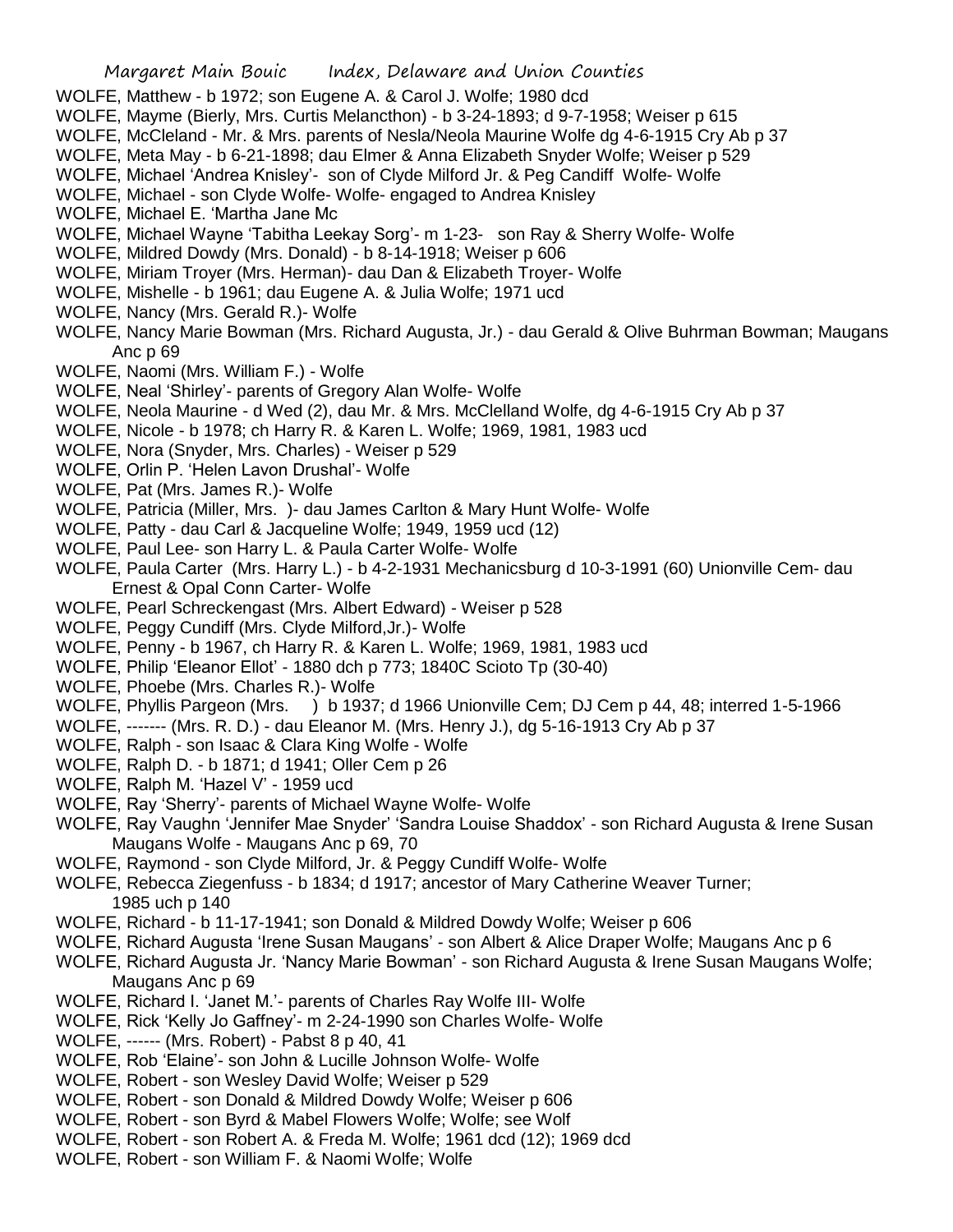WOLFE, Robert A. 'Freda M.' - 1961, 1969, 1971 dcd

- WOLFE, Robert D. d 9-12-1930; Unionville Cem; DJ Cem p 42; Wolfe; son Howard & Cora E. Loar Wolfe; 1949 ucd; Wolfe
- WOLFE, Robert- son James Carlton & Mary Hunt Wolfe- Wolfe
- WOLFE, Robert I. 'Barbara E' 1971 dcd
- WOLFE, Robert R. 1959, 1975 ucd
- WOLFE, Robert William 'Linda'- d 3-8-2005 (80) bur Glenford son William & Naomi Wolfe Wolfe; WWII
- WOLFE, Rory John 'Suzanne McCauley' m 7-28-1973; son Gerald & Brenda Wolfe; Wolfe
- WOLFE, Rosalea (Curtis, Mrs. )(Williams, Mrs. ) dau Byrd & Mabel Flowers Wolfe; Wolfe
- WOLFE, Rosalie (Jackson, Mrs. Russell G.) b 3-15-1914; dau Luther Lee & Beulah Elizabeth Brungart Wolfe; Weiser p 528, 606
- WOLFE, Rose Marie dau Howard & Cora Wolfe; 1949 ucd
- WOLFE, Ross son Howard & Cora Wolfe; 1949 ucd
- WOLFE, Ruth dau Christine Wolfe; 1961 dcd (2)
- WOLFE, Ruth Ellen (Wade, Mrs. William M.) m 8-8-1959; dau Fred C. & Gladys Heath Wolfe; Wolfe
- WOLFE, Samuel b 1835; d 1931; son Philip & Eleanor Ellot Wolfe; 1880 dch p 773; Marlborough Cem p 148; Powell p 295
- WOLFE, Sandra Louise Shaddox (Mrs. Ray Vaughn) dau Lonny & Mary Shaddox; Maugans And p 70
- WOLFE, Sandy (Mrs, Billy)- Wolfe
- WOLFE, Sara(h) Ann Ritter (Mrs. Stephen E.) d 5-5-1987 (67) dau Sheldon & Kathryn Ritter Wolfe; 1969, 1971, 1980 dcd
- WOLFE, Sarah (Leatherman, Mrs. Jacob) b 1808; m 5-10-1824; d 9-9-1887; dau Jacob & Catherine Main Wolfe; Maugans Anc p 78
- WOLFE, Sarah (Goodman, Mrs. Levi) m 4-13-1843 dcm
- WOLFE, Sharon(Bendler, Mrs. )- b 1956;dau James Carlton & Mary Hunt Wolfe;Wolfe;1967, 1971 ucd
- WOLFE, Sharon (Croushore, Mrs. Bob)- dau John & Lucille Johnson Wolfe- Wolfe
- WOLFE, Shawnda dau John Wolfe- Wolfe; engaged to Jonathon Vega
- WOLFE, Sherry (Mrs. Ray)- Wolfe
- WOLFE, Shirley (Mrs. Neal)- Wolfe
- WOLFE, Sidney P. (Taylor, Mrs. Fletcher B. II )- dau George M. & Eleanor Rittenour Wolfe; Wolfe
- WOLFE, Sonny- son Fred C. Wolfe- Wolfe
- WOLFE, Sophronia d 8-21-1849 (12y6m16d); dau A. & E.; Westfield Baptist Cem; Powell p 351
- WOLFE, Stacie T. -b 1969; ch Charles R. & Barbara J. Wolfe; 1980 dcd; engaged to James A. Carey
- WOLFE, Stanley- brother Fred C., John Wolfe- Wolfe
- WOLFE, Stanley 'Flora Lou Glesenkamp' Farnum 9, 10; Long 5,6
- WOLFE, Stella Mae (Freshwater, Mrs. George W.) Freshwater p 231
- WOLFE, Stephen E. 'Sarah Ritter' Wolfe; 1969, 1971, 1980 dcd
- WOLFE, Stephen C.- son Stephen E. & Sara Wolfe- Wolfe
- WOLFE, Steven Michael- b 2-2-1999 son Michael & Andrea Wolfe- Wolfe
- WOLFE, Steven 'Susan Jane Scheeder' m 10-20-1990 N. Calif.- son Harry & Paula Wolfe; Wolfe; engaged to Cathy Jolliff
- WOLFE, Steve b 1960; son Stephen E. & Sarah Wolfe; 1969, 1971 dcd
- WOLFE, Steven 'Kathy' son Robert William & Linda Wolfe- Wolfe
- WOLFE, Steven- son Robert & Florence E. Webb Wolfe- Wolfe
- WOLFE, Sue Ellen McNamara (Mrs. Charles Wagner, Sr.)- m 10-23-1963 W Va- Wolfe
- WOLFE, Susan Jane Scheeder (Mrs. Steven) m 10-20-1990 N. Calif. Church- dau Donald G. Scheeder-**Wolfe**
- WOLFE, Suzanne McCauley (Mrs. Rory John) m 7-28-1973; dau Allen McCauley; Wolfe
- WOLFE, Tabatha L.- dau Charles & Debbie Wolfe- engaged to Joshua A. Walker- Wolfe
- WOLFE, Tabitha Leekay Sorg (Mrs. Michael Wayne)- m 1-23- dau Audie & Karolina Sorg- Wolfe
- WOLFE, Tammy b 1964; ch Judy Wolfe 1969 dcd
- WOLFE, Tenny b 1961; ch Judy Wolfe 1969 dcd
- WOLFE, Terri b 1959; ch Judy Wolfe 1969 dcd
- WOLFE, Thelma (Hayes, Mrs. )- sister Fred C. Wolfe- Wolfe
- WOLFE, Thomas Franklin 'Emma Ruth Witmer' b 1-7-1922; m 1-28-1944; Weiser p 394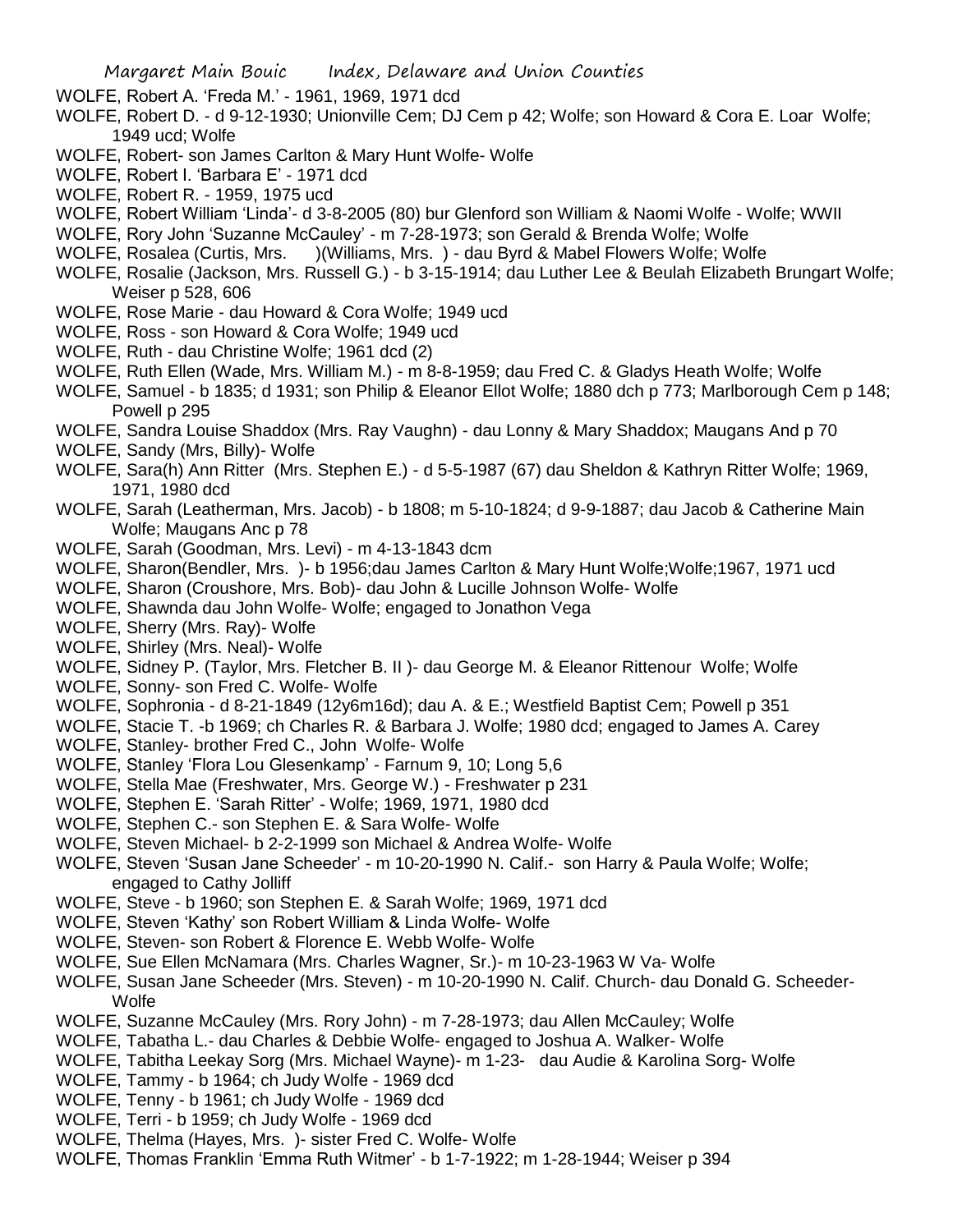- WOLFE, Thomas Samuel b 12-25-1946; son Thomas Franklin & Emma Ruth Witmer Wolfe; W p 394
- WOLFE, Tiffay Nicole- d 3-14-1975 (7 mos) Galena Cem- dau Glenn C. Wolfe- Wolfe
- WOLFE, Timothy Dale- son Michael E. & Martha Jane McDermitt Wolfe- Wolfe
- WOLFE, Tracy- dau Charles Wagner, Sr. & Sue Ellen McNamara Wolfe- Wolfe
- WOLFE, Tracy b 1948; ch Eugene A. & Julia Wolfe; 1971 dcd
- WOLFE, Verna Bresler (Mrs. Wesley David) Weiser p 529
- WOLFE, Vernon David b 11-2-1940 W Va d 5-24-1994 (53) NH-Oak Grove Cem son Byrd & Mabel Flowers Wolfe; Wolfe
- WOLFE, Vesta Larue (McKinley, Mrs. Kenneth Arthur) b 1-8-1919; m 10-13-1937; dau Charles Albert & Laura Verna Truby Wolfe; Weiser p 689
- WOLFE, Viola Samantha -d 8-22-1845(10m 4d);dau Abram & Mary;Westfield Baptist Cem;Powell p351
- WOLFE, Violet dau Wesley David Wolfe; Weiser p 529
- WOLFE, Virginia (Wilcox, Mrs. John) b 7-3-1916; d 2-21-1955; dau Luther Lee & Beulah Elizabeth Brungart Wolfe; Weiser p 529, 606
- WOLFE, Vivian R. (Stratton, Mrs. Billy J.)- m 5-12-1961- Wolfe
- WOLFE, Wesley David 'Verna Bressler' 'Martha Shearer' son Elmer & Anna Elizabeth Snyder Wolfe; Weiser p 529
- WOLFE, Wilda Ann (Allender/Allinder, Mrs. Clifford) dau Howard & Cora E. Loar Wolfe; 1949 ucd; Wolfe
- WOLFE, Willetta Mae. -b 9-9-1931 Delaware Co d 2-25-1998 (66)-Oak Grove Cem dau Fred C. & Gladys Heath Wolfe; 1961, 1969, 1971, 1980 dcd
- WOLFE, William 1908 dch p 208; 1976 dch p 29
- WOLFE, William 1949 ucd
- WOLFE, William A. 'Beverly "Bobbie" Thompson'- Wolfe
- WOLFE, William -b 1-2-1952 d 11-14-1998 (46) son Byrd & Mabel Flowers Wolfe; Wolfe; Vietnam
- WOLFE, William Christopher "Chris" b 5-15-1976 Marion d 7-9-1989 (19) Marion Cem- son William A. & Beverly "Bobbie" Thompson Wolfe- Wolfe
- WOLFE, William F. 'Naomi' d 6-25-1960 (61); Wolfe
- WOLFE, William- son Harold & Judy Ziegler Wolfe- Wolfe
- WOLFE, William Howard int 8-2-1955 Unionville Cem; DJ Cem p 47
- WOLFE, William W. son Philip Wolfe; 1880 dch p 584, 773
- WOLFE, Winnifred Ruth (Gerhardt, Mrs. )- dau George & Eleanor Rittenour Wolfe- Wolfe' engaged to Bernard Maxwell
- WOLFE, Winifred (Brungart, Mrs. Edwin Monroe) m 6-5-1901; Weiser p 592
- WOLFE, Winifred Harmon (Mrs. Rev. Joseph)- Wolfe
- WOLFE, Woodrow son Albert Edward & Pearl Schreckengast Wolfe; Weiser p 529
- WOLFE, Col. W. Wayne- son Harry W. & Dorothy Baldwin Wolfe- Wolfe
- WOLFE, Yvonne (Herbert, Mrs. Charles )- sister Fred C. , John Wolfe- Wolfe
- WOLFE, Zoe E. b 1868; d 1948; Oller Cem p 26
- WOLFEL, Lyndall b 1968; ch Thomas E. & Pauline F. Wolfel; 1980 dcd
- WOLFEL, Pauline F. (Mrs. Thomas E.) 1980 dcd
- WOLFEL, Tammie b 1966; dau Thomas E. & Pauline F. Wolfel; 1980 dcd
- WOLFEL, Thomas E. 'Pauline F.' 1980 dcd
- WOLFENBARGER, Ralph 1980 dcd
- WOLFER, Loretta (Mrs. Roy)- Wolfer
- WOLFER, Roy 'Loretta'- Wwolfer
- WOLFER, Terry Allan- son Roy & Loretta Wolfer- engaged to Regina Yutzy- Wolfer
- WOLFERD, Charles Andrew d 10-26-1850 (1y4m2d); son Henry & Martha A. Wolferd; mt 11-6-1850
- WOLFERD, Henry 'Martha A.' mt 11-6-1850
- WOLFERD, Martha A. (Mrs. Henry) mt 11-6-1850
- WOLFERT, Barbara- dau Llouis & Elizabeth Weyer Wolfert- Wolfert
- WOLFERT, Elizabeth Weyer (Mrs. Louis)- Wolfert
- WOLFERT, Joseph- son Louis & Elizabeth Weyer Wolfert- Wolfert
- WOLFERT, Louis 'Elizabeth Weyer'- parents of William S. Wolfert- Wolfert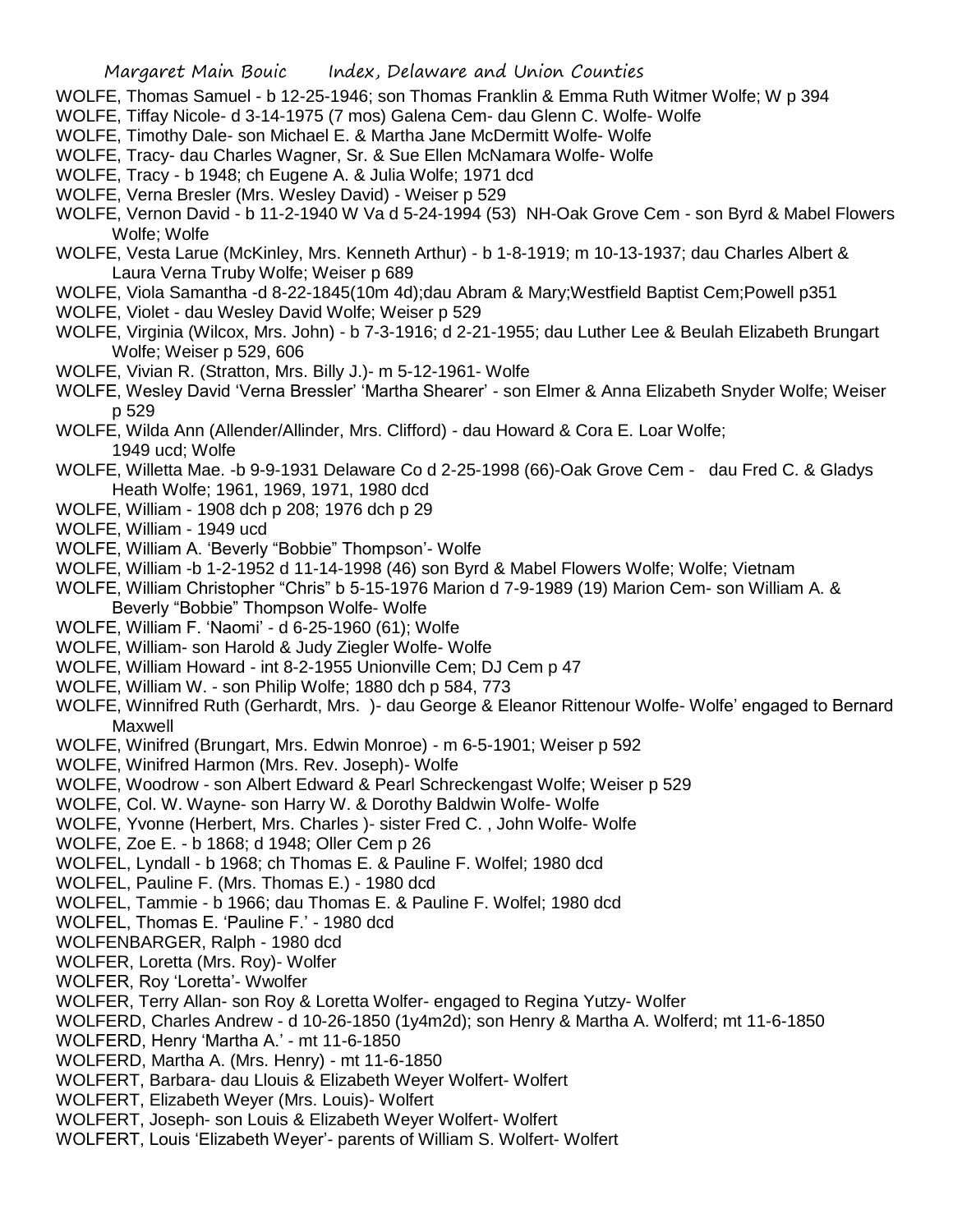- WOLFERT, Mary E.Miskell (Mrs. William L.)- b 1-16-1918 Philadelphia m 7-1951 d 11-28-1993 Oakdale Cem Record O55 SE 1/4- dau Henry Joseph & Lena Walker Miskell
- WOLFERT, Paula (Mrs. William R.)- Wolfert
- WOLFERT, Peter- son Louis & Elizabeth Weyer Wolfert- Wolfert
- WOLFERT, Wendell- son Louis & Elizabeth Weyer Wolfert- Wolfert
- WOLFERT, William L. 'Mary E. Miskell'- m 7-1951 l;d 1-7-1997, Oakdale Cem 55, SE 1/4
- WOLFERT, William R. "Bill" 'Paula'- son William L. & Mary E. Miskell Wolfert- Wolfert
- WOLFERT, William S. 'Mary E. Miskell'- b 7-29-1921 Pa m 7-27-1951 d 1-7-1997 (75) Oakdale Cem son Louis & Elizabeth Weyer Wolfert- Wolfert
- WOLFF, ------ family of Delores Rausch Black, unec VI p 1
- WOLFF, Mr. ------- pallbearer for Rev Evan Philip James; dg 9-17-1909 Cry Ab p 60
- WOLFF, Ada May (Dubell, Mrs. Isaiah N.) b 8-27-1874; m 3-10-1897; dau Oliver Jacob & Annie Maria Miller Wolff; Weiser p 140
- WOLFF, Adelaide Louise (Derr, Mrs. Benneville) b 12-3-1844; m 9-18-1869; d 1-6-1926; dau Daniel & Sevilla Elizabeth Fasig Wolff - Weiser p 133, 138
- WOLFF, Amanda Ella McCord (Mrs. Oliver Miller) b 10-30-1882; m 10-3-1910; Weiser p 140
- WOLFF, Amy Sevilla b 2-14-1871; d 9-19-1908 Pa; dau Mahlon Fasig & Louise Marie Matz Wolff; Weiser p 134
- WOLFF, Anna (Scheiderer, Mrs. John M.) dau Conrad & Anna Renner Wolff; 1985 uch p 148; parents of Tilda A. Boerger- Wolff
- WOLFF, Anna Margaretha Kandel (Mrs. William C.) b 3-4-1890; m 1-28-1912; d 8-27-1980; bur Oakdale Cem; dau Peter S. & Catherine Hoffman Kandel; Wolff; 1985 uch p 84, 148; Wolff
- WOLFF, Anna M. Renner (Mrs. Conrad) b 1-15-1854; d 7-23-1942; St John's, D.J. Cem p 69; 1985 uch p 148; ped Delores Rausch Black 13
- WOLFF, Annie Maria Miller (Mrs. Oliver Jacob) b 8-13-1849; m 10-3-1869; d 8-23-1929; W p 140
- WOLFF, Arthur Otto 'Eunice Mae Knorr' b 7-26-1911; m 9-1-1934; Weiser p 379
- WOLFF, Arthur Otto, Jr.- b 10-26-1947; son Arthur Otto & Eunice Mae Knorr Wolff; Weiser p 379 WOLFF, Barbara Doellinger (Mrs. George) - 1985 uch p 148
- WOLFF, Bernice (Beightler, Mrs. Clarence)- m 12-24-1935 dau Henry & MarieBishop Wolff-Wolff
- WOLFF, Brian David b 3-29-1977 son Paul & Carla Radenheimer Wolff; 1985 uch p 148; Wolff
- WOLFF, Carla Radenheimer (Mrs. Paul) m 8-19-1972; dau Carl Radenheimer; Wolff; 1985 uch p 148
- WOLFF, Charles William- b 2-4-1829; d 7-7-1930; son Daniel & Seville Elizabeth Fasig Wolff; W p 133
- WOLFF, Christian 1869 wsc p 2, 13
- WOLFF, Clara May b 10-5-1875; d 2-9-1876; dau Mahlon Fasig & Louise Marie Matz Wolff; W p 134
- WOLFF, Conrad 'Anna M. Renner' b 5-18-1849; d 3-11-1912; St John's; DJ Cem p 69; son George &
- Barbara Doellinger Wolff; 1985 uch p 148; ped Delores Rausch Black 12; unec VI p 28
- WOLFF, Daniel 'Sevilla Elizabeth Fasig' b 8-6-1801; m 12-23-1827; d 7-16-1862; Weiser p 133
- WOLFF, Daniel H. 'Mary Artie Doty' b 11-24-1867; m 2-26-1887; d 1-9-1943; Mlb p 193; son Franklin Abraham & Elizabeth Giffen Cline Wolff - dcq TWW; 2; Weiser p 135
- WOLFF, Daniel Theodore b 11-21-1836; d 9-9-1855; son Daniel & Sevilla Elizabeth Fasig Wolff; Weiser p 133
- WOLFF, Earl b 10-31-1948; son Le Roy Henry & Irene E. R. Scheiderer Wolff; 1959, 1956, 1971, 1973, 1975 ucd; Rausch 133232, III p 273; 1985 uch p 148
- WOLFF, Edward P. H.'Emma Streng'- b 10-10-1902;m 1929; d 6-27-1964;bur Milford Cem,Un. Al. p 73 son John & Lena Rausch Wolff; Rausch 1971, II p 281; unec VI p 6; 1985 uch p 128; 1949,1959 ucd
- WOLFF, Elizabeth Blitz (Mrs. Walter Arthur) b 3-29-1847; m 12-28-1871; Weiser p 140
- WOLFF, Elizabeth Giffen Cline (Mrs. Franklin Abraham) b 1-22-1842; m 10-15-1860; d 10-29-1922; dcm; Weiser p 134; Giffen 1643; Marlborough Cem p 193; dcq Ruth Wolff Wickhan 5
- WOLFF, Elmira Rebecca (Derr, Mrs. Benneville) b 11-10-1840; d 7-6-1868; dau Daniel & Sevilla Elizabeth Fasig Wolff; Weiser p 133, 138
- WOLFF, Emanuel pallbearer for Charles Slough dg 1-6-1904 Cry Ab p 165
- WOLFF, Emma Louisa b 10-18-1860; d 2-22-1861; dau Daniel & Sevilla Elizabeth Fasig Wolff; Weiser p 134
- WOLFF, Emma Streng (Mrs. Edward) b 5-2-1897; m 6-9-1929 d 8-4-1987 (90) ; Milford Cem, Un. Al. p 73; Rausch (1971), III p 310; II p 281; 1949, 1959, 1967, 1971, 1973, 1975, 1979, 1983 ucd; dau Daniel & Rosa Streng - unec VI p 6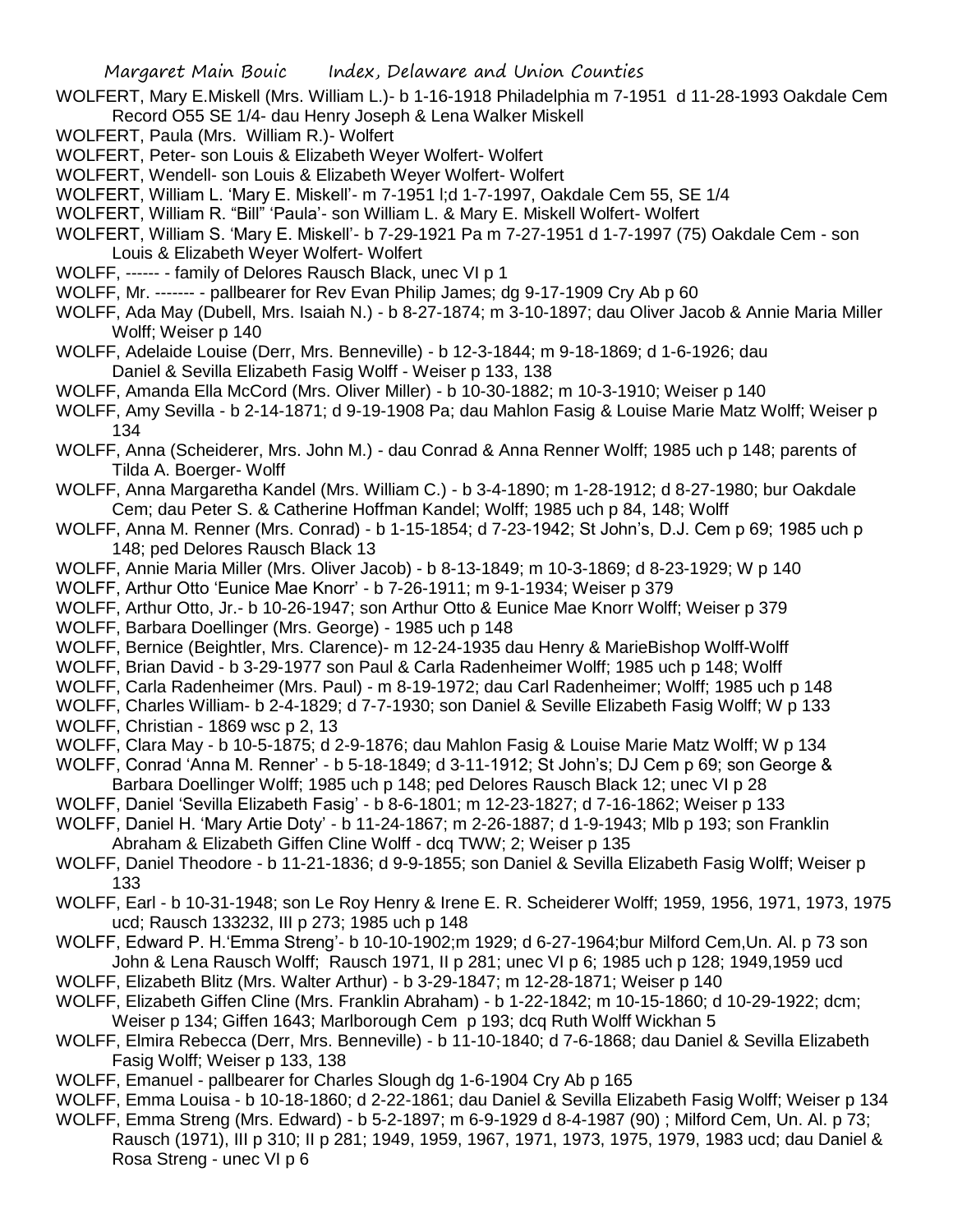- WOLFF, Esther (Krigbaum, Mrs. William Richard) m 7-7-1945; Weiser p 83
- WOLFF, Ethel J. Hance (Mrs. Mahlon H.) m 8-12-1913; d 5-19-1966; cremated, bur Los Angeles Giffen (164322) Weiser p 135
- WOLFF, Eunice Mae Knorr (Mrs. Arthur Otto) b 12-17-1910; m 9-1-1934; d 4-27-1957; dau Charles & Jennie May Malick Knorr; Weiser p 379
- WOLFF, Florence A. (Rausch, Mrs. Herman D.) b 7-16-1907; m 6-19-1927; Union Allen Tp Cem p 73; dau John George & Lena Magdalena Rausch Wolff; Rausch; Rausch 1973, (11312), III p 259; 1967, 1971, 1973, 1975, 1979 ucd;Wolff; 1985 uch p 148, 113; ped Delores Rausch Black 3
- WOLFF, Frances (Corcoran, Mrs. Charles)- b 10-23-1916 Un Co d 2-10-2000 (81) dau Henry & Marie Bishop Wolff- Wolff
- WOLFF, Frank b 10-20-1872; d 1936; son Franklin Abraham & Elizabeth Cline Wolff; Giffen 16433; Marlborough Cem p 193
- WOLFF, Franklin Abraham 'Elizabeth Cline' b 3-11-1835; m 10-15-1860; d 1932; Marlborough Cem p 193; son Daniel & Sevilla Elizabeth Fasig Wolff; Weiser p 133, 134; dcq Ruth Wolff Wickham 4: Giffen (1643)
- WOLFF, Fred 1908 dch p 409
- WOLFF, George Pabst 8 p 23
- WOLFF, George 1840C Radnor Tp p 106 (30-40)
- WOLFF, George Michael 'Susanna Barbara Dellinger' b 3-1-1810; m 11-28-1846 ucm 1178 (see Wolf); d 1-4- 1897 (86y10m4d); St Johns Cem; Darby-Jerome Cem p 63; ped Delores Rausch Black 24; unec VI p 28, 69
- WOLFF, Helen Swanson (Mrs. Walter) b 1911; d 6-30-1940; Milford Cem; Union Allen Tp Cem p 73; Rausch (1972); 1985 uch p 148
- WOLFF, Hellen Susannah (Shoms, Mrs. Joseph N.) b 12-20-1842; m 1861; d 9-16-1909; dau Daniel & Sevilla Elizabeth Fasig Wolff; Weiser p 133, 138
- WOLFF, Henry d 7-14-1927 (42y); Oakdale Cem 3940 (G161)
- WOLFF, Henry 'Marie Bishop' son Conrad & Anna Renner Wolff; 1985 uch p 148; Wolff
- WOLFF, Irene E. R. Scheiderer (Mrs. LeRoy Henry) b 8-2-1914; m 6-1-1941; dau Conrad & Lillie Ann Rausch Scheiderer; Wolfe; Rausch 13323; 1985 uch p 148; 1959, 1967, 1971, 1973, 1975, 1979, 1981, 1983 ucd;
- WOLFF, Janet Christine (Wiley, Mrs. ) b 9-25-1944; dau LeRoy Henry & Irene E. R. Scheiderer Wolff; Rausch 13323; 1959 ucd
- WOLFF, John L 'Sharon A. Burns'- b 1957 m 12-4-1993 ; son Lester & Martha Wolff; Wolff; 1985 uch p 148; 1959, 1956, 1973, 1975, 1979 ucd
- WOLFF, John George 'Lena Magdalena Rausch' b 10-31-1880; m 5-5-1902; d 8-25-1963; Milford Cem; Un-Al. Cem p 73; Marysville p 47; Rausch (197), III p 310; unec VI p 28, 69; ped Delores Rausch Black 8; 1985 uch p 148, 113
- WOLFF, Joyce Jean b 11-29-1941; dau Arthur Otto & Eunice Mae Knorr Wolff; Weiser p 379
- WOLFF, Katie Helen b 8-19-1862; d 2-10-1863; dau Mahlon Fasig & Louise Marie Matz Wolff; Weiser p 134
- WOLFF, Laura Caroline (Oaks, Mrs. Charles Lincoln) b 8-30-1870; m 5-31-1898; d 2-5-1938; dau Oliver Jacob & Annie Maria Miller Wolff; Weiser p 140
- WOLFF, Lena Magdalena Rausch (Mrs. John George) b 10-3-1879; d 9-11-1967; dau Kasper & Dorothea Bunsold Rausch; Rausch 197; Milford Cem Union-Allen Cem p 73; Wolff
- WOLFF, LeRoy Henry 'Irene E. R. Scheiderer' b 12-16-1914; m 6-1-1941 d 7-7-2004 Oakdale Cem -; son William C. & Anna Margaretha Kandel Wolff; Rausch (13323), III p 273; 1985 uch p 148, 84, 85; Wolff; 1959, 1967, 1971, 1973, 1975, 1979 1981 1983 ucd
- WOLFF, Lester V. E. 'Martha E.Wolpert' b 8-28-1921; m 5-4-1947 son William C. & Anna Margaretha Kandel Wolff; 1985 uch p 84, 85, 148, 149; Wolff; 1949, 1959, 1967, 1971, 1973, 1975, 1979, 1981, 1983 ucd; WOLFF, Lewis - father of M. L. Wolff; d Pittsfield Ma; dg 12-4-1903 Cry Ab p 209
- WOLFF, Louis Daniel b 9-21-1872; d 4-13-1874; son Walter Arthur & Elizabeth Blitz Wolff; W p 140
- WOLFF, Louise Marie Matz (Mrs. Mahlon Fasig) b 9-9-1836; Weiser p 133
- WOLFF, M. L. 1908 dch p 181; pallbearer for A.C. Krauskopf dg 10-5-1909 Cry Ab p 64; pallbearer for Miss Alice White dg 4-19-1910; Cry Ab p 118; proprietor of the Bee Hive, son of Lewis Wolff, dg 12-4-1903 Cry Ab p 209; pallbearer for F. T. Evans dg 7-25-1911 Cry Ab p 53; pallbearer for G. W. Williams dg 2- 20-1914 Cry Ab p 96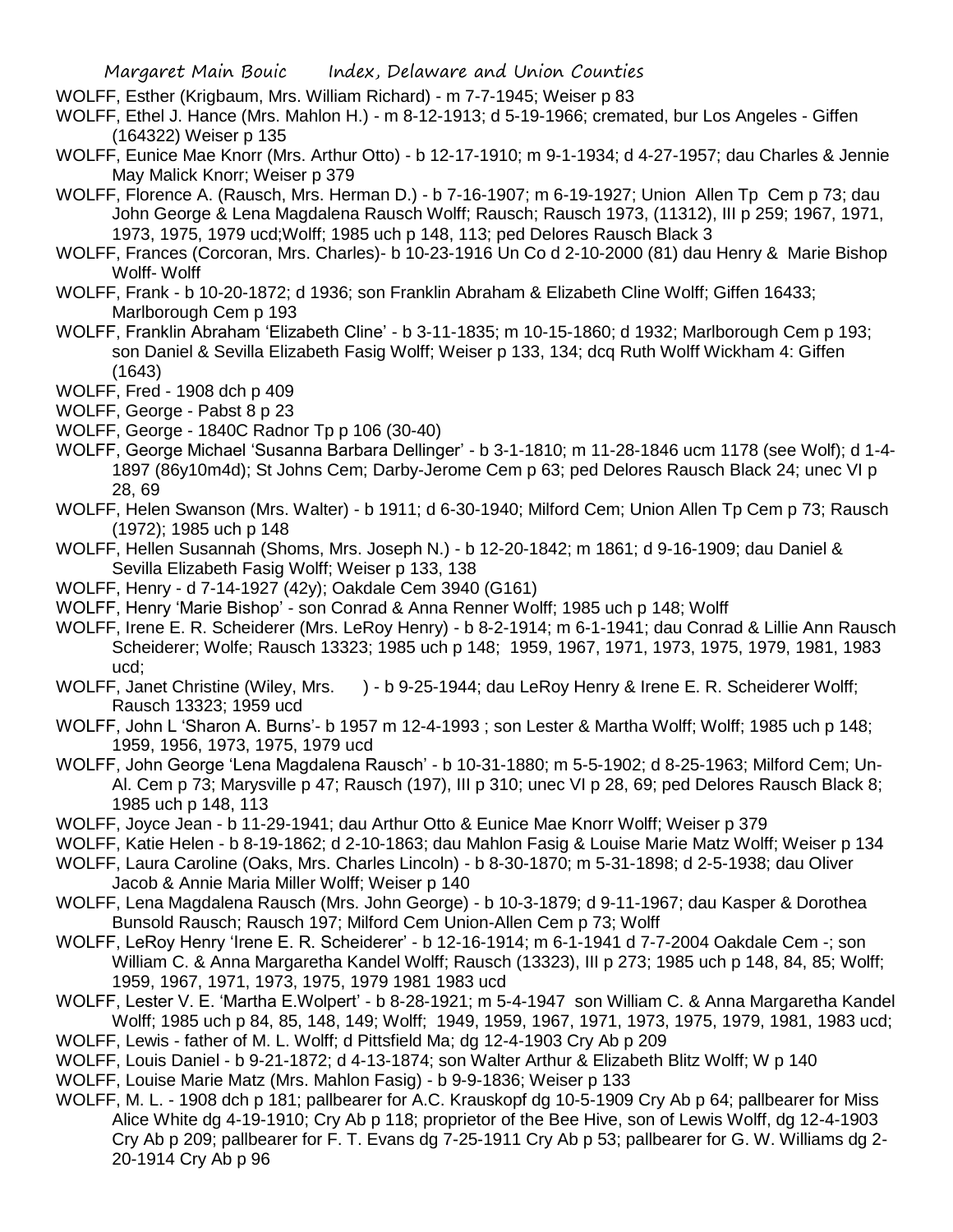- WOLFF, Magdalena Rausch (Mrs. John George) dau Kasper/Casper & Dorothy/Dorothea Bunsold Rausch; 1985 uch p 148, 113; ped Delores Rausch Black 7
- WOLFF, Magdalena (Rausch, Mrs. Leo) b 9-18-1882; m 2-11-1904; Rausch (168) II p 275
- WOLFF, Mahlon Fasig 'Louise Marie Matz' b 5-21-1833; d 7-15-1890; son Daniel & Sevilla Elizabeth Fasig Wolff; Weiser p 133
- WOLFF, Mahlon H. 'Ethel Hance' b 8-20-1890 Ashley; m 8-12-1913; d 5-19-1966, ashes Los Angeles; son Daniel H. & Mary Artie Doty Wolff; Giffen 164322; Weiser p 135
- WOLFF, Mahlon Matz b 5-8-1864; d 2-5-1967;son Mahlon Fasig & Louise Marie Matz Wolff;W p 134
- WOLFF, Marie Bishop (Mrs. Henry) 1985 uch p 148; Wolff; parents of Frances Wolff Corcoran
- WOLFF, Margaret (Davies, Mrs. )- dau Sarah T. Wolff- Wolff
- WOLFF, ---- (Lesser, Mrs. L. F.)- dau Sarah T. Wolfff- Wolff
- WOLFF, Marjorie McCord (Hageman, Mrs. Henry) b 9-22-1913; m 1-17-1941; dau Oliver Miller & Amanda Ella McCord; Weiser p 140
- WOLFF, Martha Wolpert (Mrs. Lester) m 5-4-1947 1985 uch p 148, 149; Wolff ; 1959, 1967, 1971, 1973, 1975, 1979, 1981 1983 ucd
- WOLFF, Martin d Monday (77), County Infirmary; Oak Grove Cem; cigar maker; dg 1-31-1905 Cry Ab p 7
- WOLFF, Mary Artie Doty (Mrs. Daniel H.) b 10-2-1870; m 1888; d 6-21-1943; Mlb p 193; dcq Ruth Wolff Wickham 3; Weiser p 135
- WOLFF, Mildred (Harkrader, Mrs. )- dau Henry & Marie Bishop Wolff- Wolff
- WOLFF, Minnie (Harkness, Mrs. Walter) b 3-16-1869; m 1900; d Oct 1935; dau Mahlon Fasig & Louise Marie Matz Wolff; Weiser p 134
- WOLFF, Moe Sand p 2
- WOLFF, Oliver Jacob 'Annie Maria Miller' b 2-2-1849; m 10-3-1869; d 8-3-1935; son Daniel & Sevilla Elizabeth Fasig Wolff; Weiser p 133, 140
- WOLFF, Oliver Miller 'Amanda Ella McCord' b 5-28-1879; m 10-3-1910; d 5-29-1937; son Oliver Jacob & Annie Maria Miller Wolff; Weiser p 140
- WOLFF, Paul 'Carla Radenheimer' m 8-19-1972; son Lester & Martha Wolff; 1959 ucd (9); Wolff; 1985 uch p 148; 1967, 1973 ucd
- WOLFF, Ray- letter about Wolf Family Tree Association
- WOLFF, Richard b 5-2-1941; son Walter & Helen Swanson Wolff; Rausch 19721, III p 310; Wolff; 1985 uch p 148
- WOLFF, Rufus Daniel b 81-1-831; d 9-9-1896; son Daniel & Sevilla Elizabeth Fasig Wolff; W p 133
- WOLFF, Ruth Madora (Wickham, Mrs. Dr. Joy Carrollton) b 10-7-1892; m 8-30-1911; dau Daniel H & Mary Artie Doty Wolff; dcq Ruth Wolf Wickham:1; Cline p 6; Giffen 164323
- WOLFF, Sarah Lynn son Paul & Carla Radenheimer Wolff 1985 uch p 148
- WOLFF, Sarah T.- d 6-25-1979 (95) bur Woodsfield- Wolff
- WOLFF, Sevilla Elizabeth Fasig (Mrs. Daniel) b 12-23-1808; m 12-23-1827; d 8-14-1904; dau Jacob & Elizabeth Weiser Fasig; Weiser p 133
- WOLFF, Sevilla Elizabeth (McGonigle, Mrs. Joseph) b 8-23-1863; d 2-20-1899; dau Franklin Abraham & Elizabeth Giffen Cline Wolff; Weiser p 134; Giffen 16431
- WOLFF, Sharon A. Burns (Mrs. John L.)- m 12-4-1993 dau James A. & Marjorie Burns- Wolff
- WOLFF, Susan Kathryn (Crusey, Mrs. Timothy Jay ) b 1951 m 5-11-1985; dau Lester & Martha Wolff; 1985 uch p 148; mother of Rachel Kathryn Crusey b 1-8-1989; Wolff; 1959 ucd (7), 1967, 1971, 1973 ucd
- WOLFF, Susanna Barbara b 2-27-1879; d 9-29-1881; dau Conrad & Anna M. Wolff; Darby-Jerome Cem p 69; Union Co Probate Deaths Vol II (1879-1886) p 18
- WOLFF, Susanna Barbara Dellinger (Mrs. George M.) b 3-3-1821; m 11-28-1846 ucm 1178 (see Wolf); d 2- 19-1905 (63y11m16d); St Johns Cem; Darby-Jerome Cem p 63; ped Delores Rausch Black 25; unec VI p28
- WOLFF, Virginia (Beitenman, Mrs. Frederick) b 12-17-1852; m 10-14-1879; d 8-2-1933; dau Daniel & Sevilla Elizabeth Fasig Wolff; Weiser p 133, 140
- WOLFF, Walter 'Helen Swanson' b 6-30-1905; d 7-20-1960; son John George & Magdalena Rausch Wolff; Milford Cem Sec 6 Row 2; Union-Allen Cem p 73; Rausch 1972, III p 310; 1985 uch p 148; Wolff
- WOLFF, Walter Arthur b 1-22-1847; m 12-28-1871; d 9-20-1921; son Daniel & Sevilla Elizabeth Fasig Wolff; Weiser p 133, 140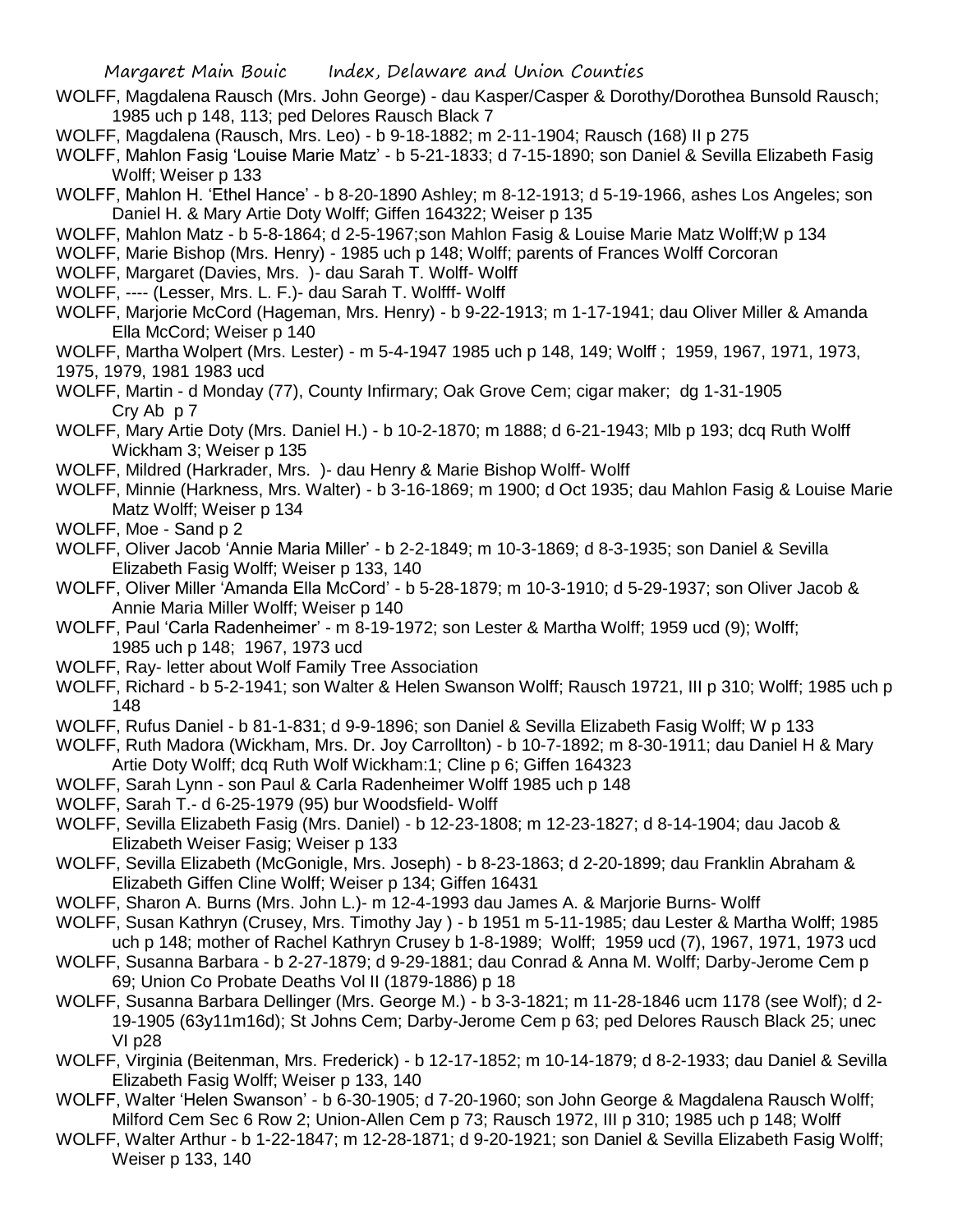- WOLFF, Walter D. b 6-2-1888; d 10-3-1889; Marlborough; son Daniel H. & Mary Artie Doty Wolff; Weiser p 135; Giffen 164321
- WOLFF, William b 10-22-1858; d 1-13-1890; son Mahlon Fasig & Louise Marie Matz Wolff; W p 134

WOLFF, William Conrad 'Anna Kandel' - b 8-10-1886 m 1-28-1912 d 7-25-1980 (93) Oakdale Cem - son Conrad & Anna Renner Wolff; Wolff; 1984 uch p 148, 84;

- WOLFF, ----- (Mrs. William G) Pabst 8 p 40, 43
- WOLFFE, Andrew b 1970; son F. Kathryn wolffe; 1971 ucd
- WOLFFE, F. Kathryn 1971 ucd
- WOLFFE, John b 1970, son F. Kathryn Wolffe; 1971 ucd
- WOLFFE, Kenneth b 1968; son F. Kathryn Wolffe; 1971 ucd
- WOLFINGER, Floyd C.'Georgia Ruth Gast' b 2-15-1910; m 4-15-1933; dcc Ruth Gast Wolfinger 1
- WOLFINGER, Georgia Ruth Gast (Mrs. Floyd C.) b 11-4-1914; m 4-15-1933; dau of Bess Van Osten & Ray L. Gast; dcc Ruth Gast Wolfinger 1
- WOLFINGER, John d "Tuesday" (76y11m5d) dg 6-14-1912 Cry Ab p 135
- WOLFINGER, Rebecca (Planisek, Mrs. )- dau Robert F. & Roxanna G. Wolfinger; Wolfinger; 1961 dcd (16)
- WOLFINGER, Robert F.'Roxanna Gertrude.'- d 11-4-1978 Claridon Cem- Wolfinger; 1961, 1969, 1971 dcd
- WOLFINGER, Roxanna Gertrude . (Mrs. Robert F.) d 4-5-1972 Claridon Cem- Wolfinger; 1961, 1969, 1971 dcd
- WOLFKILL, Blanche Elizabeth Corderman (Mrs. William Ragan) b 6-5-1901; m 6-28-1922; dau Albert C. & Alice Virginia House Corderman; Maugans Anc p 57
- WOLFKILL, Elizabeth Jane b 10-8-1924; dau William Ragan & Blanche Elizabeth Corderman Wolfkill; Maugans Anc p 57
- WOLFKILL, Lucile Virginia b 3-10-1926; dau William Ragan & Blanche Elizabeth Corderman Wolfkill; Maugans Anc p 57
- WOLFKILL, Robert Corderman b 6-30-1928; son William Ragan & Blanche Elizabeth Corderman Wolfkill; Maugans Anc p 57
- WOLFKILL, William Ragan 'Blanche Elizabeth Corderman' b 3-22-1901; m 6-28-1922; Maugans Anc p 57
- WOLFKILL, William Ragan II, b 6-5-1923; son William Ragan & Blanche Elizabeth Corderman Wolfkill; Maugans Anc p 57
- WOLFLE, Emogene (Mrs. William E.)- Wolfle
- WOLFLE, Joseph W. 'Rhonda Jo Lapp'- m 5-23-1981 son William Wolfle- Wolfle
- WOLFLE, Rhonda Jo Lapp (Mrs. Joseph W.)- m 5-23-1981 dau Simon J. Lapp- Wolfle
- WOLFLE, William E. (Al) 'Emogene'- d 2-9-1989 Ft. Wayne funeral Paulding Oh.- Wolfle
- WOLFLEY, Clara (Leonard, Mrs. Dr. Wilbur N.) dau Silas D. & Maggie Allen Wolfley; 1908 dch p 373; dumch p 372; Fowler p 107
- WOLFLEY, Cora L. (Ritter, Mrs. Daniel) dau George T. & Louisa Darst Wolfley; 1908 dch p 684; dg 11-3- 1916 Cry Ab p 104
- WOLFLEY, Eban (Ebenezer) son George & Nancy Perry Wolfley; 1908 dch p 409, 684; 1850C Radnor Tp 51 p 176 (7,O)
- WOLFLEY, Eben 'Mary' dg 8-1-1914 Cry Ab p 56
- WOLFLEY, George dcw Bk 4 p 88 (11) wit, p 435 (46) appr
- WOLFLEY, George M. J. p 2
- WOLFLEY, George 'Nancy Perry' b 7-8-1807; d 12-27-1879; Powell p 232; Radnor Cem; 1850C Radnor Tp 51 p 176 (43,Pa); hadc p 48; 1880 dch p 507, 508, 510; 1908 dch p 285, 682, 683; 1976 dch p 265; son Lewis & Mary Tute Wolfley; dumch p 84; 1869 wsc p 11; 1835 men p 52 #58 p 96 Radnor Tp
- WOLFLEY, George T. 'Louisa Darst' m 4-23-1861 dcm; son George & Nancy Perry Wolfley; 1908 dch p 409, 682, 684, 484; 1850C Radnor Tp 51 p 176 (13,O); dg 11-3-1916 Cry Ab p 104; dcw Bk 4 p 151 (17) exec of Susan Wise
- WOLFLEY, ------ (Meredith, Mrs. Dan) dau George T. & Louisa Darst Wolfley dg 10-21-1916 p 101
- WOLFLEY, George W. 'Maria Estelle Bailey' dg 4-12-1907 Cry Ab p 35
- WOLFLEY, George W. son John & Hettie Allen Wolfley dumch p 85; dg 5-13-1910 Cry Ab p 123; dg 5-17- 1910 Cry Ab p 123
- WOLFLEY, H. 1869 wsc
- WOLFLEY, Harriet (26) dau George W. & Maria Estelle Bailey Wolfley; dg 4-12-1907 Cry Ab p 35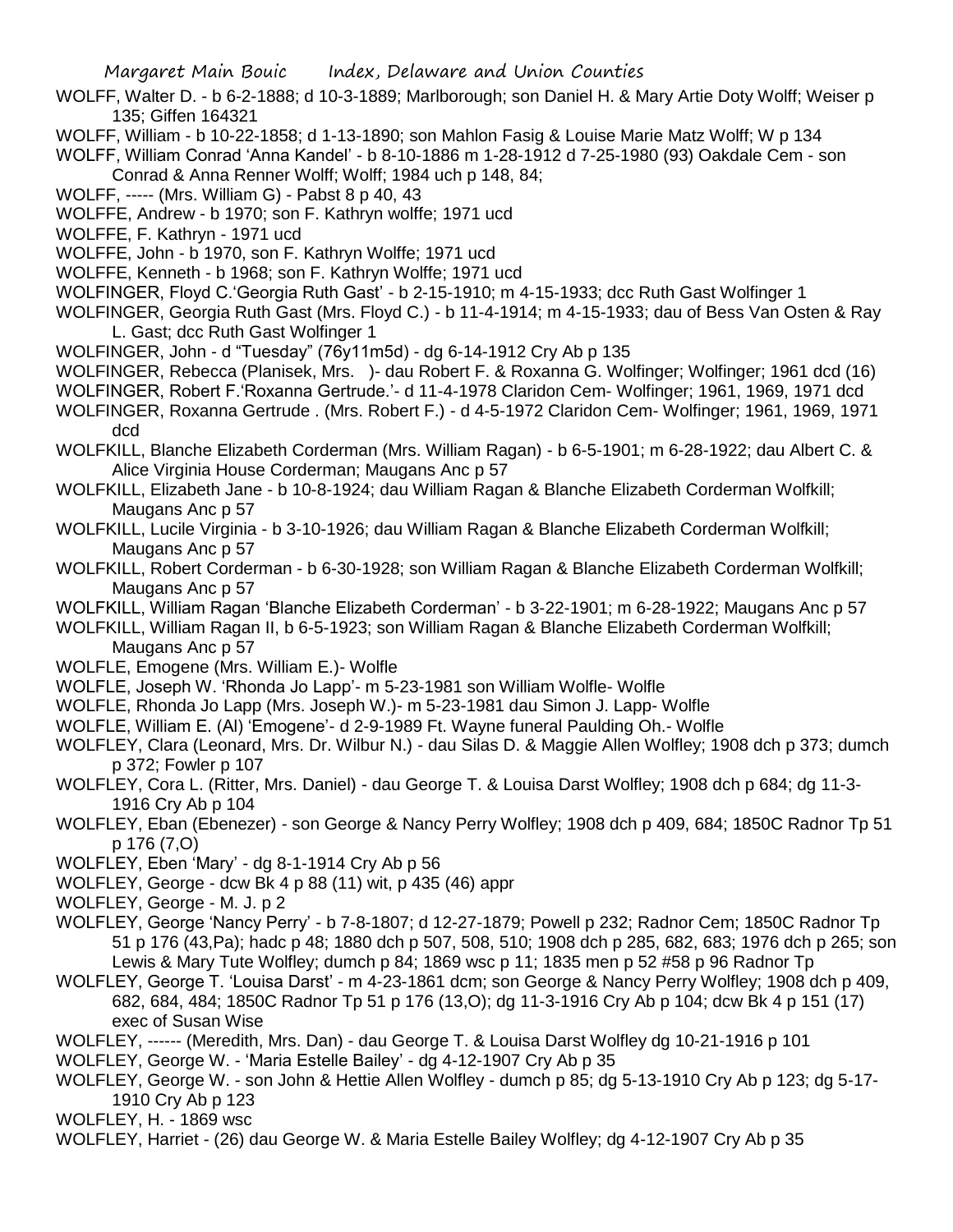- WOLFLEY, Harriet Dildine (Mrs. P. E.) sister Newton Valentine Dildine; dg 5-17-1904 Cry Ab p 246; sister William Dildine, dg 1-4-1916 Cry Ab p 2
- WOLFLEY, Harvey W. son George T. & Louisa Darst Wolfley 1908 dch p 684; dg 10-21-1916 Cry Ab p 101; dg 11-3-1916 Cry Ab p 104
- WOLFLEY, Hattie dau George T. & Louisa Darst Wolfley; 1909 dch p 684; dg 10-21-1916 Cry Ab p 101; dg 11-3-1916 Cry Ab p 104
- WOLFLEY, Hattie (McDonald, Mrs. John O.) (McDowell, Mrs. Dr. John Otho) dau John & Hettie Allen Wolfley; 1908 dch p 360; dumch p 85; Fowler p 87; dcq Florence McDowell :3; dg 4-12-1907 Cry Ab p 35; dg 5-13-1910 Cry Ab p 123
- WOLFLEY, Hettie (Mrs. John) b 11-21-1815 Fairfield Co, Oh; m 2-23-1843; dau Whiting & Mehitable Searle Allen; 1869 wsc p 11; dumch p 84, 85, 371; dcq Florence McDowell :7; Pabst 8 p 24; 1850C Delaware Town 1046 p 82 (34,O); dg 5-17-1910 Cry Ab p 123 Oak Grove; dg 12-29-1905 Cry Ab p 70 sister Jeddediah Allen
- WOLFLEY, J. Pabst 1 p 35
- WOLFLEY, J. A. 1908 dch p 409
- WOLFLEY, J. L. hadc p 125 (1900 Troy Tp) Pabst 8 p 21; pallbearer for: Miss Minerva Bastien dg 10-6- 1914 Cry Ab p 153; Mrs. F. T. Evans dg 7-25-1911 Cry Ab p 53; Mrs. Eliza Dunlap Perkins dg 2-12- 1911 Cry Ab p 10; Mrs. Robert Luggur dg 2-13-1914 Cry Ab p 92; T. F. Rechert dg 9-19-1914 Cry Ab p 148
- WOLFLEY, J. T. grandson of Hetty Allen Wolfley dg 5-17-1910 Cry Ab p 123
- WOLFLEY, Jeddie son John Wolfley d Germany of typhoid 1-2-1873; dg 1-18-1873 Cry Ab p 104
- WOLFLEY, Jedediah D. d Ger 1872; dg 5-13-1910 Cry Ab p 123
- WOLFLEY, Jedediah D. d 1-13-1873; son John & Hettie Allen Wolfley; 1908 dch p 511; dumch p 85; 1850C Delaware Town 1046 p 82 (6/12,O)
- WOLFLEY, Jennie F. (Wiggins, Mrs. Thomas L.) dau George T. & Louisa Darst Wolfley; 1908 dch p 684; dg 11-3-1916 Cry Ab p 104; dg 10-21-1916 Cry Ab p 101
- WOLFLEY, John b 1877; d 1879 Oak Grove Cem; Powell p 443
- WOLFLEY, John 1908 dch p 360; 1869 wsc; Fowler
- WOLFLEY, John- Pabst 2 p 89
- WOLFLEY, John father of Jethe dg 1-2-1913 Cry Ab p 104
- WOLFLEY, John dcw B 4 p 433 (46) appr
- WOLFLEY, John A. 1908 dch p 244
- WOLFLEY, John L. 'Hettie Allen' 'Julia Ann Adams' b 4-17-1817; m(1) 2-27-1834; (2) 2-23or 27-1843; d 5-25- 1880 (71); son Lewis & Mary Tute Wolfley; dumch p 372; dcq FMc:6; 1880 dch p 347, 396; 1908 dch p 143,154; dumch p 84, 85; wsc Grah p 23, 27, 31; 1869 wsc p 11; 1850C Delaware Town 1046 p 82 (41,O); Pabst 8 p 13, 21; dcw Bk 4 p 37 (5) p 212 (24) wit; dg 5-13-1910 Cry Ab p 123; 1835 men p 24 #196 p 40 DelawareTp; dcga p 63 Ohio State Gazette
- WOLFLEY, John Luckey 'May Galleher' b 4-16-1848; m 11-16-1871; son John & Hettie Allen Wolfley; 1869 wsc; pr; 1880 dch p 412; 1908 dch p 159; dumch p 84, 85; 1976 dch p 140; dg 5-13-1910 Cry Ab p 123; dg 5-17-1910 Cry Ab p 123; pallbearer for Charles Slough dg 1-6-1903 Cry Ab p 165; pallbearer for P. H. McGuire dg 1-30-1903 Cry Ab p 168; 1850C Delaware Town 1046 p 82 (2,O); dg 8-4-914
- WOLFLEY, Mrs. J. L. aunt of Miss Louise Galleher; dg 7-1-1913 Cry Ab p 47
- WOLFLEY, John M. son George & Nancy Perry Wolfley 1908 dch p 409, 684; 1850C Radnor Tp 51 p 176  $(4, 0)$
- WOLFLEY, J.W. grandson of Hetty Allen Wolfley dg 5-17-1910 Cry Ab p 123
- WOLFLEY, John Willard son John Luckey & May Galleher Wolfley dumch p 86
- WOLFLEY, Julia Ann Adams (Mrs. John L.) m 2-27-1834; d 1- 1836 dcga p 63; dumch p 85
- WOLFLEY, Levi (Lewis) 'May Toot' dcq FMc:12; dumch p 84; d 1817
- WOLFLEY, Lewis 'Mary' 1840C Radnor Tp p 106 (20-3-); d 3-6-1843 (25y2m20d) Radnor Cem; Powell p 232 WOLFLEY, Lewis - 1850C Radnor Tp 86 p 178 (17,O)
- WOLFLEY, Lewis son George & Nancy Perry Wolfley; 1880 dch p 547; dcw Bk 4 p 14 (2) grandson of Sarah E. Perry; 1908 dch p 291; dcw Bk 3 p 277; 1908 dch p 409, 683
- WOLFLEY, Lewis 'Lucretia A. Harmon' m 1-1-1857 ucm